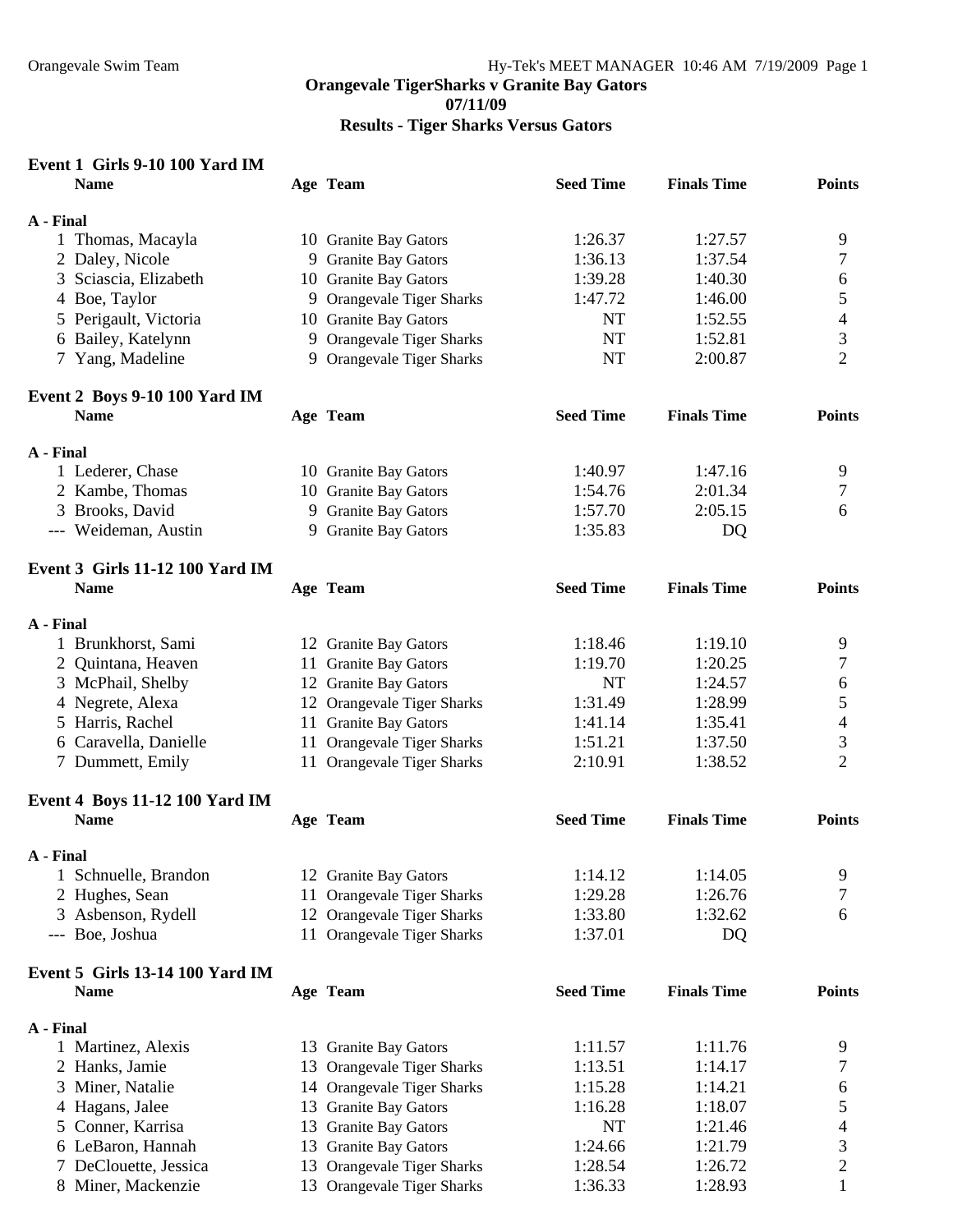**Results - Tiger Sharks Versus Gators** 

| Event 6 Boys 13-14 100 Yard IM                   |                             |                               |                               |                |
|--------------------------------------------------|-----------------------------|-------------------------------|-------------------------------|----------------|
| <b>Name</b>                                      | Age Team                    | <b>Seed Time</b>              | <b>Finals Time</b>            | <b>Points</b>  |
|                                                  |                             |                               |                               |                |
| A - Final                                        |                             |                               |                               |                |
| 1 Vigeant, Maxwell                               | 14 Granite Bay Gators       | 1:07.75                       | 1:06.38                       | 9              |
| 2 McClanahan, Timothy                            | 14 Orangevale Tiger Sharks  | 1:11.22                       | 1:09.18                       | $\overline{7}$ |
| 3 Eyman, Ryan                                    | 13 Orangevale Tiger Sharks  | 1:11.10                       | 1:10.50                       | 6              |
| 4 Vas Dias, Kevin                                | 13 Granite Bay Gators       | 1:11.19                       | 1:10.75                       | 5              |
| 5 Cooper, Chase                                  | 13 Granite Bay Gators       | 1:14.75                       | 1:14.61                       | 4              |
| 6 Fuller, Chris                                  | 14 Orangevale Tiger Sharks  | 1:22.37                       | 1:19.83                       | 3              |
| <b>Event 7 Girls 15-18 100 Yard IM</b>           |                             |                               |                               |                |
| <b>Name</b>                                      | Age Team                    | <b>Seed Time</b>              | <b>Finals Time</b>            | <b>Points</b>  |
|                                                  |                             |                               |                               |                |
| A - Final                                        |                             |                               |                               |                |
| 1 Hayes, Jessica                                 | 16 Granite Bay Gators       | 1:10.00                       | 1:08.64                       | 9              |
| 2 Leever, Marissa                                | 16 Granite Bay Gators       | <b>NT</b>                     | 1:09.78                       | 7              |
| 3 Pettingill, Alyssa                             | 18 Granite Bay Gators       | <b>NT</b>                     | 1:12.92                       | 6              |
| 4 Engwer, Lauren                                 | 18 Granite Bay Gators       | 1:13.85                       | 1:13.32                       | 5              |
| 5 Negrete, Heather                               | 18 Orangevale Tiger Sharks  | 1:15.08                       | 1:13.65                       | 4              |
| 6 Asbenson, Victoria                             | 15 Orangevale Tiger Sharks  | 1:15.08                       | 1:15.61                       | 3              |
| 7 Clark, Chantel                                 | 16 Orangevale Tiger Sharks  | 1:17.21                       | 1:18.17                       | $\overline{2}$ |
|                                                  |                             |                               |                               |                |
| <b>Event 8 Boys 15-18 100 Yard IM</b>            |                             |                               |                               |                |
| <b>Name</b>                                      | Age Team                    | <b>Seed Time</b>              | <b>Finals Time</b>            | <b>Points</b>  |
|                                                  |                             |                               |                               |                |
| A - Final                                        |                             |                               |                               |                |
| 1 Akre, Austin                                   | 16 Granite Bay Gators       | 58.93                         | 59.89                         | 9              |
| 2 Foster, John                                   | 17 Orangevale Tiger Sharks  | 1:07.17                       | 1:03.74                       | 7              |
| 3 LeBaron, Rodrick                               | 15 Granite Bay Gators       | 1:05.17                       | 1:04.51                       | 6              |
| 4 Flodin, Matthew                                | 15 Granite Bay Gators       | 1:04.43                       | 1:04.58                       | 5              |
| 5 Chang, Andrew                                  | 17 Granite Bay Gators       | NT                            | 1:08.33                       | 4              |
| 6 Hannan, Benett                                 | 17 Orangevale Tiger Sharks  | 1:07.86                       | 1:11.62                       | 3              |
| Event 9 Girls 6 & Under 100 Yard Freestyle Relay |                             |                               |                               |                |
| <b>Team</b>                                      | <b>Relay</b>                | <b>Seed Time</b>              | <b>Finals Time</b>            | <b>Points</b>  |
|                                                  |                             |                               |                               |                |
| A - Final                                        |                             |                               |                               |                |
| 1 Granite Bay Gators                             | A                           | 1:30.90                       | 1:29.39                       | 12             |
| 1) Seidel, Amelia 6                              | 2) Sarmiento, Isabella 6    | 3) Jones, Kelly 6             | 4) Cox, Olivia 6              |                |
| 2 Granite Bay Gators                             | B                           | 1:48.17                       | 1:49.91                       | 9              |
| 1) Resendez, Paige 6                             | 2) Griffiths, Phoebe 6      | 3) DeZorzi, Tatum 6           | 4) Enos, Julia 6              |                |
| 3 Granite Bay Gators                             | $\mathcal{C}$               | 2:06.63                       | 2:29.54                       | $\overline{7}$ |
| 1) Nielsen, Sarena 6                             | 2) Thomas, Lauren 5         | 3) Huber, Julia 5             | 4) Onuaguluchi, Keneya 5      |                |
| 4 Orangevale Tiger Sharks                        | A                           | 2:04.25                       | 2:36.01                       | 5              |
| 1) Berry, Emily 5                                | 2) Montieth, Sydney 5       | 3) McAdams, Macey 6           | 4) Bornino, Ariana 6          |                |
|                                                  |                             |                               |                               |                |
| Event 10 Boys 6 & Under 100 Yard Freestyle Relay |                             |                               |                               |                |
| <b>Team</b>                                      | <b>Relay</b>                | <b>Seed Time</b>              | <b>Finals Time</b>            | <b>Points</b>  |
|                                                  |                             |                               |                               |                |
| A - Final                                        |                             |                               |                               |                |
| 1 Granite Bay Gators                             | A                           | 1:34.52                       | 1:49.33                       | 12             |
| 1) Gross, Anthony 6                              | 2) Siegling, Zachary 6<br>B | 3) French, Nolan 5<br>1:50.60 | 4) Mcleod, Ethan 6<br>1:57.42 |                |
| 2 Granite Bay Gators<br>1) Verdult, Ryan 6       | 2) Lederer, Benjamin 6      | 3) Vaughan, Mike 6            | 4) Weideman, Gavin 5          | 9              |
|                                                  |                             |                               |                               |                |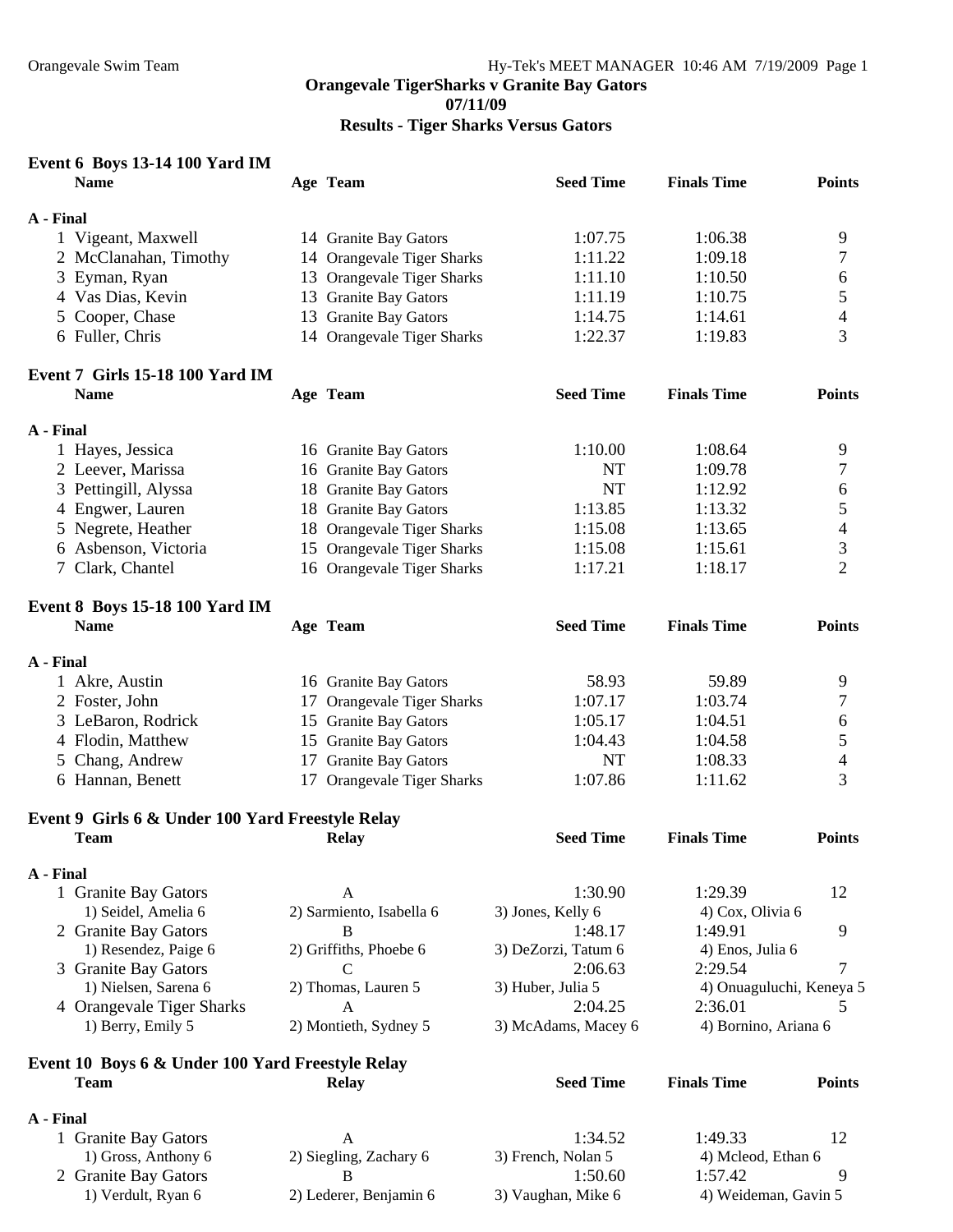Orangevale Swim Team Hy-Tek's MEET MANAGER 10:46 AM 7/19/2009 Page 1 **Orangevale TigerSharks v Granite Bay Gators 07/11/09 Results - Tiger Sharks Versus Gators**  3 Granite Bay Gators C 2:32.88 2:25.10 7 1) Webb, Nathan 6 2) Onuaguluchi, Kenechi 5 3) Nelson, Colton 5 4) Sherman, Benjamin 5 --- Orangevale Tiger Sharks B NT DO 1) Penman, Logan 5 2) Rooney, Liam 6 3) Rosello, Max 5 4) Matthews, Bruce 6 **A - Final ... (Event 10 Boys 6 & Under 100 Yard Freestyle Relay) Team Relay Seed Time Finals Time Points**  --- Orangevale Tiger Sharks A 2:04.55 DQ 1) Anderson, Seth 6 2) Morgan, Julian 5 3) Heath, Jackson 6 4) McAdams, Dylan 2 **Team Relay Seed Time Finals Time Points** 

# **Event 11 Girls 7-8 100 Yard Medley Relay**

**A - Final**  1 Granite Bay Gators **A** 1:28.98 1:33.82 12 1) John, Danielle 8 2) Huber, Anna 7 3) Byars, Ashley 8 4) Roselli, Isabelle 8 2 Granite Bay Gators C C NT 1:42.04 9 1) Perigault, Pilar 8 2) Genetti, Alyssa 7 3) Perigault, Rebecca 8 4) Harimoto, Olivia 7 3 Orangevale Tiger Sharks A 1:50.42 2:03.50 1) Firl, Rachel 7 2) Fuller, Belle 8 3) Pantis, Zoe 8 4) Williams-Herron, Skyler 8 --- Orangevale Tiger Sharks B 1:59.53 DQ 1) Berry, Kaitlyn 8 2) Berry, Jessica 8 3) Eilhardt, Lili 8 4) McAdams, Sydney 8 --- Orangevale Tiger Sharks C 2:11.97 DQ 1) Essex, Kennedy 7 2) Watson, Emily 8 3) Larsen, Sara 8 4) Anderson, Faith 7 --- Granite Bay Gators B NT DQ 1) Sewell, Sydney 7 2) McLeod, Ashlynn 8 3) Scholes, Ellie 7 4) Nelson, Amanda 7 --- Granite Bay Gators D D NT DO 1) Coons, Hannah 8 2) Nelson, Sydney 8 3) Long, Payton 7 4) Schulz, Maryssa 7

#### **Event 12 Boys 7-8 100 Yard Medley Relay Team Relay Seed Time Finals Time Points**

**A - Final** 

| 1 Granite Bay Gators        | A                    | 1:25.56               | 1:27.22                 | 12 <sub>1</sub> |
|-----------------------------|----------------------|-----------------------|-------------------------|-----------------|
| 1) Sherrets, Wyatt 7        | 2) MacLeane, Joey 8  | 3) Rego, Ethan 8      | 4) Hayes, Everett 8     |                 |
| 2 Granite Bay Gators        | B                    | NT                    | 1:39.67                 | 9               |
| $1)$ Young, Joe $8$         | 2) Goode, Cole 8     | 3) Hansen, Michael 7  | 4) Mayhew, Ean 7        |                 |
| 3 Granite Bay Gators        |                      | NT                    | 1:51.79                 |                 |
| 1) Romine, Hunter 7         | 2) Romeo, Jonathan 7 | 3) Martinez, Andrew 7 | 4) Haladus-Henke, Trist |                 |
| 4 Granite Bay Gators        |                      | NT                    | x2:04.49                |                 |
| 1) Gonsiorowski, Zachary 8  | 2) McGarty, Jack 7   | 3) French, Carson 8   | 4) Vaughan, Josh 8      |                 |
| --- Orangevale Tiger Sharks |                      | NT                    | DO.                     |                 |
| 1) VanHunnik, Kyle 8        | $2)$ Yang, John $7$  | 3) Pantis, Nicko 8    | 4) Tsarnas, Brenden 8   |                 |
| --- Orangevale Tiger Sharks | A                    | 1:40.17               | DQ                      |                 |
| 1) Montieth, Anthony 8      | 2) Simmons, Lucas 8  | $3)$ Boe, Jacob $8$   | 4) Kleeschulte, Casey 7 |                 |
|                             |                      |                       |                         |                 |

#### **Event 13 Girls 9-10 100 Yard Medley Relay Team Relay Seed Time Finals Time Points**

#### **A - Final**

| 1 Granite Bay Gators      |                       | 1:11.86                   | 1:12.53                 |   |
|---------------------------|-----------------------|---------------------------|-------------------------|---|
| 1) Thomas, Macayla 10     | 2) Brackett, Paige 10 | 3) Nelson, Alyssa 10      | 4) Daley, Nicole 9      |   |
| 2 Granite Bay Gators      |                       |                           | 1:24.57                 | q |
| 1) Scholes, Emma 9        | 2) Huber, Kate 10     | 3) Perigault, Victoria 10 | 4) Mayhew, Skylar 10    |   |
| 3 Orangevale Tiger Sharks |                       | 1.1177                    | 1:28.70                 |   |
| 1) Knopp, Cassidy 10      | 2) Bailey, Katelynn 9 | 3) Bujanda, Miya 10       | 4) Ramirez, Rosemary 10 |   |

Henke, Tristin 7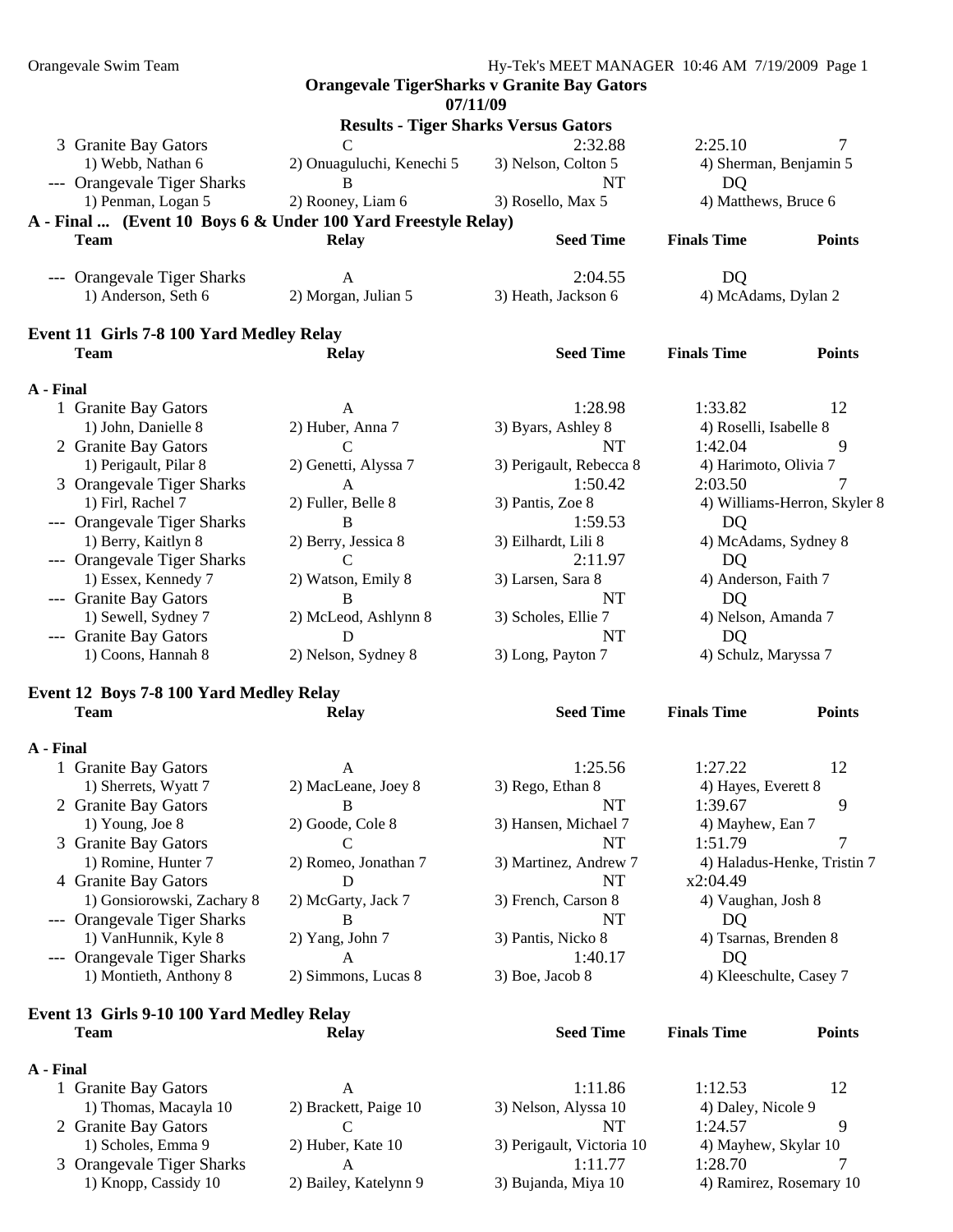#### **07/11/09**

| <b>Results - Tiger Sharks Versus Gators</b> |                           |                         |                    |  |  |
|---------------------------------------------|---------------------------|-------------------------|--------------------|--|--|
| --- Granite Bay Gators                      |                           | NT                      | DO                 |  |  |
| 1) Seidel, Ann-Marie 9                      | 2) Verdult, Paige 9       | 3) DeMarco, Annalise 10 | 4) Enos, Sarah 10  |  |  |
| --- Orangevale Tiger Sharks                 |                           | NT                      | DO                 |  |  |
| 1) Svoboda, Sierra 10                       | 2) Yang, Madeline 9       | 3) Boe, Taylor 9        | $4)$ Coyne, May 10 |  |  |
| --- Granite Bay Gators                      |                           | NT                      | DO                 |  |  |
| 1) Sewell, Alyssa 9                         | 2) Sciascia, Elizabeth 10 | 3) Martinez, Ashley 10  | 4) Marjama, Abby 9 |  |  |

#### **Event 14 Boys 9-10 100 Yard Medley Relay Team Relay Seed Time Finals Time Points**

#### **A - Final**

| 1 Granite Bay Gators      | А                      | 1:16.53            | 12<br>1:16.52              |  |
|---------------------------|------------------------|--------------------|----------------------------|--|
| 1) Lederer, Chase 10      | 2) DeBortoli, Bryan 10 | 3) Greene, Tyler 9 | 4) Weideman, Austin 9      |  |
| 2 Granite Bay Gators      |                        | NT                 | 1:26.71                    |  |
| 1) MacLeane, Jackson 10   | 2) Byars, Ryan 10      | 3) Shenoy, Sunil 9 | 4) Harimoto, Eddie 9       |  |
| 3 Granite Bay Gators      |                        | NT                 | 1:37.65                    |  |
| 1) Kambe, Thomas 10       | 2) Romeo, Jeffrey 9    | 3) Brooks, David 9 | 4) Haladus-Henke, Julian 9 |  |
| 4 Orangevale Tiger Sharks |                        | 1:13.31            | 1:51.06                    |  |
| 1) Watson, Caleb 10       | 2) Leanos, Luke 10     | 3) Brown, Erik 9   | 4) White, Jack 9           |  |
|                           |                        |                    |                            |  |

## **Event 15 Girls 11-12 200 Yard Medley Relay Team Relay Seed Time Finals Time Points**

#### **A - Final**

| 1 Granite Bay Gators        | A                         | 2:18.45                 | 2:20.79<br>12             |
|-----------------------------|---------------------------|-------------------------|---------------------------|
| 1) Daley, Christina 12      | 2) Vivaldi, Colleen 12    | 3) Sanders, Brittany 12 | 4) Brunkhorst, Sami 12    |
| 2 Granite Bay Gators        |                           | NT                      | 2:25.98                   |
| 1) McPhail, Shelby 12       | 2) Quintana, Heaven 11    | 3) Mayhew, Kymerie 12   | 4) Graves, Molly 12       |
| --- Granite Bay Gators      |                           | NT                      | DO                        |
| 1) Ballard, Shannen 12      | 2) Cooper, Allison 11     | 3) Haynes, Maddy 11     | 4) Harris, Rachel 11      |
| --- Orangevale Tiger Sharks |                           | NT                      | DO                        |
| 1) Lawson, Sophia 11        | 2) Fuller, Kate 11        | 3) Dummett, Emily 11    | 4) Demorest, Gabrielle 11 |
| --- Orangevale Tiger Sharks | Α                         | 2:18.84                 | DO                        |
| 1) Lawson, Emily 12         | 2) Caravella, Danielle 11 | 3) Negrete, Alexa 12    | 4) Higby, Cora 11         |

#### **Event 16 Boys 11-12 200 Yard Medley Relay Team Relay Seed Time Finals Time Points**

#### **A - Final**

| 4) VanHunnik, Andrew 12 |
|-------------------------|
|                         |
|                         |
|                         |

#### **Event 17 Girls 13-14 200 Yard Medley Relay Team Relay Seed Time Finals Time Points**

#### **A - Final**

| 1 Granite Bay Gators      |                       | 2:07.41                   | 2:11.84                | 12 |
|---------------------------|-----------------------|---------------------------|------------------------|----|
| 1) Schnuelle, Nicole 14   | 2) LeBaron, Hannah 13 | 3) Martinez, Alexis 13    | 4) Wirth, Bridget 13   |    |
| 2 Orangevale Tiger Sharks |                       | 2:21.85                   | 2:18.33                |    |
| 1) Corrales, Taylor 13    | 2) Hanks, Jamie 13    | 3) DeClouette, Jessica 13 | 4) Miner, Natalie 14   |    |
| 3 Granite Bay Gators      |                       | NT                        | 2:18.51                |    |
| 1) Hagans, Jalee 13       | 2) Loomis, Paris 14   | 3) Mayhew, Michaela 14    | 4) Brackett, Lauren 13 |    |

| 2:24.78              |
|----------------------|
| chnuelle, Brandon 12 |
| 2:55.00              |
| oe, Joshua 11        |
| 2:24.32              |
| Iughes. Sean 11      |

| ı      | 2:11.84<br>12          |  |
|--------|------------------------|--|
| 13     | 4) Wirth, Bridget 13   |  |
| 5      | 2:18.33                |  |
| ica 13 | 4) Miner, Natalie 14   |  |
| г      | 2:18.51                |  |
| ela 14 | 4) Brackett, Lauren 13 |  |
|        |                        |  |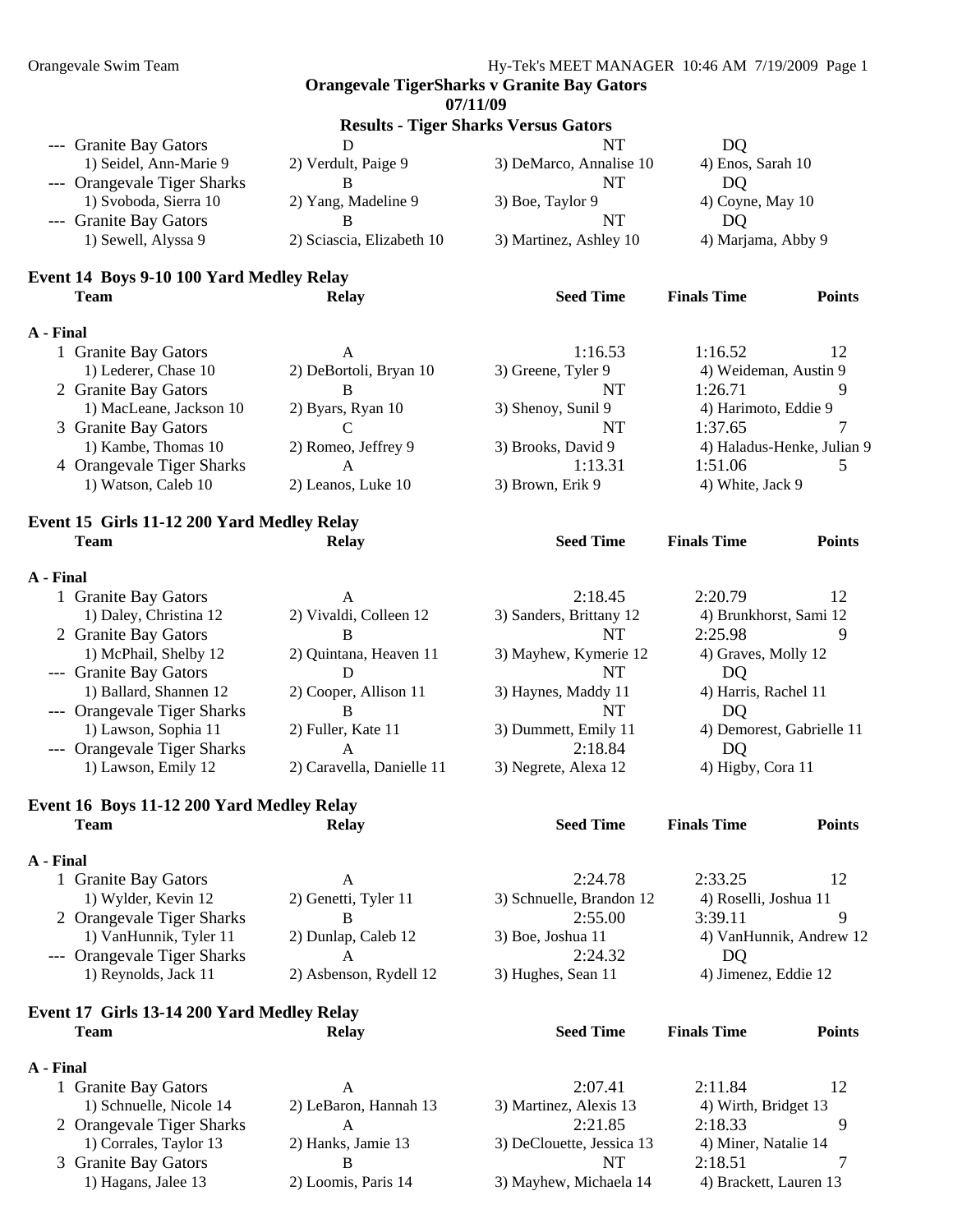**07/11/09** 

|                           |                       | <b>Results - Tiger Sharks Versus Gators</b> |                          |  |
|---------------------------|-----------------------|---------------------------------------------|--------------------------|--|
| 4 Granite Bay Gators      |                       | NT                                          | 2:27.73                  |  |
| 1) Montero, Jessica 14    | 2) Huber, Jessica 13  | 3) Conner, Karrisa 13                       | 4) Harris, Alexandria 14 |  |
| 5 Granite Bay Gators      | Ð                     | NT                                          | x2:31.47                 |  |
| 1) Hayes, Marissa 14      | 2) Janda, Cassidy 14  | 3) Brunkhorst, Pamela 14                    | 4) Koch, Daisy 14        |  |
| 6 Orangevale Tiger Sharks | В                     | 2:41.82                                     | 2:39.88                  |  |
| 1) Miner, Mackenzie 13    | 2) Foster, Katrina 14 | 3) Eyman, Brooke 14                         | 4) Morgan, Amy 14        |  |
|                           |                       |                                             |                          |  |

#### **Event 18 Boys 13-14 200 Yard Medley Relay Team Relay Seed Time Finals Time Points**

#### **A - Final**

|  | 1 Granite Bay Gators      | А                         | 2:02.54             | 2:02.39                  |  |
|--|---------------------------|---------------------------|---------------------|--------------------------|--|
|  | 1) Vigeant, Maxwell 14    | 2) Cooper, Chase 13       | 3) Brooks, Mark 13  | 4) Lewis, Will 14        |  |
|  | 2 Orangevale Tiger Sharks | А                         | 2:10.25             | 2:07.49                  |  |
|  | 1) McClanahan, Timothy 14 | 2) McClanahan, Matthew 14 | 3) Eyman, Ryan 13   | 4) Clark, Geramy 14      |  |
|  | 3 Granite Bay Gators      |                           | NT                  | 2:09.68                  |  |
|  | 1) Martin, Neil 14        | 2) Vas Dias, Kevin 13     | 3) Mecham, Devin 14 | 4) Luo, Charles 14       |  |
|  | 4 Orangevale Tiger Sharks | В                         | NT                  | 2:30.33                  |  |
|  | 1) Fuller, Ryan 13        | 2) Dunlap, Joschua 14     | 3) Brown, Austin 14 | 4) Purugganan, Isaiah 13 |  |
|  | 5 Granite Bay Gators      |                           | NT                  | 2:38.35                  |  |
|  | 1) Spencer, Braeden 13    | 2) Poczobutt, Jonah 13    | $3)$ Rego, Elton 13 | 4) Zajac, Paul 14        |  |

## **Event 19 Girls 15-18 200 Yard Medley Relay**

| <b>Team</b> |                           | <b>Relay</b>         | <b>Seed Time</b>         | <b>Finals Time</b>       | <b>Points</b> |
|-------------|---------------------------|----------------------|--------------------------|--------------------------|---------------|
| A - Final   |                           |                      |                          |                          |               |
|             | 1 Granite Bay Gators      | A                    | 2:00.03                  | 2:01.73                  | 12            |
|             | 1) Hagans, Jerra 15       | 2) Hayes, Jessica 16 | 3) Romuk, Shelby 16      | 4) Daley, Colleen 15     |               |
|             | 2 Orangevale Tiger Sharks | A                    | 2:07.29                  | 2:12.96                  | Q             |
|             | 1) Negrete, Heather 18    | 2) Clark, Chantel 16 | 3) Negrete, Brooke 16    | 4) Asbenson, Victoria 15 |               |
|             | 3 Orangevale Tiger Sharks | B                    | NT                       | 2:22.66                  |               |
|             | 1) Mitchell, Bryanna 18   | 2) Kennedy, Erin 16  | 3) Porter, Samantha 15   | 4) Miller, Mary 15       |               |
|             | --- Granite Bay Gators    | B                    | NT                       | DO                       |               |
|             | 1) Engwer, Lauren 18      | 2) Engwer, Emily 15  | 3) Pettingill, Alyssa 18 | 4) Leever, Marissa 16    |               |

#### **Event 20 Boys 15-18 200 Yard Medley Relay Team Relay Seed Time Finals Time Points**

#### **A - Final**

| 1 Granite Bay Gators      | А                      | 1:50.12                 | 1:48.23               |
|---------------------------|------------------------|-------------------------|-----------------------|
| 1) Akre, Austin 16        | 2) Greiner, Eric 18    | 3) McGhee, Logan 15     | 4) Vigeant, James 18  |
| 2 Granite Bay Gators      | B                      | NT                      | 1:54.31               |
| 1) Meier, Joey 15         | 2) LeBaron, Rodrick 15 | 3) Sanders, Brandon 15  | 4) Wylder, Matthew 17 |
| 3 Orangevale Tiger Sharks | A                      | 1:55.03                 | 1:56.97               |
| 1) Foster, John 17        | $2)$ Noe, Tyler 17     | 3) Asbenson, Cordell 17 | 4) Morgan, Mason 17   |
| 4 Granite Bay Gators      |                        | NT                      | 1:57.10               |
| 1) Chang, Andrew 17       | 2) Vas Dias, Ryan 16   | 3) Feldman, John 16     | 4) Flodin, Matthew 15 |
| 5 Granite Bay Gators      | D                      | NT                      | x2:08.74              |
| 1) Sutton, Logan 15       | $2)$ Bouck, Alex 16    | 3) Cannon, Tyler 15     | 4) Koch, Kurt 18      |
|                           |                        |                         |                       |

#### **Event 21 Girls 6 & Under 25 Yard Freestyle Name Age Team Seed Time Finals Time Points**

| A - Final             |                      |       |       |                |
|-----------------------|----------------------|-------|-------|----------------|
| 1 Seidel, Amelia      | 6 Granite Bay Gators | 20.80 | 21.70 |                |
| 2 Sarmiento, Isabella | 6 Granite Bay Gators | 22.17 | 23.54 | $\overline{ }$ |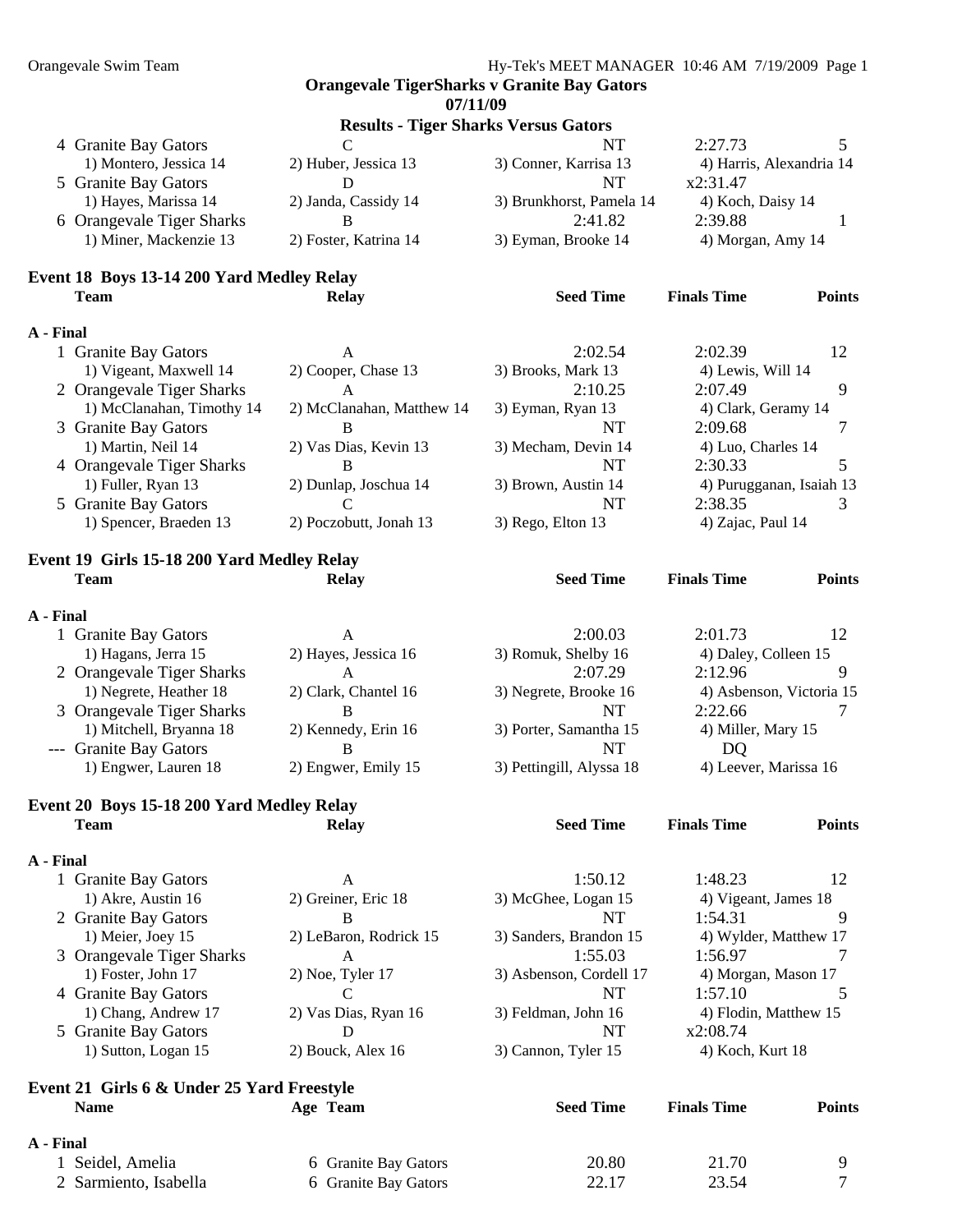|        |                                                      | 07/11/09                                    |                  |                    |                |
|--------|------------------------------------------------------|---------------------------------------------|------------------|--------------------|----------------|
|        |                                                      | <b>Results - Tiger Sharks Versus Gators</b> |                  |                    |                |
|        | 3 Cox, Olivia                                        | 6 Granite Bay Gators                        | 24.82            | 25.39              | 6              |
|        | 4 Bornino, Ariana                                    | 6 Orangevale Tiger Sharks                   | 29.08            | 27.32              | 5              |
| 5.     | Resendez, Paige                                      | 6 Granite Bay Gators                        | 25.82            | 27.84              | 4              |
|        | 6 McAdams, Macey                                     | 6 Orangevale Tiger Sharks                   | 34.04            | 31.83              | 3              |
|        | 7 Berry, Emily                                       | 5 Orangevale Tiger Sharks                   | 54.07            | 53.64              | $\overline{2}$ |
|        | 8 Krawiec, Sage                                      | 3 Orangevale Tiger Sharks                   | NT               | 1:19.27            |                |
| Finals |                                                      |                                             |                  |                    |                |
| 9      | Griffiths, Phoebe                                    | 6 Granite Bay Gators                        | 26.74            | 26.78              |                |
|        | 10 Enos, Julia                                       | 6 Granite Bay Gators                        | 28.43            | 28.64              |                |
|        | Finals  (Event 21 Girls 6 & Under 25 Yard Freestyle) |                                             |                  |                    |                |
|        | <b>Name</b>                                          | Age Team                                    | <b>Seed Time</b> | <b>Finals Time</b> | <b>Points</b>  |
|        | 11 Nielsen, Sarena                                   | 6 Granite Bay Gators                        | 29.80            | 29.52              |                |
|        | 12 DeZorzi, Tatum                                    | 6 Granite Bay Gators                        | 27.18            | 29.69              |                |
|        | 13 Huber, Julia                                      | 5 Granite Bay Gators                        | 33.04            | 32.06              |                |
| 14     | Onuaguluchi, Keneya                                  | 5 Granite Bay Gators                        | 33.33            | 32.53              |                |
| 15     | Thomas, Lauren                                       | 5 Granite Bay Gators                        | 30.46            | 33.97              |                |
| 16     | Root, Abby                                           | 6 Granite Bay Gators                        | 43.68            | 39.88              |                |
| 17     | Montieth, Sydney                                     | 5 Orangevale Tiger Sharks                   | 1:07.21          | 55.00              |                |
|        | 18 Harris, Angel                                     | 5 Orangevale Tiger Sharks                   | 1:17.01          | 1:02.29            |                |
|        | --- Handy, Rachel                                    | 5 Granite Bay Gators                        | 38.78            | DQ                 |                |
|        |                                                      |                                             |                  |                    |                |

## **Event 22 Boys 6 & Under 25 Yard Freestyle**

|           | <b>Name</b>          |    | Age Team                       | <b>Seed Time</b> | <b>Finals Time</b> | <b>Points</b>  |
|-----------|----------------------|----|--------------------------------|------------------|--------------------|----------------|
| A - Final |                      |    |                                |                  |                    |                |
|           | 1 Gross, Anthony     |    | 6 Granite Bay Gators           | 21.54            | 20.74              | 9              |
|           | Siegling, Zachary    |    | 6 Granite Bay Gators           | 23.59            | 25.29              | 7              |
| 3         | Mcleod, Ethan        |    | 6 Granite Bay Gators           | 24.94            | 25.57              | 6              |
|           | 4 Verdult, Ryan      |    | 6 Granite Bay Gators           | 25.16            | 26.66              | 5              |
|           | McAdams, Dylan       |    | 2 Orangevale Tiger Sharks      | 29.92            | 30.96              | $\overline{4}$ |
| 6         | Anderson, Seth       |    | 6 Orangevale Tiger Sharks      | 41.36            | 31.35              | 3              |
|           | 7 Warren, Zachary    |    | 6 Orangevale Tiger Sharks      | 40.87            | 35.72              | $\mathbf{2}$   |
|           | 8 Heath, Jackson     |    | 6 Orangevale Tiger Sharks      | 40.48            | 41.01              | 1              |
| Finals    |                      |    |                                |                  |                    |                |
|           | 9 Lederer, Benjamin  |    | 6 Granite Bay Gators           | 25.41            | 26.42              |                |
|           | 10 Krawiec, Cade     |    | 6 Orangevale Tiger Sharks      | <b>NT</b>        | 26.49              |                |
| 11        | Vaughan, Mike        |    | 6 Granite Bay Gators           | 26.65            | 27.97              |                |
| 12        | Webb, Nathan         |    | 6 Granite Bay Gators           | 33.39            | 32.95              |                |
| 13        | Rooney, Liam         |    | 6 Orangevale Tiger Sharks      | 45.32            | 35.65              |                |
| 14        | Onuaguluchi, Kenechi |    | 5 Granite Bay Gators           | 35.59            | 38.58              |                |
| 15        | Gonsiorowski, Gannon |    | 6 Granite Bay Gators           | 54.44            | 39.00              |                |
|           | 16 Nelson, Colton    |    | 5 Granite Bay Gators           | 39.30            | 39.27              |                |
| 17        | Penman, Logan        | 5  | <b>Orangevale Tiger Sharks</b> | 45.65            | 40.39              |                |
|           | 18 Krawiec, Drew     | 5. | Orangevale Tiger Sharks        | <b>NT</b>        | 41.00              |                |
| 19        | Weideman, Gavin      |    | 5 Granite Bay Gators           | 44.60            | 41.37              |                |
| 20        | French, Nolan        | 5. | <b>Granite Bay Gators</b>      | 33.38            | 44.41              |                |
| 21        | Vivilacqua, Brody    | 5  | <b>Orangevale Tiger Sharks</b> | 53.66            | 44.48              |                |
|           | 22 Rosello, Max      |    | 5 Orangevale Tiger Sharks      | 51.00            | 44.82              |                |
| 23        | Matthews, Bruce      |    | 6 Orangevale Tiger Sharks      | 42.69            | 45.42              |                |
| 24        | Sherman, Benjamin    |    | 5 Granite Bay Gators           | 49.80            | 46.97              |                |
| 25        | Griffin, William     | 5  | <b>Granite Bay Gators</b>      | 50.87            | 57.97              |                |

**Event 23 Girls 7-8 25 Yard Freestyle**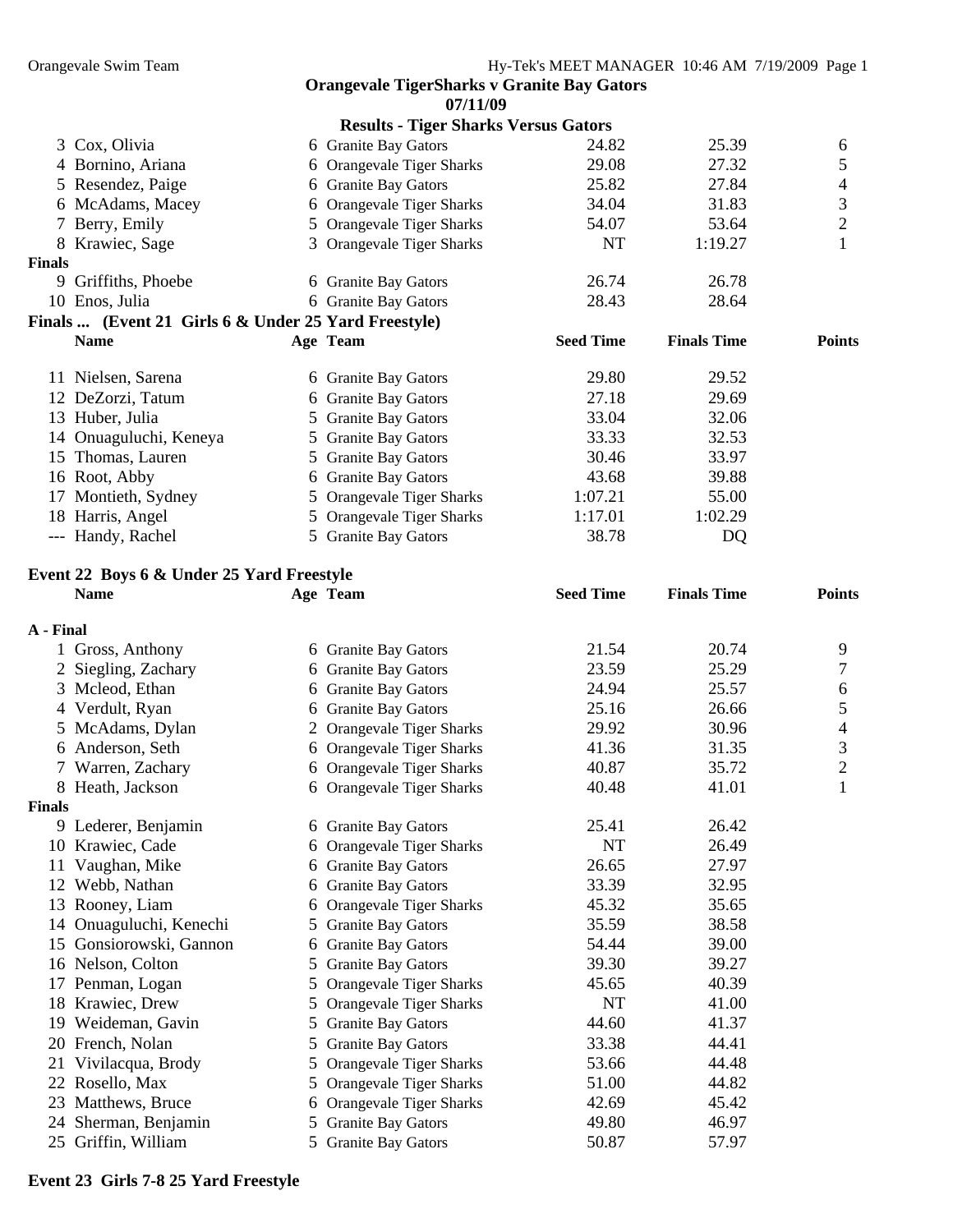**07/11/09** 

|               | <b>Results - Tiger Sharks Versus Gators</b>       |   |                                |                  |                    |                |  |
|---------------|---------------------------------------------------|---|--------------------------------|------------------|--------------------|----------------|--|
|               | <b>Name</b>                                       |   | Age Team                       | <b>Seed Time</b> | <b>Finals Time</b> | <b>Points</b>  |  |
| A - Final     |                                                   |   |                                |                  |                    |                |  |
|               | 1 Roselli, Isabelle                               |   | 8 Granite Bay Gators           | 17.39            | 17.33              | 9              |  |
|               | 2 Byars, Ashley                                   |   | 8 Granite Bay Gators           | 17.56            | 17.93              | 7              |  |
|               | 3 Scholes, Ellie                                  |   | 7 Granite Bay Gators           | 19.37            | 19.44              | 6              |  |
|               | 4 Broda, Gabbey                                   |   | 8 Orangevale Tiger Sharks      | 25.47            | 21.22              | 5              |  |
|               | 5 Nelson, Amanda                                  |   | 7 Granite Bay Gators           | 19.36            | 21.47              | $\overline{4}$ |  |
|               | 6 Eilhardt, Lili                                  |   | 8 Orangevale Tiger Sharks      | 24.52            | 24.36              | 3              |  |
|               | 7 Essex, Kennedy                                  |   | 7 Orangevale Tiger Sharks      | 25.38            | 24.37              | $\overline{c}$ |  |
|               | 8 Berry, Jessica                                  |   | 8 Orangevale Tiger Sharks      | 24.62            | 27.04              | 1              |  |
|               | A - Final  (Event 23 Girls 7-8 25 Yard Freestyle) |   |                                |                  |                    |                |  |
|               | <b>Name</b>                                       |   | Age Team                       | <b>Seed Time</b> | <b>Finals Time</b> | <b>Points</b>  |  |
|               | 10 Long, Payton                                   |   | 7 Granite Bay Gators           | <b>NT</b>        | 21.75              |                |  |
| <b>Finals</b> |                                                   |   |                                |                  |                    |                |  |
|               | 9 John, Danielle                                  |   | 8 Granite Bay Gators           | 20.58            | 20.70              |                |  |
|               | 11 Coons, Hannah                                  |   | 8 Granite Bay Gators           | 20.95            | 22.00              |                |  |
|               | 12 Williams-Herron, Skyler                        |   | 8 Orangevale Tiger Sharks      | 26.22            | 22.27              |                |  |
|               | 13 Huber, Anna                                    |   | 7 Granite Bay Gators           | 22.42            | 23.15              |                |  |
|               | 14 Pagliaro, Greysha                              |   | 7 Orangevale Tiger Sharks      | 25.89            | 23.73              |                |  |
|               | 15 Genetti, Alyssa                                |   | 7 Granite Bay Gators           | 24.11            | 24.55              |                |  |
|               | 16 Schulz, Maryssa                                |   | 7 Granite Bay Gators           | 23.75            | 24.63              |                |  |
|               | 17 Harimoto, Olivia                               |   | 7 Granite Bay Gators           | 22.22            | 26.61              |                |  |
|               | 18 Berry, Kaitlyn                                 |   | 8 Orangevale Tiger Sharks      | 30.98            | 27.45              |                |  |
|               | 19 Watson, Emily                                  |   | 8 Orangevale Tiger Sharks      | 34.61            | 27.90              |                |  |
|               | 20 Demorest, Roxanne                              |   | 7 Orangevale Tiger Sharks      | 28.89            | 28.03              |                |  |
| 21            | Stinson, Amanda                                   |   | 8 Orangevale Tiger Sharks      | 35.18            | 28.27              |                |  |
|               | 22 Anderson, Faith                                |   | 7 Orangevale Tiger Sharks      | 26.77            | 29.17              |                |  |
|               | 23 Maxfield, Hailey                               |   | 7 Granite Bay Gators           | NT               | 30.20              |                |  |
|               | 24 Miner, Malia                                   |   | 8 Orangevale Tiger Sharks      | 31.69            | 32.85              |                |  |
|               | 25 Burrell, Lily                                  |   | 7 Orangevale Tiger Sharks      | 40.28            | 34.65              |                |  |
|               | 26 Pierre-Russo, Naomi                            |   | 8 Orangevale Tiger Sharks      | 34.50            | 34.95              |                |  |
|               | 27 Vivilacqua, Allison                            |   | 7 Orangevale Tiger Sharks      | 41.31            | 35.32              |                |  |
|               | Event 24 Boys 7-8 25 Yard Freestyle               |   |                                |                  |                    |                |  |
|               | <b>Name</b>                                       |   | Age Team                       | <b>Seed Time</b> | <b>Finals Time</b> | <b>Points</b>  |  |
| A - Final     |                                                   |   |                                |                  |                    |                |  |
|               | 1 Hayes, Everett                                  |   | 8 Granite Bay Gators           | 18.27            | 17.88              | 9              |  |
|               | 2 Rego, Ethan                                     | 8 | <b>Granite Bay Gators</b>      | 18.89            | 18.73              | 7              |  |
| 3             | Simmons, Lucas                                    |   | <b>Orangevale Tiger Sharks</b> | 21.49            | 18.99              | 6              |  |
|               | 4 Sherrets, Wyatt                                 |   | <b>Granite Bay Gators</b>      | 19.34            | 19.10              | 5              |  |
|               | 5 MacLeane, Joey                                  |   | 8 Granite Bay Gators           | 18.98            | 19.50              | 4              |  |

 Montieth, Anthony 8 Orangevale Tiger Sharks 22.45 20.27 3 Boe, Jacob 8 Orangevale Tiger Sharks 20.48 20.32 2 8 Tsarnas, Brenden 8 Orangevale Tiger Sharks 27.52 30.35 1 **Finals**  9 Goode, Cole 8 Granite Bay Gators 20.26 19.69 10 Mayhew, Ean 7 Granite Bay Gators 19.47 20.27 11 Hansen, Michael 7 Granite Bay Gators 21.91 21.20 12 Walder, Pace 7 Orangevale Tiger Sharks 28.73 22.77

## 13 Romeo, Jonathan 7 Granite Bay Gators 26.70 26.33

French, Carson 8 Granite Bay Gators 26.58 27.15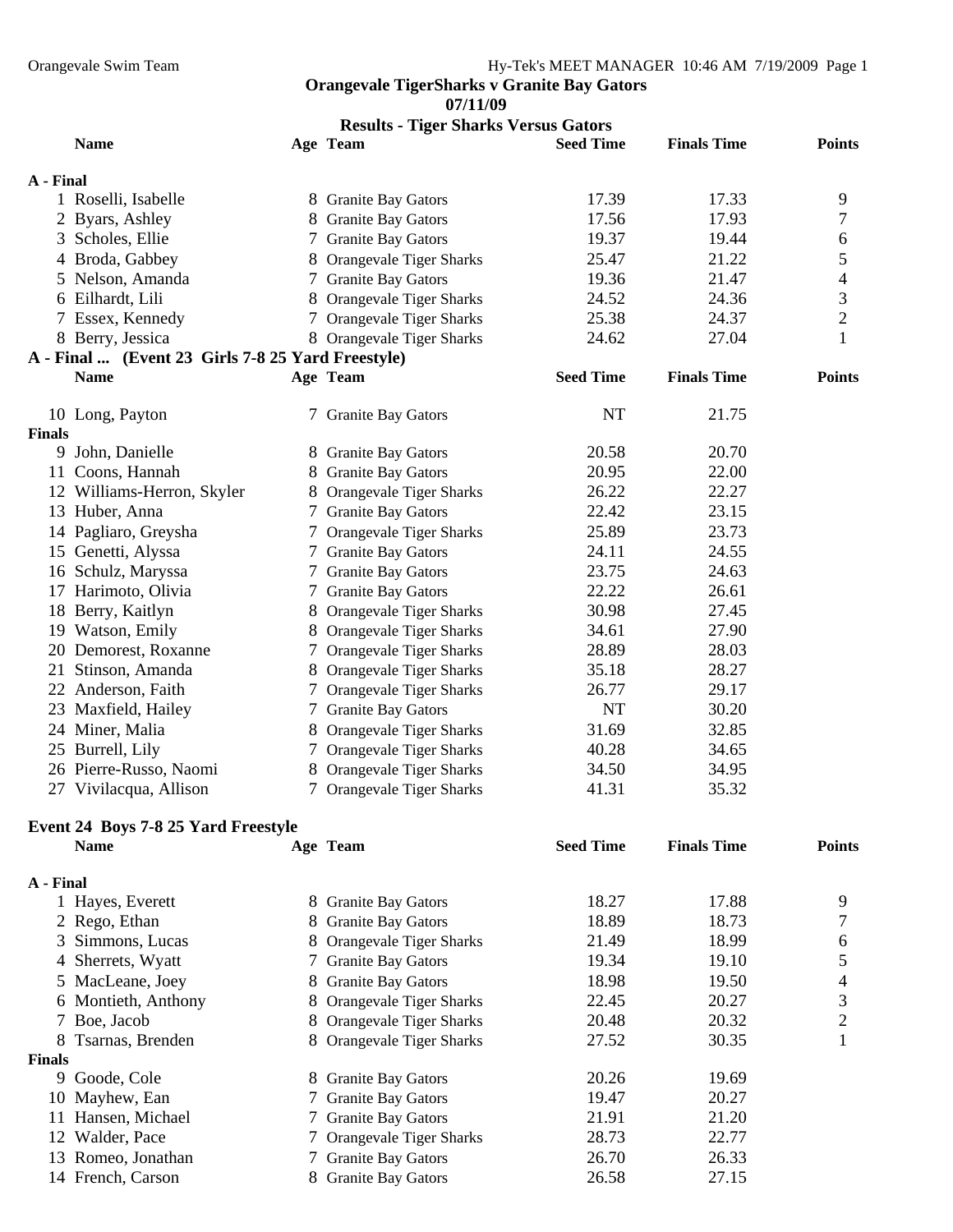**07/11/09** 

|                          | <b>Results - Tiger Sharks Versus Gators</b> |           |       |
|--------------------------|---------------------------------------------|-----------|-------|
| 15 Gonsiorowski, Zachary | 8 Granite Bay Gators                        | 24.98     | 27.50 |
| 16 Heinsen, Eric         | 7 Granite Bay Gators                        | 33.88     | 27.97 |
| 17 Kleeschulte, Casey    | 7 Orangevale Tiger Sharks                   | 38.13     | 28.35 |
| 18 VanHunnik, Kyle       | 8 Orangevale Tiger Sharks                   | 31.42     | 28.68 |
| 19 McGarty, Jack         | 7 Granite Bay Gators                        | 32.08     | 28.71 |
| 20 Krawiec, Ben          | 7 Orangevale Tiger Sharks                   | <b>NT</b> | 37.62 |
| 21 Yang, John            | 7 Orangevale Tiger Sharks                   | NT        | 42.26 |
| 22 Hann, Noel            | 7 Orangevale Tiger Sharks                   | 56.23     | 47.98 |

## **Event 25 Girls 9-10 25 Yard Freestyle**

|               | <b>Name</b>           |    | Age Team                   | <b>Seed Time</b> | <b>Finals Time</b> | <b>Points</b> |
|---------------|-----------------------|----|----------------------------|------------------|--------------------|---------------|
| A - Final     |                       |    |                            |                  |                    |               |
|               | 1 Brackett, Paige     |    | 10 Granite Bay Gators      | 13.60            | 13.74              | 9             |
|               | 2 Sciascia, Elizabeth |    | 10 Granite Bay Gators      | 16.42            | 16.67              | 7             |
|               | 3 Marjama, Abby       |    | 9 Granite Bay Gators       | 16.18            | 17.09              | 6             |
|               | 4 Mayhew, Skylar      |    | 10 Granite Bay Gators      | 16.82            | 17.92              | 5             |
|               | 5 Ramirez, Rosemary   |    | 10 Orangevale Tiger Sharks | 18.19            | 19.21              | 4             |
|               | 6 Svoboda, Sierra     |    | 10 Orangevale Tiger Sharks | 20.35            | 20.69              | 3             |
| 7             | Knopp, Cassidy        |    | 10 Orangevale Tiger Sharks | 22.63            | 21.55              | 2             |
|               | 8 Warren, Katelyn     |    | 10 Orangevale Tiger Sharks | 22.50            | 26.28              | ı             |
|               | 16 Burks, Siarra      |    | 9 Orangevale Tiger Sharks  | NT               | 21.83              |               |
| <b>Finals</b> |                       |    |                            |                  |                    |               |
| 9.            | Thomas, Macayla       |    | 10 Granite Bay Gators      | NT               | 14.79              |               |
| 10            | Sewell, Alyssa        |    | 9 Granite Bay Gators       | NT               | 16.77              |               |
| 11            | Scholes, Emma         |    | 9 Granite Bay Gators       | 17.20            | 17.24              |               |
|               | 12 Seidel, Ann-Marie  |    | 9 Granite Bay Gators       | 18.07            | 17.75              |               |
| 13            | Enos, Sarah           |    | 10 Granite Bay Gators      | 18.47            | 18.92              |               |
|               | 14 Huber, Kate        |    | 10 Granite Bay Gators      | NT               | 19.07              |               |
|               | 15 Verdult, Paige     |    | 9 Granite Bay Gators       | 19.19            | 20.14              |               |
|               | 17 Coyne, May         |    | 10 Orangevale Tiger Sharks | 26.25            | 21.95              |               |
|               | 18 Webb, Emilie       | 9. | <b>Granite Bay Gators</b>  | 21.69            | 22.94              |               |
| 19.           | Bornino, Tori         |    | 9 Orangevale Tiger Sharks  | 27.74            | 25.77              |               |

## **Event 26 Boys 9-10 25 Yard Freestyle**

|               | <b>Name</b>             | Age Team                   | <b>Seed Time</b> | <b>Finals Time</b> | <b>Points</b> |
|---------------|-------------------------|----------------------------|------------------|--------------------|---------------|
| A - Final     |                         |                            |                  |                    |               |
|               | Greene, Tyler           | 9 Granite Bay Gators       | 15.86            | 15.89              | 9             |
|               | 2 Byars, Ryan           | 10 Granite Bay Gators      | 16.98            | 17.21              |               |
|               | 3 MacLeane, Jackson     | 10 Granite Bay Gators      | 19.23            | 19.37              | 6             |
|               | 4 Brown, Erik           | 9 Orangevale Tiger Sharks  | 20.79            | 20.56              | 5             |
|               | 5 Kim, Kyle             | 10 Orangevale Tiger Sharks | 24.08            | 21.18              | 4             |
|               | 6 Harimoto, Eddie       | 9 Granite Bay Gators       | 19.27            | 21.56              | 3             |
|               | 7 Hutchinson, William   | 10 Orangevale Tiger Sharks | 32.61            | 26.48              | 2             |
| 8.            | White, Jack             | 9 Orangevale Tiger Sharks  | 25.88            | 33.14              |               |
| <b>Finals</b> |                         |                            |                  |                    |               |
| 9.            | Romeo, Jeffrey          | 9 Granite Bay Gators       | 19.44            | 19.19              |               |
|               | 10 Kambe, Thomas        | 10 Granite Bay Gators      | 19.27            | 21.01              |               |
| 11            | Martin, Grant           | 9 Granite Bay Gators       | 21.78            | 21.14              |               |
| 12            | Brooks, David           | 9 Granite Bay Gators       | 20.87            | 23.13              |               |
| 13            | Watson, Caleb           | 10 Orangevale Tiger Sharks | NT               | 26.38              |               |
|               | 14 Thomasson, Nathaniel | 9 Orangevale Tiger Sharks  | NT               | 33.80              |               |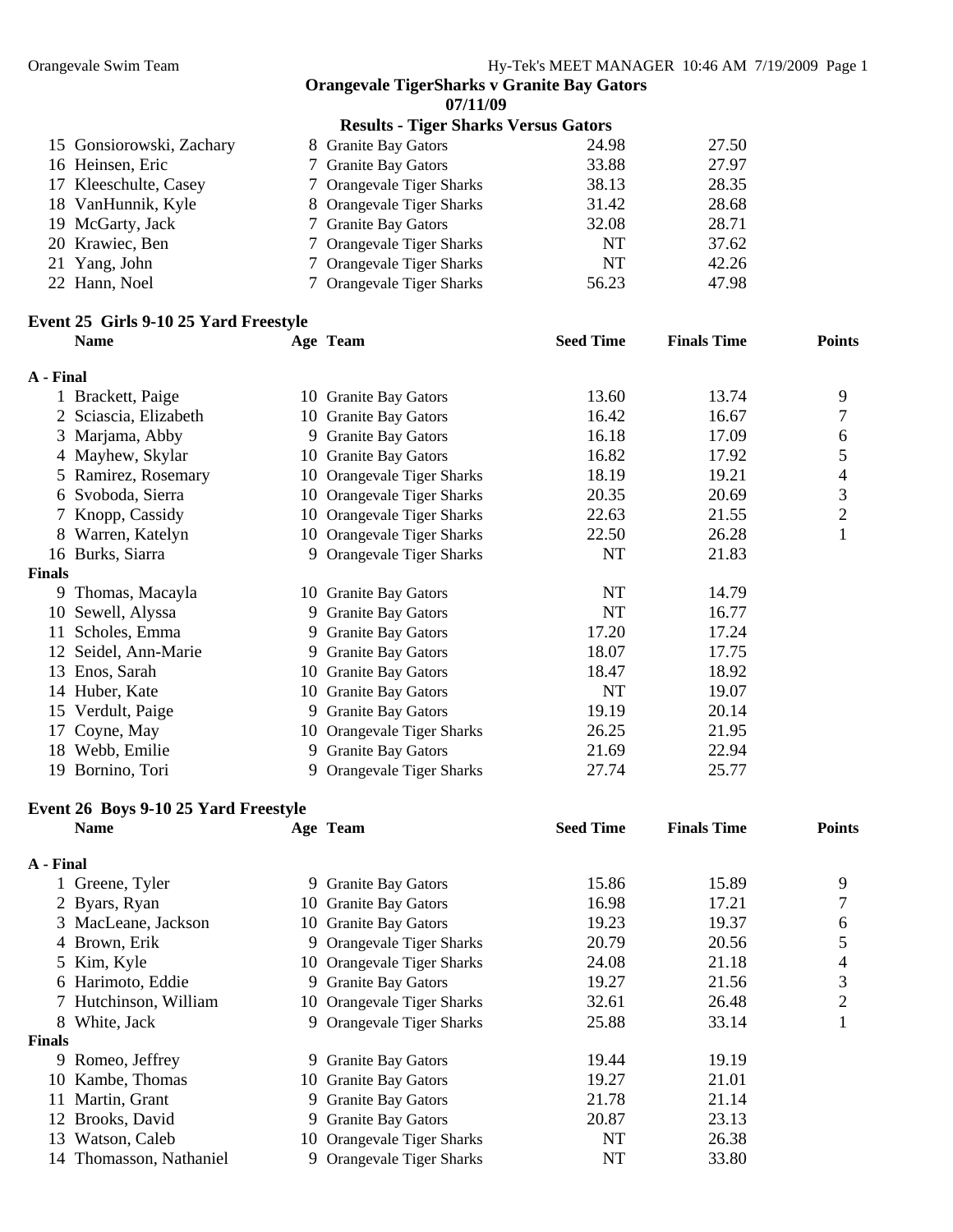**07/11/09** 

## **Results - Tiger Sharks Versus Gators**

| Event 27 Girls 11-12 50 Yard Freestyle |          |           |             |               |
|----------------------------------------|----------|-----------|-------------|---------------|
| Nome                                   | Aga Taam | Seed Time | Finals Time | <b>Dointe</b> |

|               | таше                                                |    | Аge тeam                   | эееа типе        | гшать типе         | romus         |
|---------------|-----------------------------------------------------|----|----------------------------|------------------|--------------------|---------------|
| A - Final     |                                                     |    |                            |                  |                    |               |
|               | 1 Brunkhorst, Sami                                  |    | 12 Granite Bay Gators      | 29.59            | 29.96              | 9             |
|               | 2 Daley, Christina                                  |    | 12 Granite Bay Gators      | 30.43            | 30.45              | 7             |
| 3             | Sanders, Brittany                                   |    | 12 Granite Bay Gators      | 29.55            | 30.49              | 6             |
|               | 4 Vivaldi, Colleen                                  |    | 12 Granite Bay Gators      | 31.36            | 30.87              | 5             |
|               | 5 Higby, Cora                                       |    | 11 Orangevale Tiger Sharks | 43.96            | 38.14              | 4             |
|               | 6 Thomasson, Sophia                                 |    | 12 Orangevale Tiger Sharks | 49.86            | 38.62              | 3             |
|               | A - Final  (Event 27 Girls 11-12 50 Yard Freestyle) |    |                            |                  |                    |               |
|               | <b>Name</b>                                         |    | Age Team                   | <b>Seed Time</b> | <b>Finals Time</b> | <b>Points</b> |
|               |                                                     |    |                            |                  |                    |               |
|               | 7 Lawson, Sophia                                    |    | 11 Orangevale Tiger Sharks | 46.13            | 40.49              | 2             |
|               | 8 Lawson, Emily                                     |    | 12 Orangevale Tiger Sharks | 46.70            | 51.53              |               |
| <b>Finals</b> |                                                     |    |                            |                  |                    |               |
| 9             | Graves, Molly                                       |    | 12 Granite Bay Gators      | 32.99            | 31.03              |               |
|               | 10 Mayhew, Kymerie                                  |    | 12 Granite Bay Gators      | 32.17            | 33.67              |               |
| 11            | Ballard, Shannen                                    |    | 12 Granite Bay Gators      | 35.52            | 35.19              |               |
|               | 12 Harris, Rachel                                   |    | 11 Granite Bay Gators      | 35.73            | 35.99              |               |
| 13            | Thompson, Ciara                                     | 11 | <b>Granite Bay Gators</b>  | 36.97            | 36.04              |               |
|               | 14 Haynes, Maddy                                    |    | 11 Granite Bay Gators      | 37.85            | 39.19              |               |
|               | 15 Davis, Emmalyn                                   |    | 11 Orangevale Tiger Sharks | 51.22            | 50.39              |               |
|               | 16 Demorest, Gabrielle                              |    | 11 Orangevale Tiger Sharks | 55.33            | 1:02.17            |               |
|               |                                                     |    |                            |                  |                    |               |

## **Event 28 Boys 11-12 50 Yard Freestyle**

|               | <b>Name</b>         | Age Team                   | <b>Seed Time</b> | <b>Finals Time</b> | <b>Points</b> |
|---------------|---------------------|----------------------------|------------------|--------------------|---------------|
| A - Final     |                     |                            |                  |                    |               |
|               | 1 Roselli, Joshua   | 11 Granite Bay Gators      | 32.69            | 32.86              | 9             |
|               | 2 Jimenez, Eddie    | 12 Orangevale Tiger Sharks | 33.29            | 34.05              |               |
|               | 3 Reynolds, Jack    | 11 Orangevale Tiger Sharks | 33.91            | 34.85              | 6             |
|               | 4 Smith, Matthew    | 11 Granite Bay Gators      | 35.24            | 35.86              |               |
|               | 5 Genetti, Cameron  | 11 Granite Bay Gators      | 37.42            | 37.08              | 4             |
|               | 6 Asbenson, Rydell  | 12 Orangevale Tiger Sharks | 34.34            | 37.09              | 3             |
|               | 7 Genetti, Tyler    | 11 Granite Bay Gators      | 39.70            | 37.85              | 2             |
|               | 8 Dunlap, Caleb     | 12 Orangevale Tiger Sharks | 44.77            | 41.88              |               |
| <b>Finals</b> |                     |                            |                  |                    |               |
|               | 9 Bailey, Jordan    | 12 Orangevale Tiger Sharks | NT               | 34.17              |               |
|               | 10 Essex, Calen     | 11 Orangevale Tiger Sharks | 48.30            | 42.17              |               |
| 11            | VanHunnik, Andrew   | 12 Orangevale Tiger Sharks | 47.14            | 44.47              |               |
|               | 12 VanHunnik, Tyler | 11 Orangevale Tiger Sharks | 54.25            | 53.94              |               |
|               | 13 Liaghat, Armon   | 11 Orangevale Tiger Sharks | 53.58            | 55.20              |               |

## **Event 29 Girls 13-14 50 Yard Freestyle**

| $E$ and $E$ and $E$ and $E$ and $E$ and $E$ and $E$ and $E$ and $E$ and $E$ and $E$ and $E$ and $E$ and $E$ and $E$ and $E$ and $E$ and $E$ and $E$ and $E$ and $E$ and $E$ and $E$ and $E$ and $E$ and $E$ and $E$ and $E$ a |  |                            |                  |                    |               |  |  |
|-------------------------------------------------------------------------------------------------------------------------------------------------------------------------------------------------------------------------------|--|----------------------------|------------------|--------------------|---------------|--|--|
| <b>Name</b>                                                                                                                                                                                                                   |  | Age Team                   | <b>Seed Time</b> | <b>Finals Time</b> | <b>Points</b> |  |  |
| A - Final                                                                                                                                                                                                                     |  |                            |                  |                    |               |  |  |
| Wirth, Bridget                                                                                                                                                                                                                |  | 13 Granite Bay Gators      | 29.34            | 28.60              | Q             |  |  |
| 2 Brackett, Lauren                                                                                                                                                                                                            |  | 13 Granite Bay Gators      | 30.56            | 30.00              |               |  |  |
| 3 Mayhew, Michaela                                                                                                                                                                                                            |  | 14 Granite Bay Gators      | 29.99            | 30.70              | 6             |  |  |
| 4 Hagans, Jalee                                                                                                                                                                                                               |  | 13 Granite Bay Gators      | 29.86            | 31.19              |               |  |  |
| 5 DeClouette, Jessica                                                                                                                                                                                                         |  | 13 Orangevale Tiger Sharks | 32.27            | 31.41              |               |  |  |
| 6 Corrales, Taylor                                                                                                                                                                                                            |  | 13 Orangevale Tiger Sharks | 34.02            | 34.01              |               |  |  |
| 7 Foster, Katrina                                                                                                                                                                                                             |  | 14 Orangevale Tiger Sharks | 35.10            | 34.86              |               |  |  |
|                                                                                                                                                                                                                               |  |                            |                  |                    |               |  |  |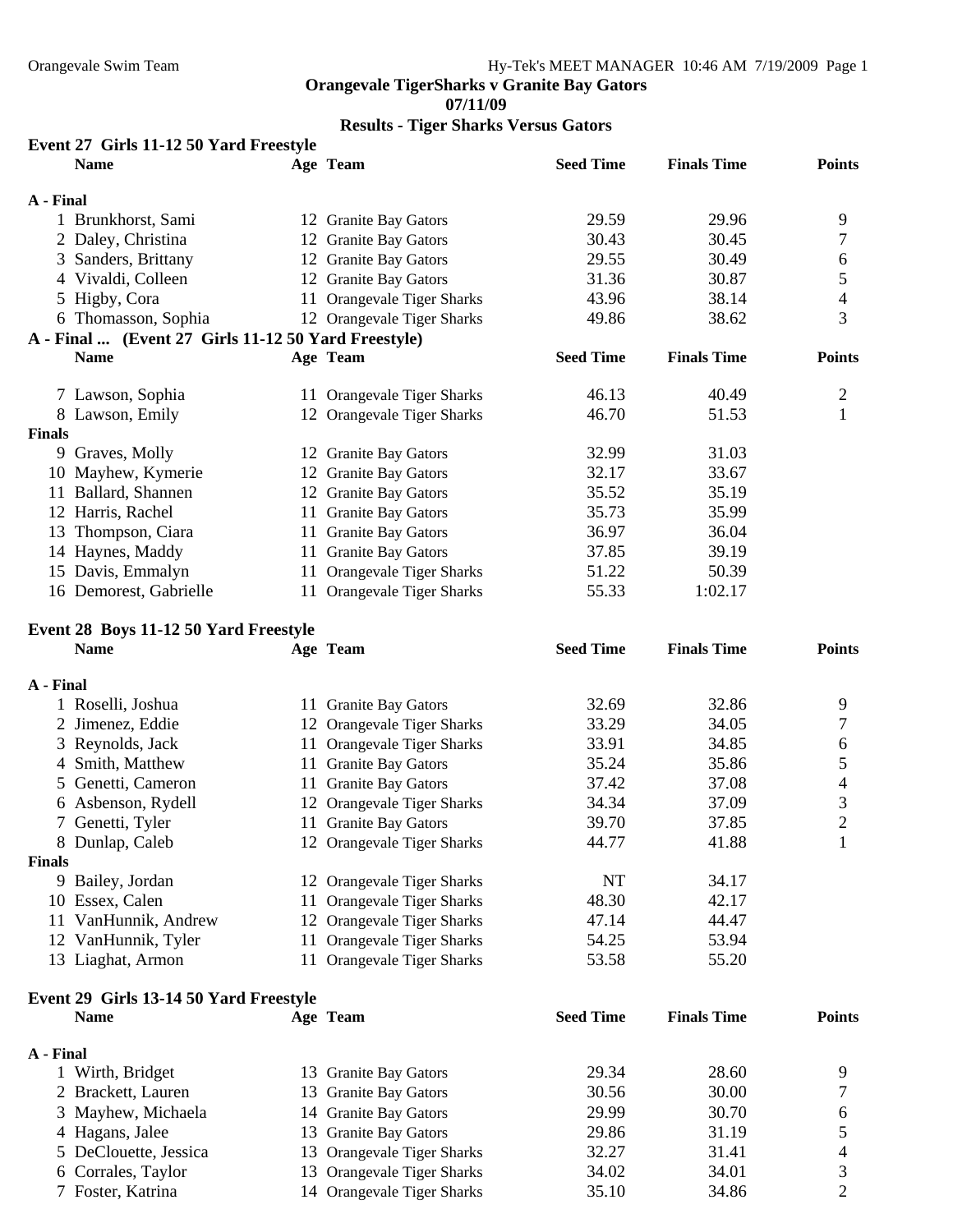**07/11/09** 

|               |                       | <b>Results - Tiger Sharks Versus Gators</b> |                            |       |  |       |  |
|---------------|-----------------------|---------------------------------------------|----------------------------|-------|--|-------|--|
|               | 8 Eyman, Brooke       |                                             | 14 Orangevale Tiger Sharks | 34.97 |  | 35.09 |  |
| <b>Finals</b> |                       |                                             |                            |       |  |       |  |
|               | 9 Loomis, Paris       |                                             | 14 Granite Bay Gators      | NT    |  | 29.70 |  |
|               | 10 Montero, Jessica   |                                             | 14 Granite Bay Gators      | 31.86 |  | 32.33 |  |
|               | 11 Huber, Jessica     |                                             | 13 Granite Bay Gators      | 34.07 |  | 32.52 |  |
|               | 12 Janda, Cassidy     |                                             | 14 Granite Bay Gators      | 31.52 |  | 32.82 |  |
|               | 13 Hayes, Marissa     |                                             | 14 Granite Bay Gators      | 32.87 |  | 33.45 |  |
|               | 14 Haenny, Summer     |                                             | 13 Granite Bay Gators      | 35.48 |  | 34.65 |  |
|               | 15 Unter, Kerrigan    |                                             | 13 Orangevale Tiger Sharks | 37.84 |  | 35.99 |  |
|               | 16 Davidson, Sydney   |                                             | 14 Granite Bay Gators      | 34.06 |  | 36.96 |  |
|               | 17 Dickson, Christine |                                             | 13 Granite Bay Gators      | 37.61 |  | 38.83 |  |

## **Event 30 Boys 13-14 50 Yard Freestyle**

|               | <b>Name</b>           |    | Age Team                   | <b>Seed Time</b> | <b>Finals Time</b> | <b>Points</b> |
|---------------|-----------------------|----|----------------------------|------------------|--------------------|---------------|
| A - Final     |                       |    |                            |                  |                    |               |
|               | 1 Lewis, Will         |    | 14 Granite Bay Gators      | 24.89            | 25.65              | 9             |
|               | 2 McClanahan, Matthew |    | 14 Orangevale Tiger Sharks | 28.21            | 27.30              | 7             |
|               | 3 McClanahan, Timothy |    | 14 Orangevale Tiger Sharks | 27.37            | 27.47              | 6             |
|               | 4 Eyman, Ryan         |    | 13 Orangevale Tiger Sharks | 27.34            | 27.73              |               |
|               | 5 Martin, Neil        |    | 14 Granite Bay Gators      | NT               | 28.46              | 4             |
|               | 6 Luo, Charles        |    | 14 Granite Bay Gators      | 27.60            | 28.79              | 3             |
| 7             | Brooks, Mark          |    | 13 Granite Bay Gators      | 28.87            | 28.98              | 2             |
|               | 8 Clark, Geramy       |    | 14 Orangevale Tiger Sharks | 30.74            | 31.42              |               |
| <b>Finals</b> |                       |    |                            |                  |                    |               |
|               | 9 McLean, Lucas       |    | 13 Orangevale Tiger Sharks | 31.91            | 29.54              |               |
|               | 10 Fuller, Ryan       |    | 13 Orangevale Tiger Sharks | 31.39            | 30.31              |               |
|               | 11 Dunlap, Joschua    |    | 14 Orangevale Tiger Sharks | 33.42            | 32.07              |               |
|               | 12 Zajac, Paul        |    | 14 Granite Bay Gators      | 35.09            | 33.46              |               |
|               | 13 Hermanson, Steven  |    | 13 Orangevale Tiger Sharks | 33.40            | 33.84              |               |
|               | 14 Purugganan, Isaiah |    | 13 Orangevale Tiger Sharks | 37.38            | 35.74              |               |
|               | 15 Rego, Elton        | 13 | <b>Granite Bay Gators</b>  | 40.03            | 38.64              |               |

#### **Event 31 Girls 15-18 50 Yard Freestyle**

|               | <b>Name</b>            |    | Age Team                   | <b>Seed Time</b> | <b>Finals Time</b> | <b>Points</b> |
|---------------|------------------------|----|----------------------------|------------------|--------------------|---------------|
| A - Final     |                        |    |                            |                  |                    |               |
|               | Daley, Colleen         | 15 | <b>Granite Bay Gators</b>  | 25.34            | 25.93              | 9             |
|               | 2 Hayes, Jessica       |    | 16 Granite Bay Gators      | 28.59            | 27.32              | 7             |
|               | 3 Negrete, Brooke      |    | 16 Orangevale Tiger Sharks | 27.04            | 27.48              | 6             |
|               | 4 Hagans, Jerra        |    | 15 Granite Bay Gators      | 27.04            | 27.66              | 5             |
|               | 5 Pettingill, Alyssa   |    | 18 Granite Bay Gators      | 27.52            | 28.05              | 4             |
|               | 6 Asbenson, Victoria   |    | 15 Orangevale Tiger Sharks | 27.32            | 28.30              | 3             |
|               | 7 Negrete, Heather     |    | 18 Orangevale Tiger Sharks | 28.06            | 28.78              | 2             |
| <b>Finals</b> |                        |    |                            |                  |                    |               |
| 9             | Romuk, Shelby          |    | 16 Granite Bay Gators      | NT               | 28.37              |               |
|               | 10 Engwer, Lauren      |    | 18 Granite Bay Gators      | 29.17            | 29.46              |               |
|               | 11 Miller, Mary        |    | 15 Orangevale Tiger Sharks | 29.48            | 29.68              |               |
|               | 12 Clark, Chantel      |    | 16 Orangevale Tiger Sharks | 30.95            | 30.51              |               |
|               | 13 Hermanson, Victoria |    | 16 Orangevale Tiger Sharks | 30.54            | 30.52              |               |
|               | 14 Mitchell, Bryanna   |    | 18 Orangevale Tiger Sharks | 31.19            | 31.13              |               |
|               | 15 Porter, Samantha    |    | 15 Orangevale Tiger Sharks | 32.17            | 31.55              |               |
|               | 16 Dale, Courtney      |    | 16 Granite Bay Gators      | 31.38            | 31.85              |               |
| 17            | Devargas, Stacey       |    | 17 Granite Bay Gators      | 32.11            | 31.89              |               |
|               |                        |    |                            |                  |                    |               |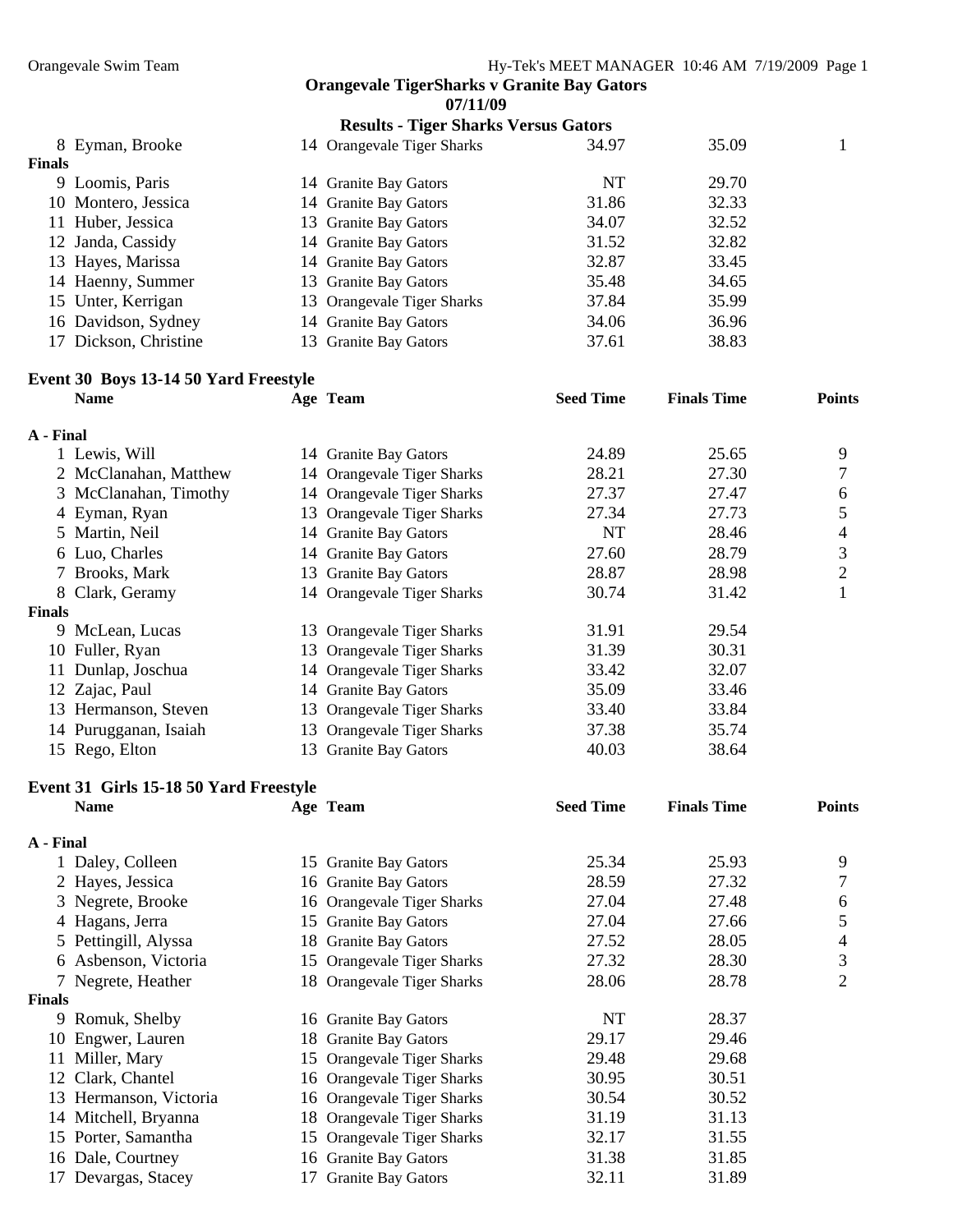**07/11/09** 

|  |                    | <b>Results - Tiger Sharks Versus Gators</b> |       |       |  |
|--|--------------------|---------------------------------------------|-------|-------|--|
|  | 18 Engwer, Emily   | 15 Granite Bay Gators                       | 31.27 | 32.51 |  |
|  | 19 Reynolds, Emily | 15 Orangevale Tiger Sharks                  | 31.69 | 33.63 |  |
|  | 20 Rogers, Emily   | 16 Granite Bay Gators                       | 33.04 | 33.81 |  |
|  | 21 Pach, Maddy     | 15 Orangevale Tiger Sharks                  | 34.92 | 34.47 |  |

# **Event 32 Boys 15-18 50 Yard Freestyle**

|               | <b>Name</b>                                        | Age Team                   | <b>Seed Time</b> | <b>Finals Time</b> | <b>Points</b> |
|---------------|----------------------------------------------------|----------------------------|------------------|--------------------|---------------|
| A - Final     |                                                    |                            |                  |                    |               |
|               | 1 Vigeant, James                                   | 18 Granite Bay Gators      | 22.70            | 23.19              | 9             |
|               | 2 Greiner, Eric                                    | 18 Granite Bay Gators      | 22.87            | 23.59              | 7             |
|               | 3 Asbenson, Cordell                                | 17 Orangevale Tiger Sharks | 24.08            | 24.06              | 6             |
|               | 4 Wylder, Matthew                                  | 17 Granite Bay Gators      | 23.91            | 24.54              | 5             |
|               | A - Final  (Event 32 Boys 15-18 50 Yard Freestyle) |                            |                  |                    |               |
|               | <b>Name</b>                                        | Age Team                   | <b>Seed Time</b> | <b>Finals Time</b> | <b>Points</b> |
|               | 5 Feldman, John                                    | 16 Granite Bay Gators      | 24.93            | 24.79              | 4             |
|               | 6 Hannan, Benett                                   | 17 Orangevale Tiger Sharks | 25.75            | 25.69              | 3             |
|               | 7 Noe, Tyler                                       | 17 Orangevale Tiger Sharks | 26.28            | 26.35              | $\sqrt{2}$    |
|               | 8 Mower, Tyler                                     | 16 Orangevale Tiger Sharks | 27.45            | 27.55              | $\mathbf{1}$  |
| <b>Finals</b> |                                                    |                            |                  |                    |               |
| 9             | Sanders, Brandon                                   | 15 Granite Bay Gators      | 24.95            | 24.36              |               |
|               | 10 Bouck, Alex                                     | 16 Granite Bay Gators      | <b>NT</b>        | 25.94              |               |
|               | 11 Vas Dias, Ryan                                  | 16 Granite Bay Gators      | 26.53            | 26.86              |               |
|               | 12 Koch, Kurt                                      | 18 Granite Bay Gators      | 26.74            | 27.00              |               |
|               | 13 Meier, Joey                                     | 15 Granite Bay Gators      | 27.80            | 27.88              |               |
|               | 14 Sutton, Logan                                   | 15 Granite Bay Gators      | 30.78            | 30.13              |               |
|               | Event 33 Girls 6 & Under 25 Yard Backstroke        |                            |                  |                    |               |
|               | <b>Name</b>                                        | Age Team                   | <b>Seed Time</b> | <b>Finals Time</b> | <b>Points</b> |
| A - Final     |                                                    |                            |                  |                    |               |
|               | 1 Seidel, Amelia                                   | 6 Granite Bay Gators       | 26.51            | 25.02              | 9             |
|               | 2 Sarmiento, Isabella                              | 6 Granite Bay Gators       | 26.71            | 29.24              | 7             |
|               | 3 Cox, Olivia                                      | 6 Granite Bay Gators       | 28.67            | 30.76              | 6             |
|               | 4 DeZorzi, Tatum                                   | 6 Granite Bay Gators       | 29.55            | 31.04              | 5             |
|               | 5 Bornino, Ariana                                  | 6 Orangevale Tiger Sharks  | 35.18            | 36.45              | 4             |
|               | 6 McAdams, Macey                                   | 6 Orangevale Tiger Sharks  | 49.98            | 43.29              | 3             |
|               | --- Krawiec, Sage                                  | 3 Orangevale Tiger Sharks  | NT               | DQ                 |               |
|               |                                                    |                            |                  |                    |               |

#### **Finals**

| 6 Granite Bay Gators                                                                                                                                                                                                                         | 32.61   | 31.44   |
|----------------------------------------------------------------------------------------------------------------------------------------------------------------------------------------------------------------------------------------------|---------|---------|
| 6 Granite Bay Gators                                                                                                                                                                                                                         | 36.55   | 32.06   |
| 6 Granite Bay Gators                                                                                                                                                                                                                         | 34.06   | 33.60   |
| 6 Granite Bay Gators                                                                                                                                                                                                                         | 31.66   | 34.47   |
| 5 Granite Bay Gators                                                                                                                                                                                                                         | 39.19   | 37.90   |
| 6 Granite Bay Gators                                                                                                                                                                                                                         | 50.91   | 39.72   |
| 5 Granite Bay Gators                                                                                                                                                                                                                         | 37.29   | 41.24   |
| 5 Granite Bay Gators                                                                                                                                                                                                                         | 44.16   | 45.91   |
| 5 Granite Bay Gators                                                                                                                                                                                                                         | 46.35   | 45.97   |
| 5 Orangevale Tiger Sharks                                                                                                                                                                                                                    | 1:06.02 | 1:01.73 |
| 5 Orangevale Tiger Sharks                                                                                                                                                                                                                    | 1:21.53 | 1:03.75 |
| inals<br>9 Resendez, Paige<br>10 Nielsen, Sarena<br>11 Enos, Julia<br>12 Griffiths, Phoebe<br>13 Handy, Rachel<br>14 Root, Abby<br>15 Thomas, Lauren<br>16 Onuaguluchi, Keneya<br>17 Huber, Julia<br>18 Montieth, Sydney<br>19 Harris, Angel |         |         |

#### **Event 34 Boys 6 & Under 25 Yard Backstroke**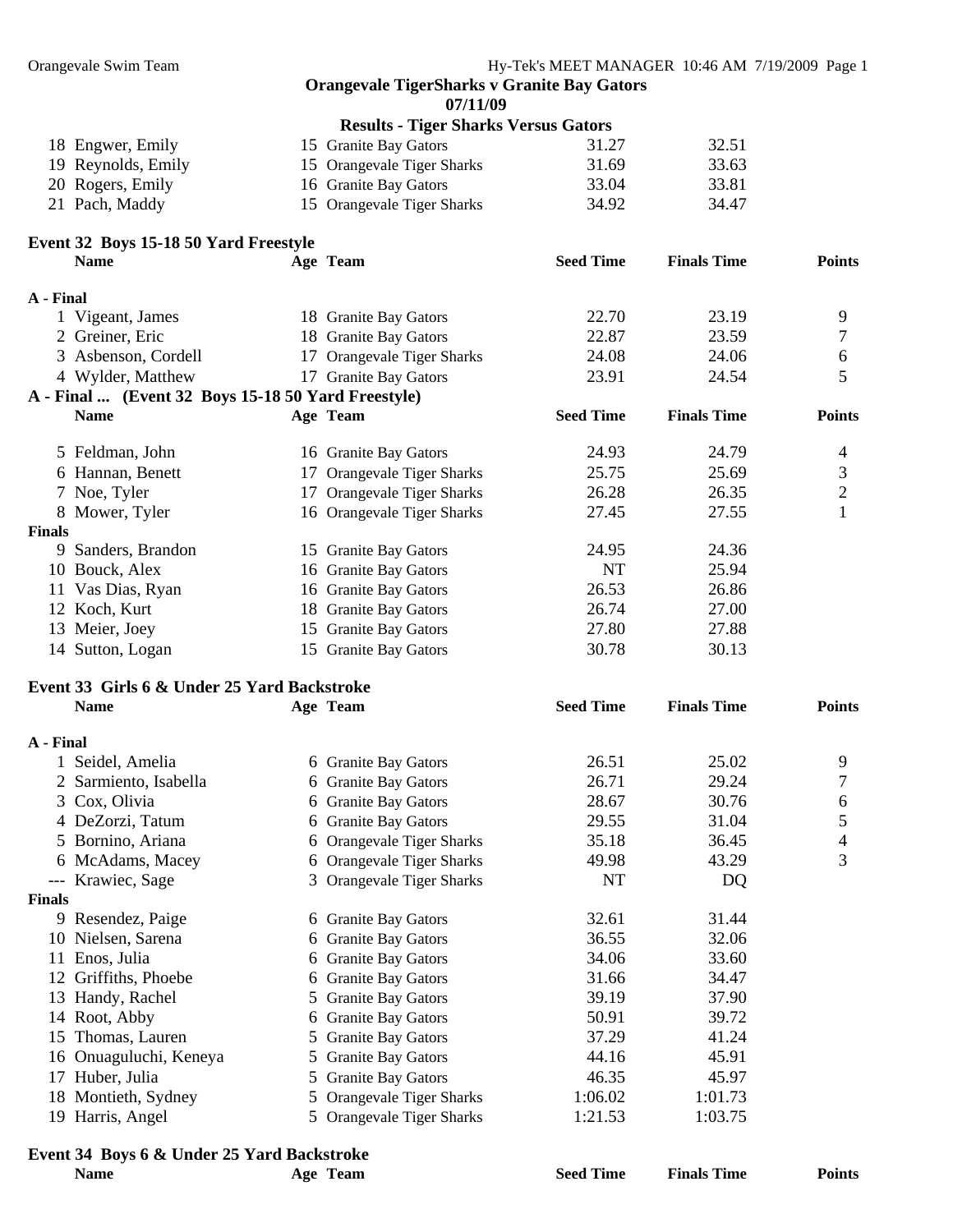**07/11/09** 

| <b>Results - Tiger Sharks Versus Gators</b> |  |
|---------------------------------------------|--|
|---------------------------------------------|--|

| A - Final                                            |   |                           |                  |                    |                |
|------------------------------------------------------|---|---------------------------|------------------|--------------------|----------------|
| 1 Verdult, Ryan                                      |   | 6 Granite Bay Gators      | 26.87            | 26.95              | 9              |
| 2 Gross, Anthony                                     |   | 6 Granite Bay Gators      | 28.27            | 28.64              | 7              |
| 3 Siegling, Zachary                                  |   | 6 Granite Bay Gators      | 28.58            | 29.01              | 6              |
| 4 Mcleod, Ethan                                      |   | 6 Granite Bay Gators      | 29.81            | 33.56              | 5              |
| 5 Matthews, Bruce                                    |   | 6 Orangevale Tiger Sharks | 29.15            | 44.33              | 4              |
| 6 Rosello, Max                                       |   | 5 Orangevale Tiger Sharks | 33.94            | 49.03              | 3              |
| 7 Penman, Logan                                      |   | 5 Orangevale Tiger Sharks | 27.24            | 52.80              | $\overline{2}$ |
| --- McAdams, Dylan                                   |   | 2 Orangevale Tiger Sharks | 34.74            | DQ                 |                |
| <b>Finals</b>                                        |   |                           |                  |                    |                |
| 9 Lederer, Benjamin                                  |   | 6 Granite Bay Gators      | 31.12            | 30.78              |                |
| 10 Vaughan, Mike                                     |   | 6 Granite Bay Gators      | 32.04            | 31.37              |                |
| 11 Krawiec, Cade                                     |   | 6 Orangevale Tiger Sharks | <b>NT</b>        | 34.96              |                |
| 12 Warren, Zachary                                   |   | 6 Orangevale Tiger Sharks | 40.48            | 38.70              |                |
| Finals  (Event 34 Boys 6 & Under 25 Yard Backstroke) |   |                           |                  |                    |                |
| <b>Name</b>                                          |   | Age Team                  | <b>Seed Time</b> | <b>Finals Time</b> | <b>Points</b>  |
|                                                      |   |                           |                  |                    |                |
| 13 French, Nolan                                     |   | 5 Granite Bay Gators      | 32.32            | 40.36              |                |
| 14 Onuaguluchi, Kenechi                              |   | 5 Granite Bay Gators      | 39.30            | 41.89              |                |
| 15 Heath, Jackson                                    |   | 6 Orangevale Tiger Sharks | 46.75            | 46.19              |                |
| 16 Rooney, Liam                                      |   | 6 Orangevale Tiger Sharks | 1:36.87          | 49.25              |                |
| 17 Sherman, Benjamin                                 |   | 5 Granite Bay Gators      | 52.33            | 53.34              |                |
| 18 Gonsiorowski, Gannon                              |   | 6 Granite Bay Gators      | <b>NT</b>        | 57.56              |                |
| 19 Griffin, William                                  |   | 5 Granite Bay Gators      | 1:30.22          | 1:06.91            |                |
| 20 Krawiec, Drew                                     |   | 5 Orangevale Tiger Sharks | <b>NT</b>        | 1:08.78            |                |
|                                                      |   |                           | 37.36            |                    |                |
| --- Webb, Nathan                                     |   | 6 Granite Bay Gators      |                  | DQ                 |                |
| --- Weideman, Gavin                                  |   | 5 Granite Bay Gators      | 47.98            | DQ                 |                |
| --- Nelson, Colton                                   |   | 5 Granite Bay Gators      | 40.10            | DQ                 |                |
| --- Vivilacqua, Brody                                |   | 5 Orangevale Tiger Sharks | 2:24.16          | DQ                 |                |
| --- Anderson, Seth                                   |   | 6 Orangevale Tiger Sharks | 41.05            | DQ                 |                |
| Event 35 Girls 7-8 25 Yard Backstroke                |   |                           |                  |                    |                |
| <b>Name</b>                                          |   | Age Team                  | <b>Seed Time</b> | <b>Finals Time</b> | <b>Points</b>  |
|                                                      |   |                           |                  |                    |                |
| A - Final                                            |   |                           |                  |                    |                |
| Perigault, Rebecca                                   |   | 8 Granite Bay Gators      | 25.14            | 24.51              | 9              |
| 2 Perigault, Pilar                                   |   | 8 Granite Bay Gators      | 24.86            | 25.79              | 7              |
| 3 Long, Payton                                       |   | 7 Granite Bay Gators      | 25.00            | 26.09              | 6              |
| 4 Sewell, Sydney                                     |   | 7 Granite Bay Gators      | 23.09            | 26.24              | 5              |
| 5 Essex, Kennedy                                     |   | 7 Orangevale Tiger Sharks | 30.31            | 28.58              | 4              |
| 6 Berry, Jessica                                     |   | 8 Orangevale Tiger Sharks | 28.28            | 29.55              | 3              |
| 7 Berry, Kaitlyn                                     |   | 8 Orangevale Tiger Sharks | 28.26            | 30.69              | $\overline{2}$ |
| 12 Pagliaro, Greysha                                 |   | 7 Orangevale Tiger Sharks | 31.91            | 32.43              |                |
| <b>Finals</b>                                        |   |                           |                  |                    |                |
| 9 Nelson, Sydney                                     |   | 8 Granite Bay Gators      | 26.99            | 26.90              |                |
| 10 Griffin, Elizabeth                                |   | 7 Granite Bay Gators      | 27.72            | 27.72              |                |
| 11 McAdams, Sydney                                   |   | 8 Orangevale Tiger Sharks | 36.69            | 29.04              |                |
| 13 McLeod, Ashlynn                                   |   | 8 Granite Bay Gators      | 26.02            | 32.64              |                |
| 14 Anderson, Faith                                   |   | 7 Orangevale Tiger Sharks | 43.43            | 34.40              |                |
| 15 Broda, Gabbey                                     |   | 8 Orangevale Tiger Sharks | 31.98            | 34.74              |                |
| 16 Demorest, Roxanne                                 |   | 7 Orangevale Tiger Sharks | 38.38            | 38.90              |                |
| 17 Maxfield, Hailey                                  |   | 7 Granite Bay Gators      | 35.04            | 39.62              |                |
| 18 Pierre-Russo, Naomi                               | 8 | Orangevale Tiger Sharks   | 40.32            | 40.83              |                |
| 19 Stinson, Amanda                                   |   | 8 Orangevale Tiger Sharks | 48.64            | 41.25              |                |
|                                                      |   |                           |                  |                    |                |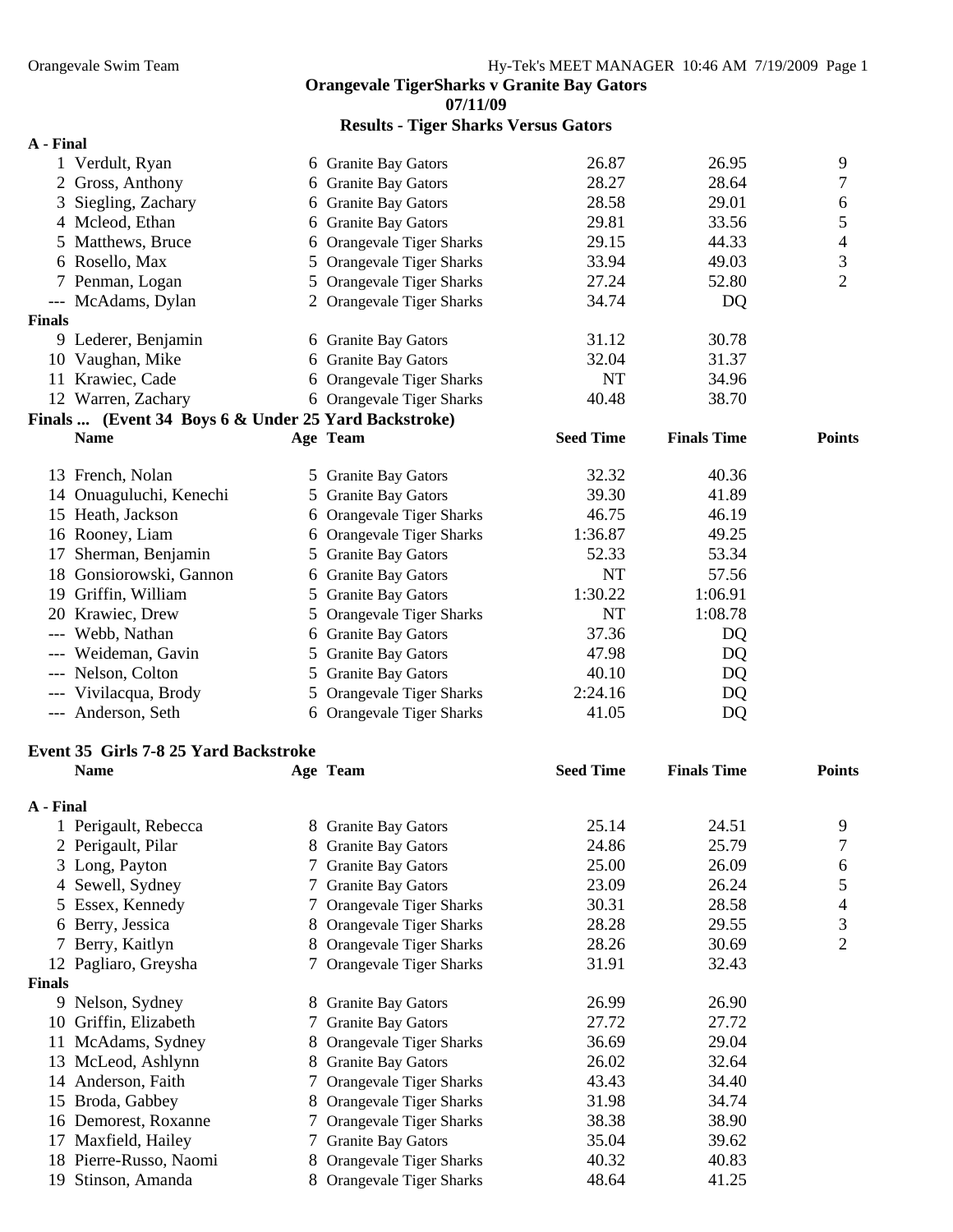|               |                                                |    | Orangevale TigerSharks v Granite Bay Gators<br>07/11/09 |                  |                    |                |
|---------------|------------------------------------------------|----|---------------------------------------------------------|------------------|--------------------|----------------|
|               |                                                |    | <b>Results - Tiger Sharks Versus Gators</b>             |                  |                    |                |
|               | 20 Burrell, Lily                               |    | 7 Orangevale Tiger Sharks                               | 55.28            | 1:03.07            |                |
|               | Event 36 Boys 7-8 25 Yard Backstroke           |    |                                                         |                  |                    |                |
|               | <b>Name</b>                                    |    | Age Team                                                | <b>Seed Time</b> | <b>Finals Time</b> | <b>Points</b>  |
| A - Final     |                                                |    |                                                         |                  |                    |                |
|               | 1 Young, Joe                                   |    | 8 Granite Bay Gators                                    | 24.88            | 23.20              | 9              |
|               | 2 Sherrets, Wyatt                              |    | 7 Granite Bay Gators                                    | 21.36            | 23.62              | 7              |
|               | 3 Montieth, Anthony                            |    | 8 Orangevale Tiger Sharks                               | 28.08            | 28.14              | 6              |
|               | 4 Hansen, Michael                              |    | 7 Granite Bay Gators                                    | 29.69            | 30.05              | 5              |
|               | 5 Walder, Pace                                 |    | 7 Orangevale Tiger Sharks                               | 39.21            | 30.15              | $\overline{4}$ |
|               | 6 Martinez, Andrew                             |    | 7 Granite Bay Gators                                    | 26.77            | 31.85              | 3              |
|               | 7 VanHunnik, Kyle                              |    | 8 Orangevale Tiger Sharks                               | 33.69            | 40.63              | $\overline{c}$ |
|               | 8 Kleeschulte, Casey                           |    | 7 Orangevale Tiger Sharks                               | 53.41            | 43.83              | $\mathbf{1}$   |
| <b>Finals</b> | 9 Vaughan, Josh                                |    | 8 Granite Bay Gators                                    | 32.31            | 30.18              |                |
|               | Finals  (Event 36 Boys 7-8 25 Yard Backstroke) |    |                                                         |                  |                    |                |
|               | <b>Name</b>                                    |    | Age Team                                                | <b>Seed Time</b> | <b>Finals Time</b> | <b>Points</b>  |
|               | 10 Haladus-Henke, Tristin                      |    | 7 Granite Bay Gators                                    | 31.39            | 30.91              |                |
|               | 11 Heinsen, Eric                               |    | 7 Granite Bay Gators                                    | 41.31            | 35.40              |                |
|               | 12 Krawiec, Ben                                |    | 7 Orangevale Tiger Sharks                               | <b>NT</b>        | 38.91              |                |
|               | 13 McGarty, Jack                               |    | 7 Granite Bay Gators                                    | 39.29            | 41.38              |                |
|               | --- Hann, Noel                                 |    | 7 Orangevale Tiger Sharks                               | 1:05.99          | DQ                 |                |
|               | Event 37 Girls 9-10 25 Yard Backstroke         |    |                                                         |                  |                    |                |
|               | <b>Name</b>                                    |    | Age Team                                                | <b>Seed Time</b> | <b>Finals Time</b> | <b>Points</b>  |
|               |                                                |    |                                                         |                  |                    |                |
| A - Final     |                                                |    |                                                         |                  |                    |                |
|               | 1 Thomas, Macayla                              |    | 10 Granite Bay Gators                                   | 17.52            | 18.08              | 9              |
|               | 2 Nelson, Alyssa                               |    | 10 Granite Bay Gators                                   | 20.46            | 20.09              | 7              |
|               | 3 Sewell, Alyssa                               |    | 9 Granite Bay Gators                                    | 20.64            | 21.68              | 6              |
|               | 4 Scholes, Emma                                |    | 9 Granite Bay Gators                                    | 21.27            | 22.06              | 5              |
|               | 5 Knopp, Cassidy                               |    | 10 Orangevale Tiger Sharks                              | 24.19            | 22.65              | 4              |
|               | 6 Svoboda, Sierra                              |    | 10 Orangevale Tiger Sharks                              | 24.77            | 28.93              | 3              |
|               | 7 Ramirez, Rosemary                            |    | 10 Orangevale Tiger Sharks                              | 29.88            | 29.87              | 2              |
|               | 8 Warren, Katelyn                              |    | 10 Orangevale Tiger Sharks                              | 29.00            | 30.26              | 1              |
| <b>Finals</b> |                                                |    |                                                         |                  |                    |                |
|               | 9 Mayhew, Skylar                               |    | 10 Granite Bay Gators                                   | 22.75            | 22.01              |                |
|               | 10 Seidel, Ann-Marie                           | 9  | <b>Granite Bay Gators</b>                               | 22.32            | 22.86              |                |
|               | 11 DeMarco, Annalise                           |    | 10 Granite Bay Gators                                   | 21.56            | 23.77              |                |
|               | 12 Enos, Sarah                                 |    | 10 Granite Bay Gators                                   | 24.28            | 25.49              |                |
|               | 13 Coyne, May                                  |    | 10 Orangevale Tiger Sharks                              | 32.04            | 26.34              |                |
|               | 14 Verdult, Paige                              |    | 9 Granite Bay Gators                                    | 26.03            | 27.76              |                |
|               | 15 Webb, Emilie                                | 9. | <b>Granite Bay Gators</b>                               | 26.90            | 28.64              |                |
|               | 16 Bornino, Tori                               | 9. | Orangevale Tiger Sharks                                 | 32.32            | 29.98              |                |
|               | 17 Burks, Siarra                               |    | 9 Orangevale Tiger Sharks                               | NT               | 31.64              |                |
|               | Event 38 Boys 9-10 25 Yard Backstroke          |    |                                                         |                  |                    |                |

| <b>Name</b>        | Age Team              | <b>Seed Time</b> | <b>Finals Time</b> | <b>Points</b> |
|--------------------|-----------------------|------------------|--------------------|---------------|
| A - Final          |                       |                  |                    |               |
| DeBortoli, Bryan   | 10 Granite Bay Gators | 19.89            | 20.11              |               |
| 2 Shenoy, Sunil    | 9 Granite Bay Gators  | 21.37            | 21.78              |               |
| 3 Weideman, Austin | 9 Granite Bay Gators  | 20.57            | 22.85              |               |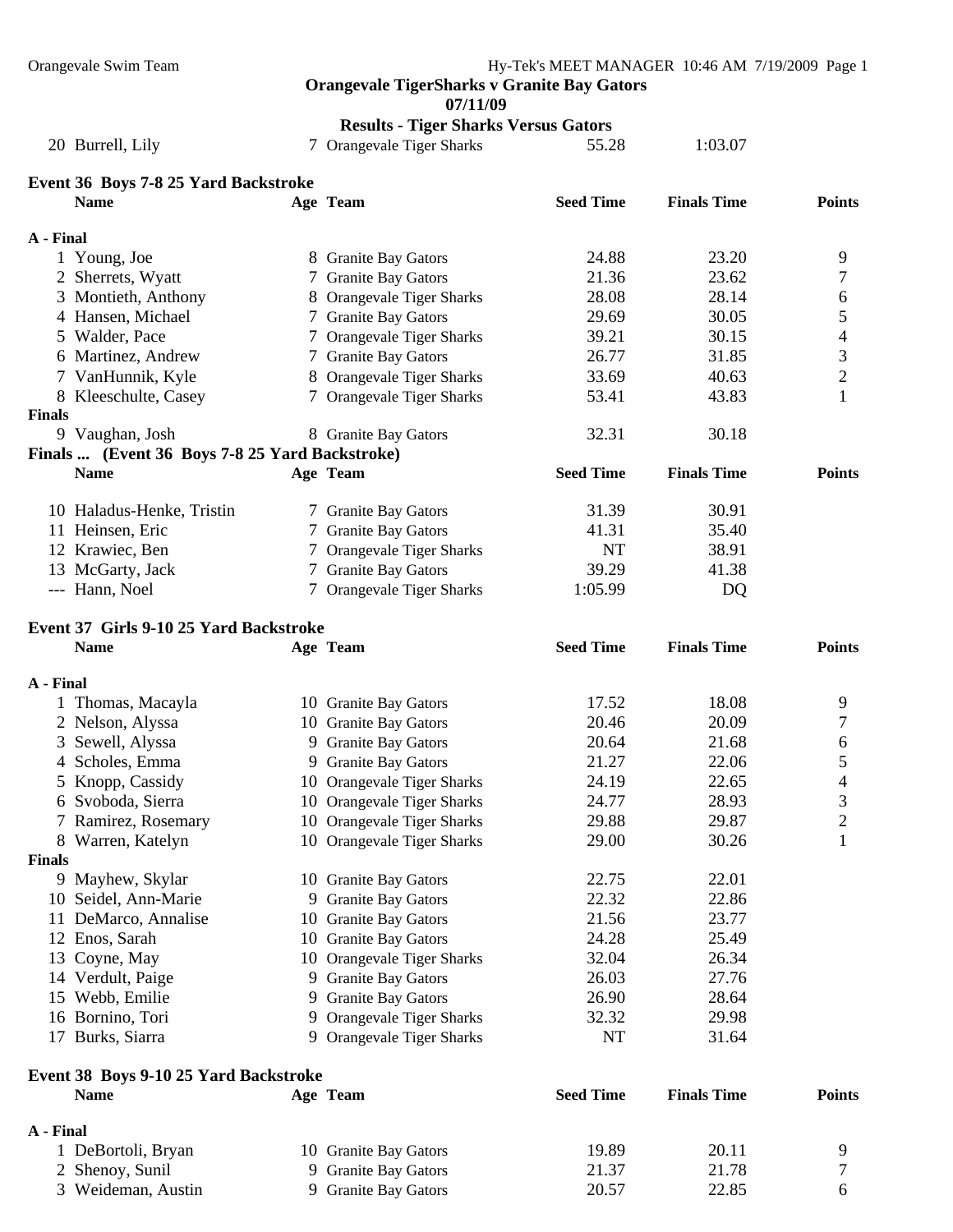| 07/11/09 |  |
|----------|--|
|----------|--|

|               |                         | <b>Results - Tiger Sharks Versus Gators</b> |           |         |                |
|---------------|-------------------------|---------------------------------------------|-----------|---------|----------------|
|               | 4 MacLeane, Jackson     | 10 Granite Bay Gators                       | 22.05     | 23.53   | 5              |
|               | 5 Kim, Kyle             | 10 Orangevale Tiger Sharks                  | 28.62     | 30.39   | $\overline{4}$ |
|               | 6 Leanos, Luke          | 10 Orangevale Tiger Sharks                  | 34.62     | 34.83   | 3              |
|               | 7 Hutchinson, William   | 10 Orangevale Tiger Sharks                  | 51.08     | 35.36   | 2              |
|               | 8 White, Jack           | 9 Orangevale Tiger Sharks                   | 50.04     | 1:00.35 |                |
| <b>Finals</b> |                         |                                             |           |         |                |
| 9.            | Haladus-Henke, Julian   | 9 Granite Bay Gators                        | 25.13     | 23.66   |                |
|               | 10 Harimoto, Eddie      | 9 Granite Bay Gators                        | 26.89     | 27.97   |                |
|               | Martin, Grant           | 9 Granite Bay Gators                        | 26.43     | 28.39   |                |
|               | 12 Watson, Caleb        | 10 Orangevale Tiger Sharks                  | <b>NT</b> | 34.14   |                |
|               | 13 Thomasson, Nathaniel | 9 Orangevale Tiger Sharks                   | 1:09.64   | 44.49   |                |

## **Event 39 Girls 11-12 50 Yard Backstroke**

| Little 97 Andre 11-12 50 Taru Dathsu Unt             |                       |                  |                    |               |
|------------------------------------------------------|-----------------------|------------------|--------------------|---------------|
| <b>Name</b>                                          | Age Team              | <b>Seed Time</b> | <b>Finals Time</b> | <b>Points</b> |
| A - Final                                            |                       |                  |                    |               |
| 1 Daley, Christina                                   | 12 Granite Bay Gators | 35.66            | 36.48              |               |
| 2 Brunkhorst, Sami                                   | 12 Granite Bay Gators | 36.94            | 37.51              |               |
| A - Final  (Event 39 Girls 11-12.50 Yard Backstroke) |                       |                  |                    |               |

|               | Thin $\frac{1}{2}$ (EVent b) only 11 12 by Tara Dacket one) |                            |                  |                    |               |
|---------------|-------------------------------------------------------------|----------------------------|------------------|--------------------|---------------|
|               | <b>Name</b>                                                 | Age Team                   | <b>Seed Time</b> | <b>Finals Time</b> | <b>Points</b> |
|               | 3 McPhail, Shelby                                           | 12 Granite Bay Gators      | NT               | 40.03              | 6             |
|               | 4 Quintana, Heaven                                          | 11 Granite Bay Gators      | 39.78            | 42.18              |               |
|               | 5 Lawson, Sophia                                            | 11 Orangevale Tiger Sharks | 53.51            | 49.77              | 4             |
|               | 6 Lawson, Emily                                             | 12 Orangevale Tiger Sharks | 41.88            | 50.75              | 3             |
|               | 7 Fuller, Kate                                              | 11 Orangevale Tiger Sharks | 54.13            | 55.88              | $\gamma$      |
|               | 8 Davis, Emmalyn                                            | 11 Orangevale Tiger Sharks | 1:01.91          | 1:05.60            |               |
| <b>Finals</b> |                                                             |                            |                  |                    |               |
| 9.            | Ballard, Shannen                                            | 12 Granite Bay Gators      | 45.71            | 44.45              |               |
|               | 10 Graves, Molly                                            | 12 Granite Bay Gators      | 48.93            | 44.49              |               |
|               | 11 Cooper, Allison                                          | 11 Granite Bay Gators      | 45.84            | 44.52              |               |
|               | 12 Mecham, Summer                                           | 11 Granite Bay Gators      | 43.41            | 46.42              |               |
|               | 13 Thomasson, Sophia                                        | 12 Orangevale Tiger Sharks | 1:04.84          | 59.34              |               |
|               | 14 Demorest, Gabrielle                                      | 11 Orangevale Tiger Sharks | 1:20.00          | 1:09.23            |               |
|               |                                                             |                            |                  |                    |               |

#### **Event 40 Boys 11-12 50 Yard Backstroke**

|               | <b>Name</b>                                           | Age Team                   | <b>Seed Time</b> | <b>Finals Time</b> | <b>Points</b> |
|---------------|-------------------------------------------------------|----------------------------|------------------|--------------------|---------------|
| A - Final     |                                                       |                            |                  |                    |               |
|               | 1 Wylder, Kevin                                       | 12 Granite Bay Gators      | 34.54            | 34.19              | 9             |
|               | 2 Boe, Joshua                                         | 11 Orangevale Tiger Sharks | 40.77            | 38.42              |               |
|               | 3 Loomis, Hunter                                      | 11 Granite Bay Gators      | NT               | 40.74              | 6             |
|               | 4 Reynolds, Jack                                      | 11 Orangevale Tiger Sharks | 23.00            | 43.34              | 5             |
|               | 5 Smith, Matthew                                      | 11 Granite Bay Gators      | 46.36            | 46.33              | 4             |
|               | 6 Dunlap, Caleb                                       | 12 Orangevale Tiger Sharks | 55.81            | 54.55              | 3             |
|               | 7 VanHunnik, Tyler                                    | 11 Orangevale Tiger Sharks | 23.51            | 1:01.90            | 2             |
|               | --- Genetti, Cameron                                  | 11 Granite Bay Gators      | 45.51            | DQ                 |               |
| <b>Finals</b> |                                                       |                            |                  |                    |               |
|               | 9 Liaghat, Armon                                      | 11 Orangevale Tiger Sharks | 1:05.18          | 58.16              |               |
|               | 10 Essex, Calen                                       | 11 Orangevale Tiger Sharks | NT               | 1:00.75            |               |
| 11            | VanHunnik, Andrew                                     | 12 Orangevale Tiger Sharks | 1:02.21          | 1:24.63            |               |
|               | --- Bailey, Jordan                                    | 12 Orangevale Tiger Sharks | NT               | DQ                 |               |
|               | $\sim$ 44 $\sim$ 1.40 44 50 $\sigma$ 1.50 $\sim$ 1.41 |                            |                  |                    |               |

## **Event 41 Girls 13-14 50 Yard Backstroke**

| Livin il villo lo 1 i co Tara Dachon one |                    |                  |                    |               |
|------------------------------------------|--------------------|------------------|--------------------|---------------|
| <b>Name</b>                              | <b>Team</b><br>Age | <b>Seed Time</b> | <b>Finals Time</b> | <b>Points</b> |
|                                          |                    |                  |                    |               |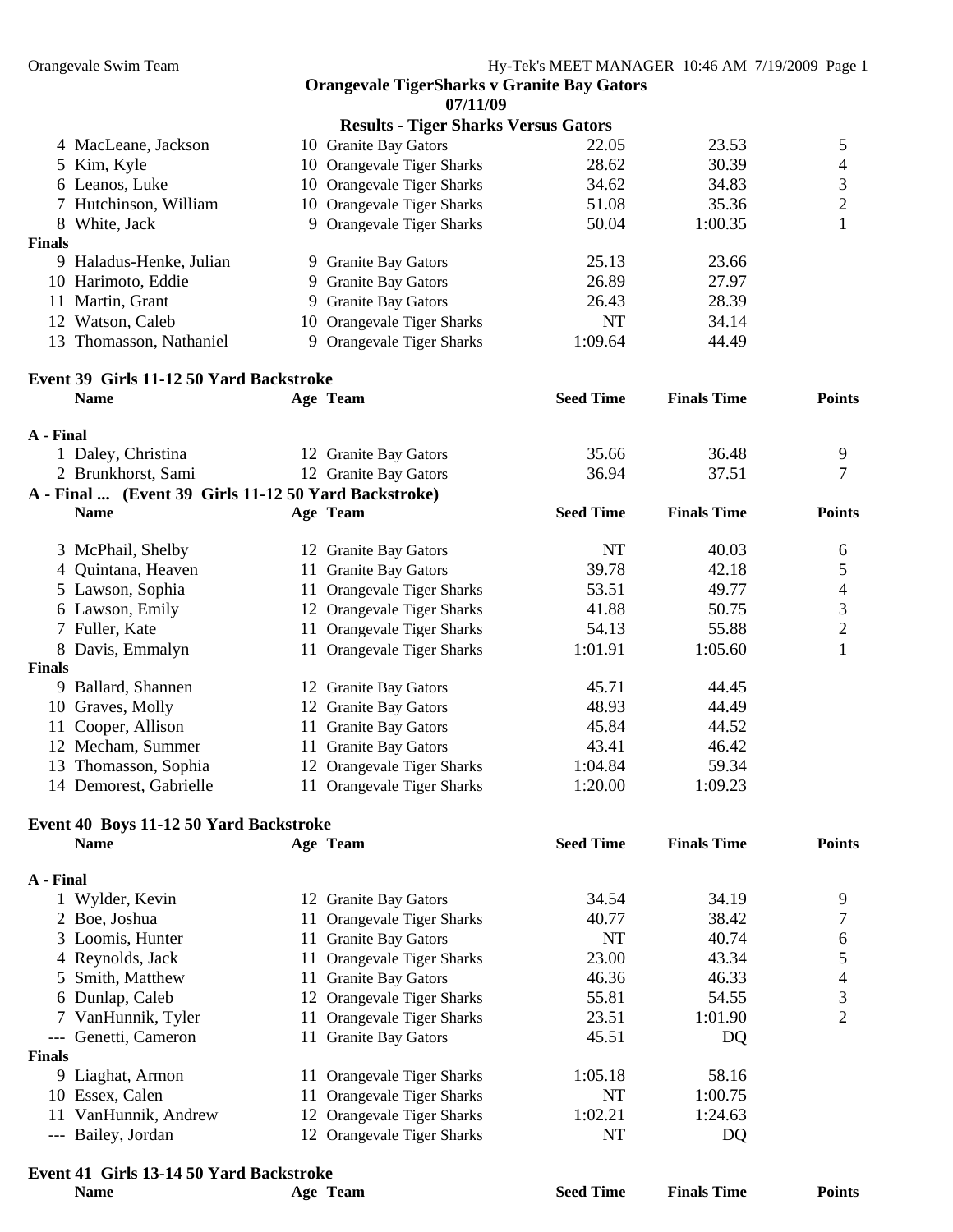**07/11/09** 

#### **Results - Tiger Sharks Versus Gators**

#### **A - Final**

|               | Martinez, Alexis      | 13 Granite Bay Gators      | 30.75 | 31.32 | 9 |
|---------------|-----------------------|----------------------------|-------|-------|---|
|               | 2 Schnuelle, Nicole   | 14 Granite Bay Gators      | 32.03 | 33.02 | 7 |
|               | 3 Miner, Natalie      | 14 Orangevale Tiger Sharks | 33.69 | 34.42 | 6 |
|               | 4 Harris, Alexandria  | 14 Granite Bay Gators      | 38.41 | 37.06 | 5 |
|               | 5 DeClouette, Jessica | 13 Orangevale Tiger Sharks | 38.45 | 39.71 | 4 |
|               | 6 Brunkhorst, Pamela  | 14 Granite Bay Gators      | 39.46 | 41.11 | 3 |
|               | 7 Miner, Mackenzie    | 13 Orangevale Tiger Sharks | 41.02 | 41.20 | 2 |
|               | 8 Eyman, Brooke       | 14 Orangevale Tiger Sharks | 42.26 | 42.41 |   |
| <b>Finals</b> |                       |                            |       |       |   |
| 9.            | Fullmer, Sarah        | 13 Granite Bay Gators      | 42.87 | 43.06 |   |
|               | 10 Unter, Kerrigan    | 13 Orangevale Tiger Sharks | 49.51 | 44.29 |   |
| 11            | Williams, Jacquie     | 14 Granite Bay Gators      | 50.38 | 48.57 |   |
|               | 12 Dickson, Christine | 13 Granite Bay Gators      | 55.32 | 53.37 |   |
|               | --- Davidson, Sydney  | 14 Granite Bay Gators      | 43.53 | DQ    |   |
|               |                       |                            |       |       |   |

#### **Event 42 Boys 13-14 50 Yard Backstroke Name Age Team Seed Time Finals Time Points**

| A - Final |                       |                                  |       |       |   |
|-----------|-----------------------|----------------------------------|-------|-------|---|
|           | 1 Vigeant, Maxwell    | 14 Granite Bay Gators            | 31.82 | 29.74 | 9 |
|           | 2 Lewis, Will         | 14 Granite Bay Gators            | 30.83 | 31.19 |   |
|           | 3 McClanahan, Timothy | 14 Orangevale Tiger Sharks       | 32.04 | 31.30 | 6 |
|           | 4 Martin, Neil        | 14 Granite Bay Gators            | 33.43 | 34.03 |   |
|           | 5 Fuller, Ryan        | 13 Orangevale Tiger Sharks       | 37.44 | 38.36 | 4 |
|           | 6 Cooper, Chase       | 13 Granite Bay Gators            | 36.96 | 38.77 | 3 |
|           | 7 Clark, Geramy       | 14 Orangevale Tiger Sharks       | 40.76 | 39.93 |   |
|           | 8 Purugganan, Isaiah  | 13 Orangevale Tiger Sharks       | 34.29 | 41.33 |   |
| Finals    |                       |                                  |       |       |   |
|           | 9 Spencer, Braeden    | <b>Granite Bay Gators</b><br>13. | 38.75 | 35.64 |   |
|           | 10 Brown, Austin      | 14 Orangevale Tiger Sharks       | 41.44 | 39.57 |   |
|           | 11 Hermanson, Steven  | 13 Orangevale Tiger Sharks       | 44.73 | 42.30 |   |

# **Event 43 Girls 15-18 50 Yard Backstroke**

|           | <b>Name</b>           |    | Age Team                   | <b>Seed Time</b> | <b>Finals Time</b> | <b>Points</b> |
|-----------|-----------------------|----|----------------------------|------------------|--------------------|---------------|
| A - Final |                       |    |                            |                  |                    |               |
|           | 1 Hagans, Jerra       |    | 15 Granite Bay Gators      | 32.12            | 32.18              | 9             |
|           | 2 Daley, Colleen      |    | 15 Granite Bay Gators      | 33.28            | 33.29              | 7             |
|           | 3 Engwer, Lauren      |    | 18 Granite Bay Gators      | 35.67            | 36.63              | 6             |
|           | 4 Mitchell, Bryanna   |    | 18 Orangevale Tiger Sharks | 37.94            | 38.39              |               |
|           | 5 Dale, Courtney      |    | 16 Granite Bay Gators      | 40.16            | 39.32              | 4             |
|           | 6 Porter, Samantha    |    | 15 Orangevale Tiger Sharks | 41.18            | 40.10              | 3             |
|           | 7 Reynolds, Emily     |    | 15 Orangevale Tiger Sharks | 41.78            | 44.72              | 2             |
| Finals    |                       |    |                            |                  |                    |               |
|           | 9 Leever, Marissa     |    | 16 Granite Bay Gators      | NT               | 35.02              |               |
|           | 10 Pettingill, Alyssa |    | 18 Granite Bay Gators      | NT               | 35.42              |               |
|           | 11 Kennedy, Erin      |    | 16 Orangevale Tiger Sharks | 45.16            | 40.87              |               |
|           | 12 Rogers, Emily      |    | 16 Granite Bay Gators      | 41.44            | 42.23              |               |
|           | 13 Pach, Maddy        |    | 15 Orangevale Tiger Sharks | 43.87            | 42.27              |               |
|           | 14 Devargas, Stacey   | 17 | <b>Granite Bay Gators</b>  | 42.12            | 44.54              |               |

## **Event 44 Boys 15-18 50 Yard Backstroke**

| Name | Age Team | <b>Seed Time</b> | <b>Finals Time</b> | <b>Points</b> |
|------|----------|------------------|--------------------|---------------|
|      |          |                  |                    |               |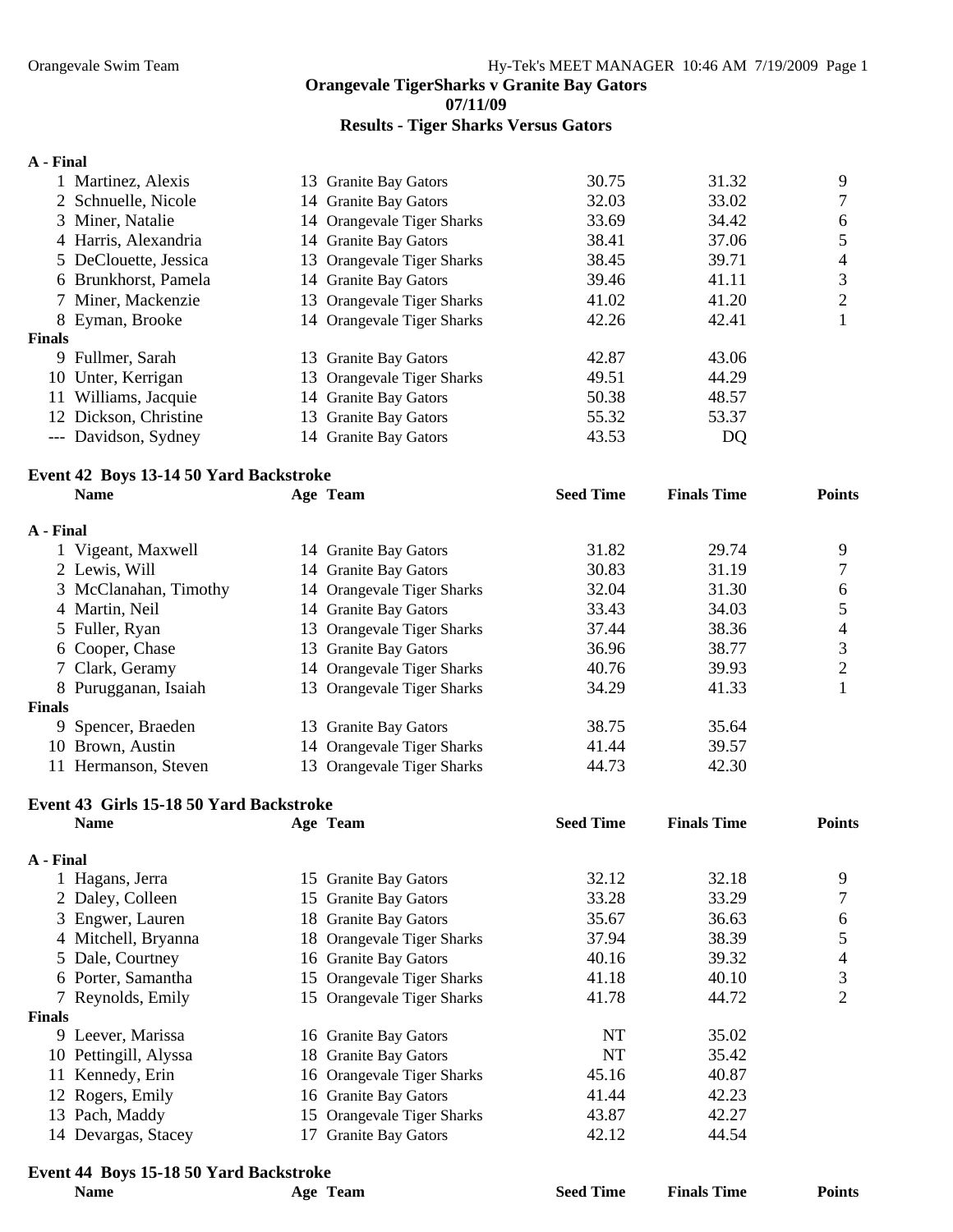**07/11/09** 

#### **Results - Tiger Sharks Versus Gators**

## **A - Final**  1 Akre, Austin 16 Granite Bay Gators 27.78 28.04 9 2 Foster, John 17 Orangevale Tiger Sharks 30.02 29.99 7 3 Morgan, Mason 17 Orangevale Tiger Sharks 31.74 32.12 6 4 Sanders, Brandon 15 Granite Bay Gators NT 32.20 5 5 Hannan, Benett 17 Orangevale Tiger Sharks 33.00 33.48 4 **Finals**  9 Meier, Joey 15 Granite Bay Gators 32.66 32.56 10 Koch, Kurt 18 Granite Bay Gators 33.04 32.95 11 Feldman, John 16 Granite Bay Gators 32.83 33.64 12 McGhee, Logan 15 Granite Bay Gators NT 35.74 **Event 45 Girls 7-8 25 Yard Breaststroke Name Age Team Seed Time Finals Time Points A - Final**  1 Nelson, Sydney 8 Granite Bay Gators 25.82 25.85 9 2 Nelson, Amanda 7 Granite Bay Gators 28.54 26.39 7 **A - Final ... (Event 45 Girls 7-8 25 Yard Breaststroke) Name Age Team Seed Time Finals Time Points**  3 Pantis, Zoe 8 Orangevale Tiger Sharks 29.25 28.06 6 4 Huber, Anna 7 Granite Bay Gators NT 29.44 5 5 Fuller, Belle 8 Orangevale Tiger Sharks 30.35 33.50 4 6 Harimoto, Olivia 7 Granite Bay Gators 30.53 35.26 3 7 Eilhardt, Lili 8 Orangevale Tiger Sharks 39.13 38.63 38.63 --- Firl, Rachel 7 Orangevale Tiger Sharks 41.57 DQ **Finals**  9 McLeod, Ashlynn 8 Granite Bay Gators 31.19 30.36 10 Schulz, Maryssa 7 Granite Bay Gators NT 32.12 --- Watson, Emily 8 Orangevale Tiger Sharks 49.42 DQ --- Miner, Malia 8 Orangevale Tiger Sharks 50.90 DQ --- Griffin, Elizabeth 7 Granite Bay Gators NT DQ --- Coons, Hannah 8 Granite Bay Gators NT DQ --- Larsen, Sara 8 Orangevale Tiger Sharks 50.75 DQ --- Vivilacqua, Allison 7 Orangevale Tiger Sharks NT DQ **Event 46 Boys 7-8 25 Yard Breaststroke Name Age Team Seed Time Finals Time Points A - Final**  1 MacLeane, Joey 8 Granite Bay Gators 22.98 23.38 9 2 Hayes, Everett 8 Granite Bay Gators 26.95 24.22 7 3 Simmons, Lucas 8 Orangevale Tiger Sharks 30.22 26.76 6 4 Goode, Cole 27.48 8 Granite Bay Gators 28.19 27.48 5 5 Romeo, Jonathan 2012 7 Granite Bay Gators 29.47 30.59 4 6 Pantis, Nicko 8 Orangevale Tiger Sharks 29.48 31.18 3 --- Boe, Jacob 8 Orangevale Tiger Sharks 32.50 DQ --- Yang, John 7 Orangevale Tiger Sharks NT DQ **Finals**  9 Romine, Hunter 7 Granite Bay Gators NT 31.73 --- Heinsen, Eric 7 Granite Bay Gators NT DQ --- Martinez, Andrew 7 Granite Bay Gators NT DQ

--- Vaughan, Josh 8 Granite Bay Gators 44.66 DQ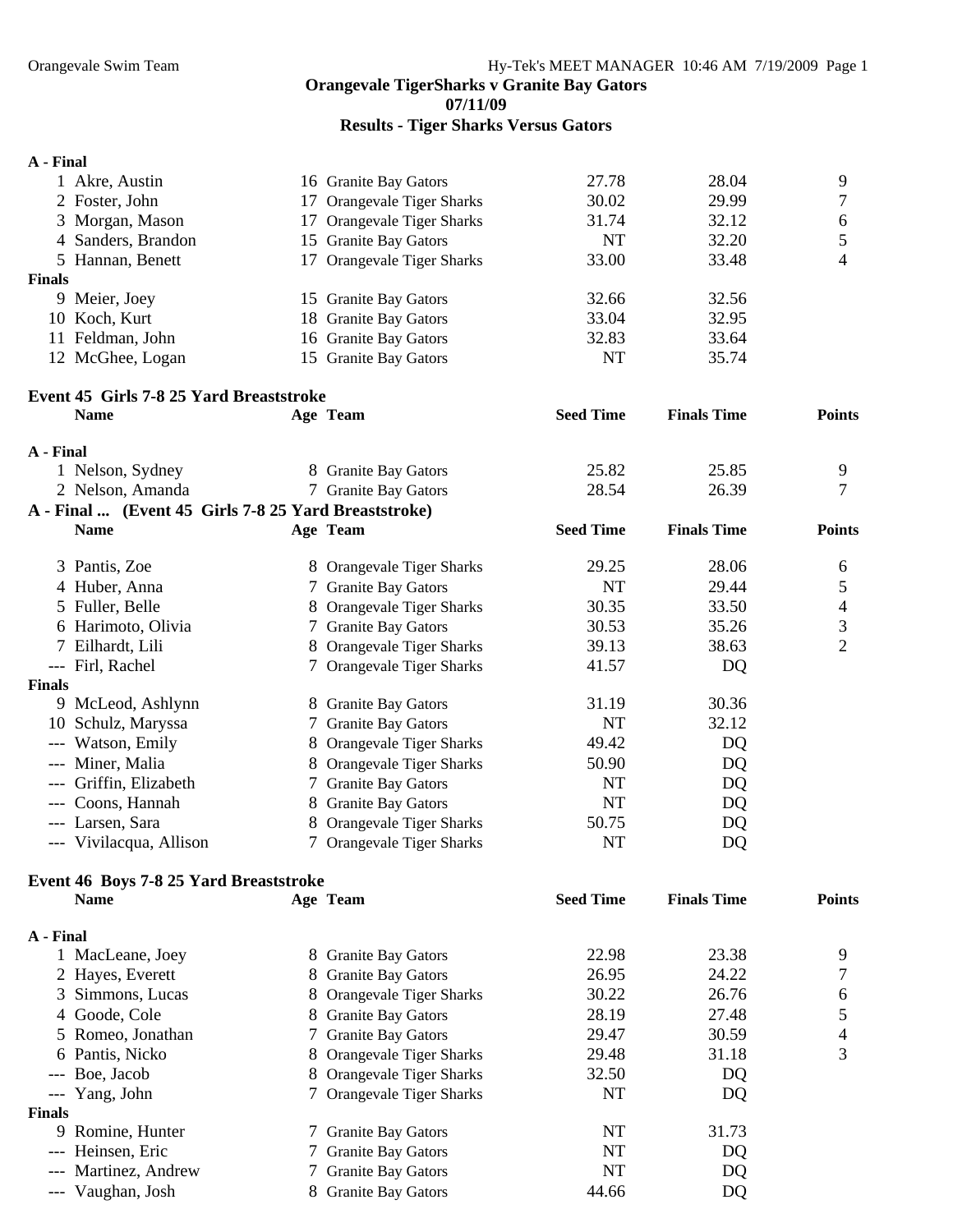# **Results - Tiger Sharks Versus Gators**

| Event 47 Girls 9-10 25 Yard Breaststroke |  |  |  |
|------------------------------------------|--|--|--|
|------------------------------------------|--|--|--|

|               | <b>Name</b>                               | Age Team                   | <b>Seed Time</b> | <b>Finals Time</b> | <b>Points</b>            |
|---------------|-------------------------------------------|----------------------------|------------------|--------------------|--------------------------|
| A - Final     |                                           |                            |                  |                    |                          |
|               | 1 Brackett, Paige                         | 10 Granite Bay Gators      | 18.64            | 19.34              | 9                        |
|               | 2 Huber, Kate                             | 10 Granite Bay Gators      | 22.36            | 21.56              | 7                        |
|               | 3 Sciascia, Elizabeth                     | 10 Granite Bay Gators      | 21.63            | 22.71              | 6                        |
|               | 4 Bujanda, Miya                           | 10 Orangevale Tiger Sharks | 22.98            | 23.18              | 5                        |
|               | 5 Boe, Taylor                             | 9 Orangevale Tiger Sharks  | 24.31            | 24.35              | 4                        |
|               | 6 Bailey, Katelynn                        | 9 Orangevale Tiger Sharks  | NT               | 24.67              | 3                        |
|               | 7 Yang, Madeline                          | 9 Orangevale Tiger Sharks  | 29.57            | 25.51              | $\overline{2}$           |
|               | --- Marjama, Abby                         | 9 Granite Bay Gators       | 21.64            | DQ                 |                          |
| <b>Finals</b> |                                           |                            |                  |                    |                          |
|               | 9 Martinez, Ashley                        | 10 Granite Bay Gators      | 23.50            | 22.61              |                          |
|               | 10 Mayhew, Skylar                         | 10 Granite Bay Gators      | 24.08            | 24.37              |                          |
|               | 11 Perigault, Victoria                    | 10 Granite Bay Gators      | 29.15            | 27.47              |                          |
|               | 12 Verdult, Paige                         | 9 Granite Bay Gators       | 25.83            | 29.36              |                          |
|               | Event 48 Boys 9-10 25 Yard Breaststroke   |                            |                  |                    |                          |
|               | <b>Name</b>                               | Age Team                   | <b>Seed Time</b> | <b>Finals Time</b> | <b>Points</b>            |
| A - Final     |                                           |                            |                  |                    |                          |
|               | 1 DeBortoli, Bryan                        | 10 Granite Bay Gators      | 19.69            | 23.05              | 9                        |
|               | 2 Romeo, Jeffrey                          | 9 Granite Bay Gators       | 24.76            | 25.95              | 7                        |
|               | 3 Kambe, Thomas                           | 10 Granite Bay Gators      | 26.45            | 26.61              | 6                        |
|               | 4 Leanos, Luke                            | 10 Orangevale Tiger Sharks | 26.24            | 26.74              | 5                        |
|               | 5 Haladus-Henke, Julian                   | 9 Granite Bay Gators       | 26.92            | 28.30              | $\overline{\mathcal{A}}$ |
|               | 6 Brown, Erik                             | 9 Orangevale Tiger Sharks  | 36.28            | 34.19              | 3                        |
| Finals        |                                           |                            |                  |                    |                          |
|               | 9 Brooks, David                           | 9 Granite Bay Gators       | NT               | 27.80              |                          |
|               | 10 MacLeane, Jackson                      | 10 Granite Bay Gators      | 31.18            | 29.25              |                          |
|               | 11 Harimoto, Eddie                        | 9 Granite Bay Gators       | 27.36            | 32.78              |                          |
|               | Event 49 Girls 11-12 50 Yard Breaststroke |                            |                  |                    |                          |
|               | <b>Name</b>                               | Age Team                   | <b>Seed Time</b> | <b>Finals Time</b> | <b>Points</b>            |
| A - Final     |                                           |                            |                  |                    |                          |
|               | Vivaldi, Colleen                          | 12 Granite Bay Gators      | 39.42            | 39.05              | 9                        |
|               | 2 Graves, Molly                           | 12 Granite Bay Gators      | 40.83            | 39.88              | 7                        |
| 3             | Cooper, Allison                           | 11 Granite Bay Gators      | 40.79            | 42.44              | 6                        |
| 4             | Quintana, Heaven                          | 11 Granite Bay Gators      | 40.98            | 42.81              | 5                        |
| 5             | Caravella, Danielle                       | 11 Orangevale Tiger Sharks | 50.93            | 47.92              | 4                        |
| 6             | Negrete, Alexa                            | 12 Orangevale Tiger Sharks | 46.22            | 48.81              | 3                        |
|               | Higby, Cora                               | 11 Orangevale Tiger Sharks | 59.03            | 54.52              | 2                        |
|               | --- Fuller, Kate                          | 11 Orangevale Tiger Sharks | 54.76            | DQ                 |                          |
| Finals        |                                           |                            |                  |                    |                          |
| 9             | Thompson, Ciara                           | 11 Granite Bay Gators      | 43.63            | 41.78              |                          |
|               | 10 Mecham, Summer                         | 11 Granite Bay Gators      | 51.55            | 52.31              |                          |
|               | 11 Haynes, Maddy                          | 11 Granite Bay Gators      | 56.80            | 57.62              |                          |
|               | Event 50 Boys 11-12 50 Yard Breaststroke  |                            |                  |                    |                          |
|               | <b>Name</b>                               | Age Team                   | <b>Seed Time</b> | <b>Finals Time</b> | <b>Points</b>            |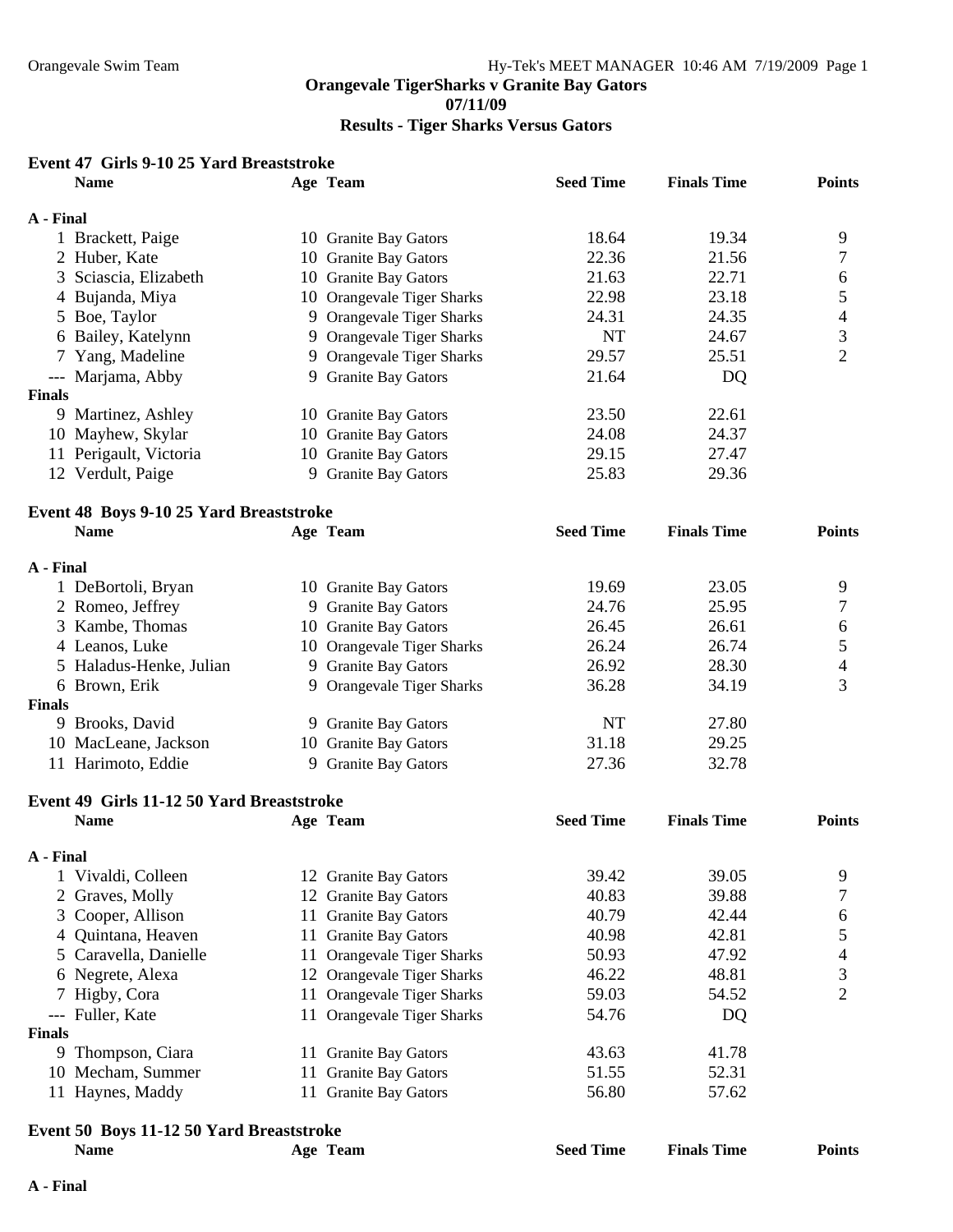**Orangevale TigerSharks v Granite Bay Gators 07/11/09 Results - Tiger Sharks Versus Gators Event 53 Girls 15-18 50 Yard Breaststroke Name Age Team Seed Time Finals Time Points A - Final**  1 Hayes, Jessica 16 Granite Bay Gators 34.95 34.54 9 2 Negrete, Heather 18 Orangevale Tiger Sharks 39.08 38.46 7 3 Kennedy, Erin 16 Orangevale Tiger Sharks 38.34 40.32 6 4 Engwer, Emily 15 Granite Bay Gators 38.94 40.76 5 5 Devargas, Stacey 17 Granite Bay Gators 41.90 41.02 4 6 Clark, Chantel 16 Orangevale Tiger Sharks 39.57 41.32 3 7 Miller, Mary **15 Orangevale Tiger Sharks** 41.13 41.88 2 8 Rogers, Emily 16 Granite Bay Gators 44.19 45.06 1 1 Smith, Matthew 11 Granite Bay Gators NT 40.57 9 2 Wylder, Kevin 12 Granite Bay Gators 41.57 42.23 7 3 Loomis, Hunter 11 Granite Bay Gators 44.02 45.25 6 4 Genetti, Tyler 11 Granite Bay Gators NT 50.11 5 --- Jimenez, Eddie 12 Orangevale Tiger Sharks 50.45 DQ --- Dunlap, Caleb 12 Orangevale Tiger Sharks 55.98 DQ **Event 51 Girls 13-14 50 Yard Breaststroke Name Age Team Seed Time Finals Time Points A - Final**  1 Hanks, Jamie 13 Orangevale Tiger Sharks 36.18 35.95 9 2 Wirth, Bridget 13 Granite Bay Gators 37.10 37.30 7 3 Loomis, Paris 14 Granite Bay Gators 38.35 39.48 6 4 LeBaron, Hannah 13 Granite Bay Gators 37.72 39.92 5 5 Hayes, Marissa 14 Granite Bay Gators 40.83 41.07 4<br>6 Corrales. Taylor 13 Orangevale Tiger Sharks 41.41 41.99 3 6 Corrales, Taylor 13 Orangevale Tiger Sharks 41.41 41.99 7 Morgan, Amy 14 Orangevale Tiger Sharks 53.82 44.28 2 8 Foster, Katrina 14 Orangevale Tiger Sharks 43.75 44.39 1 **Finals**  9 Conner, Karrisa 13 Granite Bay Gators 41.66 41.38 **Finals ... (Event 51 Girls 13-14 50 Yard Breaststroke) Name Age Team Seed Time Finals Time Points**  10 Fullmer, Sarah 13 Granite Bay Gators 48.66 50.49 11 Williams, Jacquie 14 Granite Bay Gators 54.55 54.38 --- Brunkhorst, Pamela 14 Granite Bay Gators 42.68 DQ **Event 52 Boys 13-14 50 Yard Breaststroke Name Age Team Seed Time Finals Time Points A - Final**  1 Cooper, Chase 13 Granite Bay Gators 33.77 33.57 9 2 McClanahan, Matthew 14 Orangevale Tiger Sharks 38.05 34.70 7 3 Vas Dias, Kevin 13 Granite Bay Gators 35.92 36.16 6 4 Dunlap, Joschua 14 Orangevale Tiger Sharks 45.16 41.06 5 5 Fuller, Chris 14 Orangevale Tiger Sharks 40.94 41.32 4 6 Brown, Austin 14 Orangevale Tiger Sharks 48.07 44.66 3 7 Poczobutt, Jonah 13 Granite Bay Gators 44.79 45.48 2 8 Rego, Elton 13 Granite Bay Gators 1:06.44 50.06 1

#### **Event 54 Boys 15-18 50 Yard Breaststroke**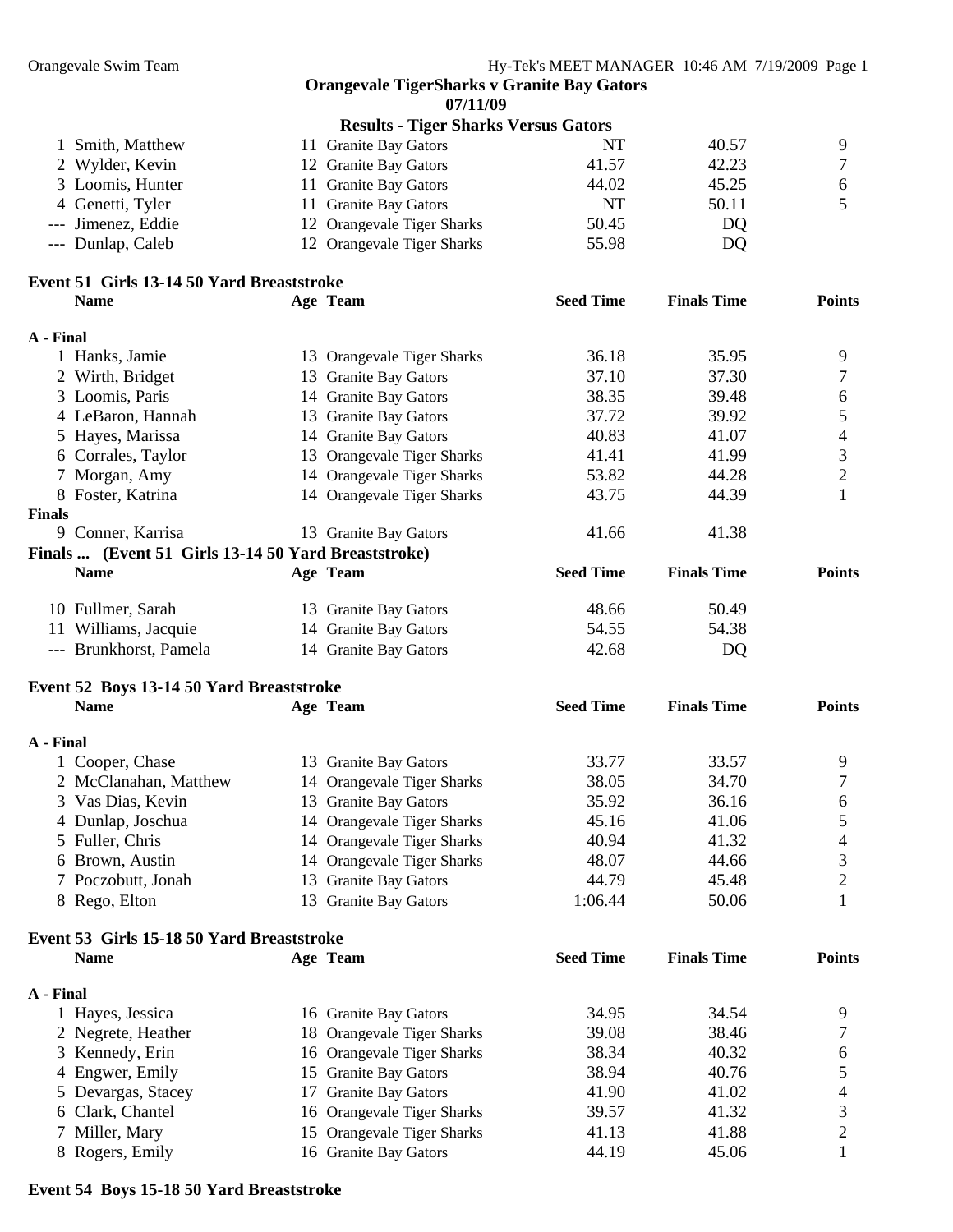**07/11/09** 

| <b>Results - Tiger Sharks Versus Gators</b> |                                                     |  |                                |                  |                    |                |
|---------------------------------------------|-----------------------------------------------------|--|--------------------------------|------------------|--------------------|----------------|
|                                             | <b>Name</b>                                         |  | Age Team                       | <b>Seed Time</b> | <b>Finals Time</b> | <b>Points</b>  |
| A - Final                                   |                                                     |  |                                |                  |                    |                |
|                                             | 1 Greiner, Eric                                     |  | 18 Granite Bay Gators          | 30.08            | 31.02              | 9              |
|                                             | 2 Vigeant, James                                    |  | 18 Granite Bay Gators          | 30.53            | 31.24              | 7              |
|                                             | 3 LeBaron, Rodrick                                  |  | 15 Granite Bay Gators          | 30.91            | 31.91              | 6              |
|                                             | 4 Asbenson, Cordell                                 |  | 17 Orangevale Tiger Sharks     | 32.15            | 32.36              | 5              |
|                                             | 5 Vas Dias, Ryan                                    |  | 16 Granite Bay Gators          | 33.39            | 33.95              | $\overline{4}$ |
|                                             | 6 Noe, Tyler                                        |  | 17 Orangevale Tiger Sharks     | 34.24            | 35.01              | 3              |
|                                             | 7 Mower, Tyler                                      |  | 16 Orangevale Tiger Sharks     | 37.17            | 36.40              | $\overline{2}$ |
| <b>Finals</b>                               |                                                     |  |                                |                  |                    |                |
|                                             | 9 Cannon, Tyler                                     |  | 15 Granite Bay Gators          | 33.80            | 32.95              |                |
|                                             | 10 Feldman, John                                    |  | 16 Granite Bay Gators          | 33.47            | 33.81              |                |
|                                             | 11 Sutton, Logan                                    |  | 15 Granite Bay Gators          | <b>NT</b>        | 39.75              |                |
|                                             |                                                     |  |                                |                  |                    |                |
|                                             | Event 55 Girls 7-8 50 Yard Freestyle<br><b>Name</b> |  | Age Team                       | <b>Seed Time</b> | <b>Finals Time</b> | <b>Points</b>  |
|                                             |                                                     |  |                                |                  |                    |                |
| A - Final                                   |                                                     |  |                                |                  |                    |                |
|                                             | 1 Roselli, Isabelle                                 |  | 8 Granite Bay Gators           | 39.58            | 39.82              | 9              |
|                                             | 2 John, Danielle                                    |  | 8 Granite Bay Gators           | 50.02            | 45.40              | 7              |
|                                             | 3 Broda, Gabbey                                     |  | 8 Orangevale Tiger Sharks      | 1:00.67          | 48.54              | 6              |
|                                             | 4 Sewell, Sydney                                    |  | 7 Granite Bay Gators           | 50.95            | 52.18              | 5              |
|                                             | 5 Perigault, Rebecca                                |  | 8 Granite Bay Gators           | 46.53            | 54.09              | $\overline{4}$ |
|                                             | 6 McAdams, Sydney                                   |  | 8 Orangevale Tiger Sharks      | 55.86            | 59.85              | 3              |
|                                             | A - Final  (Event 55 Girls 7-8 50 Yard Freestyle)   |  |                                |                  |                    |                |
|                                             | <b>Name</b>                                         |  | Age Team                       | <b>Seed Time</b> | <b>Finals Time</b> | <b>Points</b>  |
|                                             | 7 Demorest, Roxanne                                 |  | 7 Orangevale Tiger Sharks      | 1:08.43          | 1:04.38            | 2              |
|                                             | 8 Miner, Malia                                      |  | 8 Orangevale Tiger Sharks      | 1:08.01          | 1:14.97            | $\mathbf{1}$   |
| <b>Finals</b>                               |                                                     |  |                                |                  |                    |                |
|                                             | 9 Nelson, Sydney                                    |  | 8 Granite Bay Gators           | 50.99            | 48.69              |                |
|                                             | 10 Williams-Herron, Skyler                          |  | 8 Orangevale Tiger Sharks      | NT               | 58.36              |                |
|                                             | 11 Pagliaro, Greysha                                |  | 7 Orangevale Tiger Sharks      | 1:15.08          | 1:01.09            |                |
|                                             | 12 Huber, Anna                                      |  | 7 Granite Bay Gators           | 1:03.90          | 1:02.11            |                |
|                                             | 13 Genetti, Alyssa                                  |  | 7 Granite Bay Gators           | 56.12            | 1:03.22            |                |
|                                             | 14 Maxfield, Hailey                                 |  | 7 Granite Bay Gators           | 1:16.02          | 1:12.51            |                |
|                                             | 15 Burrell, Lily                                    |  | 7 Orangevale Tiger Sharks      | 1:33.64          | 1:20.80            |                |
|                                             | 16 Vivilacqua, Allison                              |  | 7 Orangevale Tiger Sharks      | <b>NT</b>        | 1:27.88            |                |
|                                             |                                                     |  |                                |                  |                    |                |
|                                             | Event 56 Boys 7-8 50 Yard Freestyle                 |  |                                | <b>Seed Time</b> | <b>Finals Time</b> | <b>Points</b>  |
|                                             | <b>Name</b>                                         |  | Age Team                       |                  |                    |                |
| A - Final                                   |                                                     |  |                                |                  |                    |                |
|                                             | 1 Hayes, Everett                                    |  | 8 Granite Bay Gators           | 42.55            | 40.02              | 9              |
|                                             | 2 Rego, Ethan                                       |  | 8 Granite Bay Gators           | 43.79            | 40.28              | 7              |
|                                             | 3 Sherrets, Wyatt                                   |  | 7 Granite Bay Gators           | 43.92            | 42.46              | 6              |
|                                             | 4 Mayhew, Ean                                       |  | 7 Granite Bay Gators           | 48.01            | 47.91              | 5              |
|                                             | 5 Pantis, Nicko                                     |  | 8 Orangevale Tiger Sharks      | 57.47            | 53.09              | $\overline{4}$ |
|                                             | 6 Tsarnas, Brenden                                  |  | 8 Orangevale Tiger Sharks      | 1:10.84          | 1:05.27            | 3              |
|                                             | 7 Kleeschulte, Casey                                |  | <b>Orangevale Tiger Sharks</b> | NT               | 1:09.23            | $\overline{c}$ |
|                                             | 8 Hann, Noel                                        |  | 7 Orangevale Tiger Sharks      | 2:17.46          | 1:57.82            | 1              |
| <b>Finals</b>                               |                                                     |  |                                |                  |                    |                |
|                                             | 9 Montieth, Anthony                                 |  | 8 Orangevale Tiger Sharks      | NT               | 44.28              |                |
|                                             | 10 Young, Joe                                       |  | 8 Granite Bay Gators           | 48.94            | 44.85              |                |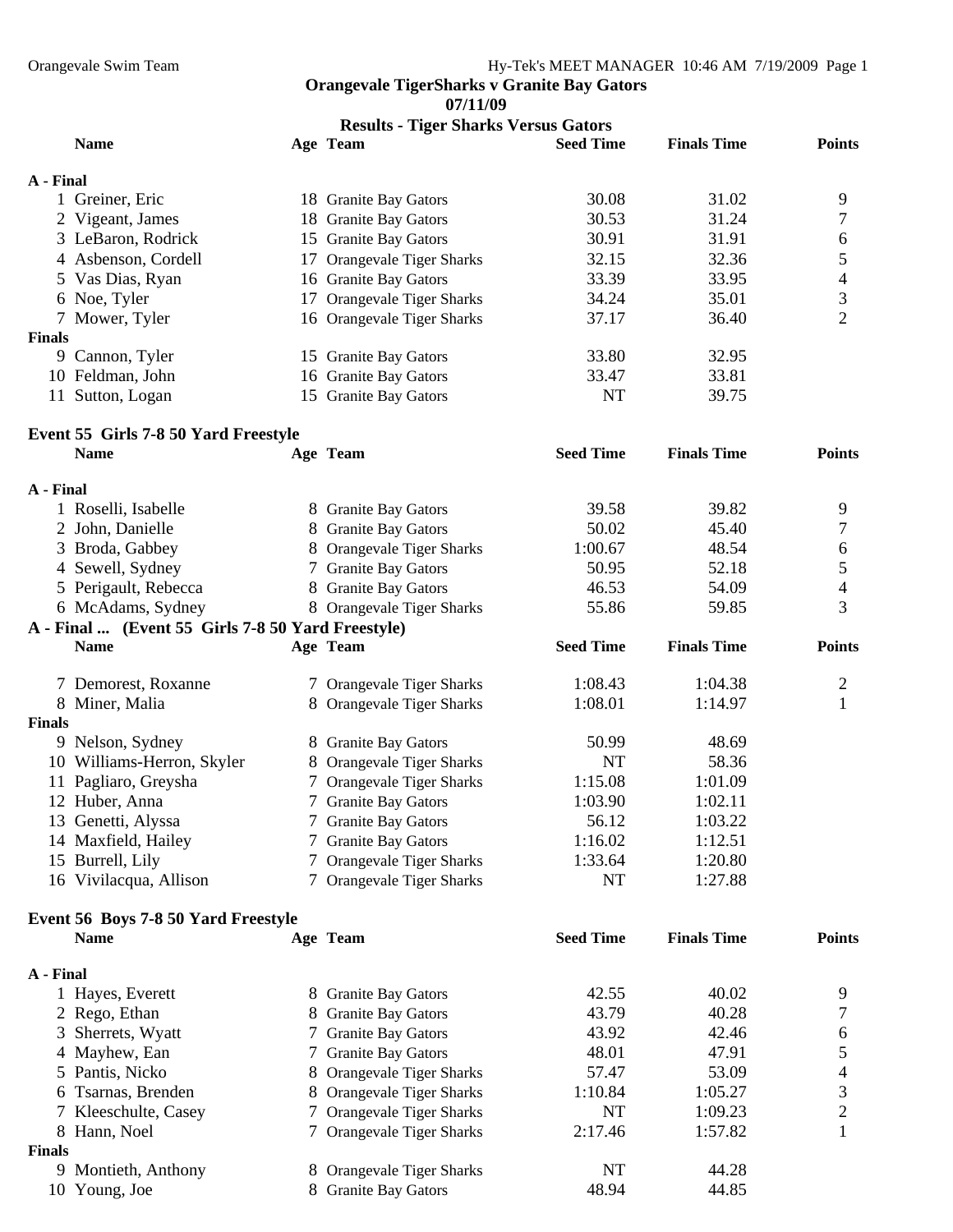**07/11/09** 

| 8 Orangevale Tiger Sharks                                                                                                  | NT      | 50.78                                       |
|----------------------------------------------------------------------------------------------------------------------------|---------|---------------------------------------------|
| 7 Orangevale Tiger Sharks                                                                                                  | NT      | 56.95                                       |
| 8 Granite Bay Gators                                                                                                       | 1:01.38 | 58.49                                       |
| 8 Granite Bay Gators                                                                                                       | NT      | 1:00.14                                     |
| 8 Granite Bay Gators                                                                                                       | 1:04.33 | 1:03.45                                     |
| 7 Orangevale Tiger Sharks                                                                                                  | NT      | 1:31.50                                     |
| 11 Simmons, Lucas<br>12 Walder, Pace<br>13 Vaughan, Josh<br>14 Gonsiorowski, Zachary<br>15 French, Carson<br>16 Yang, John |         | <b>Results - Tiger Sharks Versus Gators</b> |

#### **Event 57 Girls 9-10 50 Yard Freestyle Name Age Team Seed Time Finals Time Points**

|               | Event 58 Boys 9-10 50 Yard Freestyle            |    |                            |                  |                    |               |
|---------------|-------------------------------------------------|----|----------------------------|------------------|--------------------|---------------|
|               | 16 Bornino, Tori                                |    | 9 Orangevale Tiger Sharks  | 1:14.75          | 55.63              |               |
|               | 15 Warren, Katelyn                              |    | 10 Orangevale Tiger Sharks | 55.88            | 55.16              |               |
|               | <b>Name</b>                                     |    | Age Team                   | <b>Seed Time</b> | <b>Finals Time</b> | <b>Points</b> |
|               | Finals  (Event 57 Girls 9-10 50 Yard Freestyle) |    |                            |                  |                    |               |
|               | 14 Coyne, May                                   |    | 10 Orangevale Tiger Sharks | 57.22            | 50.36              |               |
|               | 12 Enos, Sarah                                  | 10 | <b>Granite Bay Gators</b>  | <b>NT</b>        | 45.50              |               |
|               | 11 Huber, Kate                                  | 10 | <b>Granite Bay Gators</b>  | 42.90            | 41.73              |               |
|               | 10 Marjama, Abby                                |    | 9 Granite Bay Gators       | <b>NT</b>        | 40.58              |               |
| 9             | Martinez, Ashley                                |    | 10 Granite Bay Gators      | 43.13            | 40.07              |               |
| <b>Finals</b> |                                                 |    |                            |                  |                    |               |
| 13            | Burks, Siarra                                   |    | 9 Orangevale Tiger Sharks  | NT               | 46.42              |               |
| 8             | Svoboda, Sierra                                 |    | 10 Orangevale Tiger Sharks | 50.48            | 52.23              |               |
|               | 7 Knopp, Cassidy                                |    | 10 Orangevale Tiger Sharks | 50.27            | 45.92              | 2             |
|               | 6 Ramirez, Rosemary                             | 10 | Orangevale Tiger Sharks    | 42.24            | 42.55              | 3             |
|               | 5 DeMarco, Annalise                             |    | 10 Granite Bay Gators      | 41.10            | 41.36              | 4             |
|               | 4 Bujanda, Miya                                 |    | 10 Orangevale Tiger Sharks | 40.15            | 40.33              | 5             |
|               | 3 Nelson, Alyssa                                | 10 | <b>Granite Bay Gators</b>  | 35.21            | 35.44              | 6             |
|               | 2 Daley, Nicole                                 |    | 9 Granite Bay Gators       | 36.81            |                    |               |
|               | 1 Brackett, Paige                               |    | 10 Granite Bay Gators      |                  | 34.22              | 7             |
|               |                                                 |    |                            | 31.91            | 31.23              | 9             |
| A - Final     |                                                 |    |                            |                  |                    |               |

|               | <b>Name</b>                             | Age Team                   | <b>Seed Time</b> | <b>Finals Time</b> | <b>Points</b>  |
|---------------|-----------------------------------------|----------------------------|------------------|--------------------|----------------|
| A - Final     |                                         |                            |                  |                    |                |
|               | 1 DeBortoli, Bryan                      | 10 Granite Bay Gators      | 32.59            | 33.44              | 9              |
|               | 2 Greene, Tyler                         | 9 Granite Bay Gators       | 36.90            | 36.29              | 7              |
|               | 3 Lederer, Chase                        | 10 Granite Bay Gators      | 38.34            | 37.12              | 6              |
|               | 4 Byars, Ryan                           | 10 Granite Bay Gators      | 40.02            | 41.05              | 5              |
|               | 5 Kim, Kyle                             | 10 Orangevale Tiger Sharks | 57.64            | 50.69              | 4              |
|               | 6 Leanos, Luke                          | 10 Orangevale Tiger Sharks | 1:01.89          | 53.99              | 3              |
|               | 7 Hutchinson, William                   | 10 Orangevale Tiger Sharks | 1:12.97          | 1:08.86            | $\overline{2}$ |
|               | 8 White, Jack                           | 9 Orangevale Tiger Sharks  | 1:05.01          | 1:17.76            |                |
| <b>Finals</b> |                                         |                            |                  |                    |                |
| 9             | Shenoy, Sunil                           | 9 Granite Bay Gators       | 41.57            | 41.72              |                |
|               | 10 Martin, Grant                        | 9 Granite Bay Gators       | 45.02            | 43.52              |                |
|               | 11 Watson, Caleb                        | 10 Orangevale Tiger Sharks | NT               | 1:03.41            |                |
| 12            | Thomasson, Nathaniel                    | 9 Orangevale Tiger Sharks  | NT               | 1:18.63            |                |
|               | Event 59 Girls 11-12 100 Yard Freestyle |                            |                  |                    |                |
|               | <b>Name</b>                             | Age Team                   | <b>Seed Time</b> | <b>Finals Time</b> | <b>Points</b>  |
| A - Final     |                                         |                            |                  |                    |                |
|               | 1 Daley, Christina                      | 12 Granite Bay Gators      | 1:09.02          | 1:07.31            | 9              |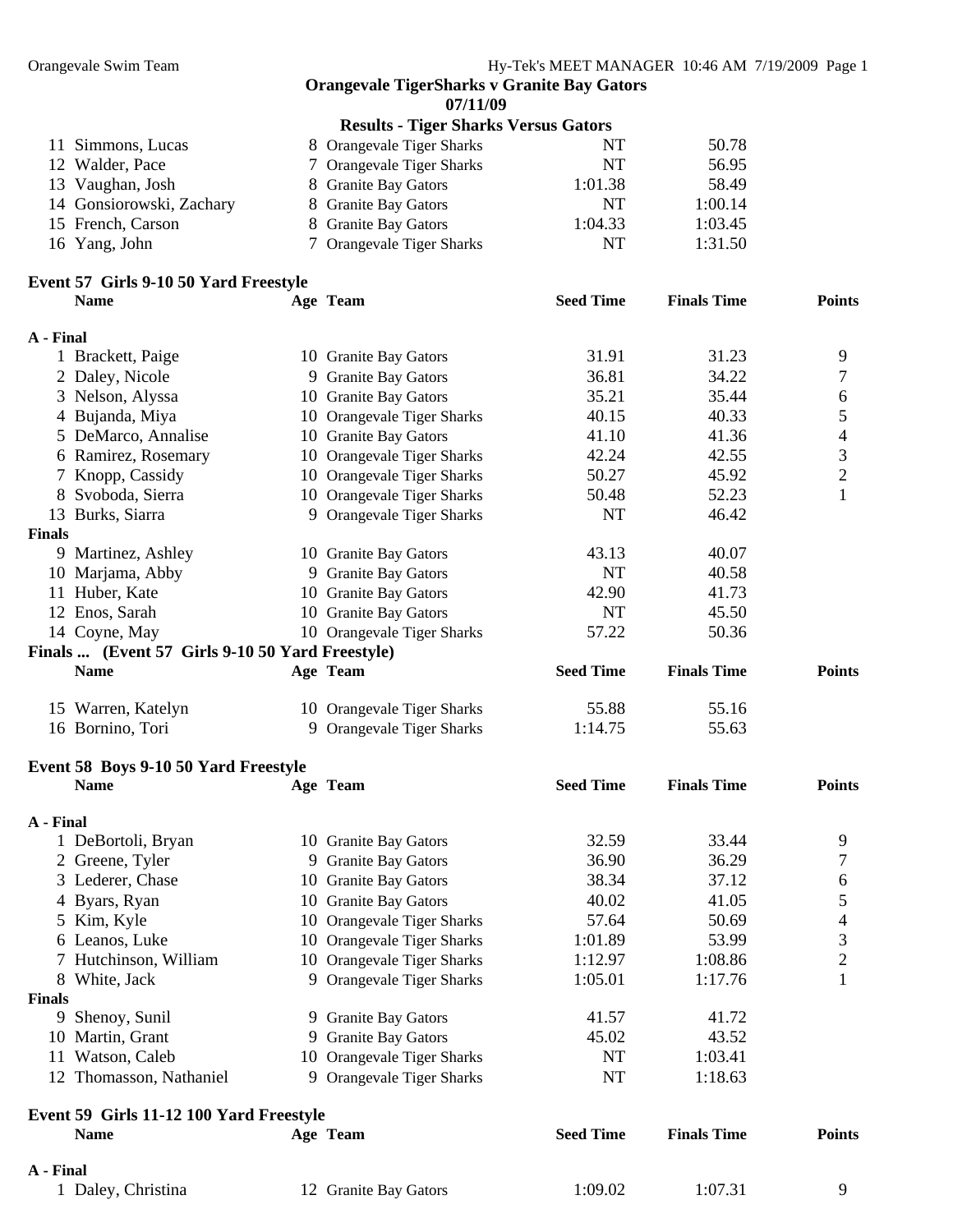| <b>Orangevale TigerSharks v Granite Bay Gators</b> |  |  |  |  |  |
|----------------------------------------------------|--|--|--|--|--|
| 07/11/09                                           |  |  |  |  |  |

|                         |                                        | <b>Results - Tiger Sharks Versus Gators</b> |                  |                    |               |
|-------------------------|----------------------------------------|---------------------------------------------|------------------|--------------------|---------------|
|                         | 2 Sanders, Brittany                    | 12 Granite Bay Gators                       | 1:09.01          | 1:08.06            |               |
|                         | 3 Vivaldi, Colleen                     | 12 Granite Bay Gators                       | 1:11.94          | 1:09.88            | 6             |
|                         | 4 Mayhew, Kymerie                      | 12 Granite Bay Gators                       | 1:12.92          | 1:16.54            |               |
|                         | 5 Negrete, Alexa                       | 12 Orangevale Tiger Sharks                  | 1:19.84          | 1:21.28            | 4             |
|                         | 6 Dummett, Emily                       | 11 Orangevale Tiger Sharks                  | 1:37.01          | 1:27.57            | 3             |
|                         | 7 Higby, Cora                          | 11 Orangevale Tiger Sharks                  | 1:45.12          | 1:29.87            | 2             |
|                         | 8 Lawson, Emily                        | 12 Orangevale Tiger Sharks                  | 1:53.32          | 1:45.24            |               |
| <b>Finals</b>           |                                        |                                             |                  |                    |               |
|                         | 9 Harris, Rachel                       | 11 Granite Bay Gators                       | 1:26.58          | 1:25.25            |               |
|                         | 10 Lawson, Sophia                      | 11 Orangevale Tiger Sharks                  | <b>NT</b>        | 1:28.34            |               |
|                         | 11 Mecham, Summer                      | 11 Granite Bay Gators                       | 1:29.16          | 1:28.82            |               |
|                         | 12 Thomasson, Sophia                   | 12 Orangevale Tiger Sharks                  | NT               | 1:32.76            |               |
|                         | 13 Davis, Emmalyn                      | 11 Orangevale Tiger Sharks                  | 1:56.42          | 2:04.78            |               |
|                         | 14 Demorest, Gabrielle                 | 11 Orangevale Tiger Sharks                  | NT               | 2:13.88            |               |
|                         | Event 60 Boys 11-12 100 Yard Freestyle |                                             |                  |                    |               |
|                         | <b>Name</b>                            | Age Team                                    | <b>Seed Time</b> | <b>Finals Time</b> | <b>Points</b> |
| $\lambda$ and $\lambda$ |                                        |                                             |                  |                    |               |

| A - Final     |                                                  |                            |                  |                    |               |
|---------------|--------------------------------------------------|----------------------------|------------------|--------------------|---------------|
|               | 1 Schnuelle, Brandon                             | 12 Granite Bay Gators      | 1:07.28          | 1:06.69            | 9             |
|               | 2 Roselli, Joshua                                | 11 Granite Bay Gators      | 1:16.71          | 1:15.49            |               |
|               | 3 Bailey, Jordan                                 | 12 Orangevale Tiger Sharks | <b>NT</b>        | 1:19.22            | 6             |
|               | 4 Jimenez, Eddie                                 | 12 Orangevale Tiger Sharks | 1:18.48          | 1:20.35            |               |
|               | 5 Boe, Joshua                                    | 11 Orangevale Tiger Sharks | 1:23.48          | 1:25.19            | 4             |
|               | 6 Genetti, Cameron                               | 11 Granite Bay Gators      | 1:29.31          | 1:29.45            | 3             |
|               | 7 Genetti, Tyler                                 | 11 Granite Bay Gators      | NT               | 1:30.40            | 2             |
|               | 8 VanHunnik, Andrew                              | 12 Orangevale Tiger Sharks | 1:52.63          | 1:46.35            |               |
|               | Finals  (Event 60 Boys 11-12 100 Yard Freestyle) |                            |                  |                    |               |
|               | <b>Name</b>                                      | Age Team                   | <b>Seed Time</b> | <b>Finals Time</b> | <b>Points</b> |
| <b>Finals</b> |                                                  |                            |                  |                    |               |
|               | 9 Hughes, Sean                                   | 11 Orangevale Tiger Sharks | NT               | 1:17.83            |               |
|               | 10 Essex, Calen                                  | 11 Orangevale Tiger Sharks | NT               | 1:41.53            |               |
|               |                                                  |                            |                  |                    |               |

| -----------------   |                            |         | .       |
|---------------------|----------------------------|---------|---------|
| 11 VanHunnik, Tyler | 11 Orangevale Tiger Sharks | 2:12.92 | 2:10.23 |
| 12 Liaghat, Armon   | 11 Orangevale Tiger Sharks | NT      | 2:10.79 |
|                     |                            |         |         |

| Event 61 Girls 13-14 100 Yard Freestyle |                    |    |                                |                  |                    |               |
|-----------------------------------------|--------------------|----|--------------------------------|------------------|--------------------|---------------|
|                                         | <b>Name</b>        |    | Age Team                       | <b>Seed Time</b> | <b>Finals Time</b> | <b>Points</b> |
| A - Final                               |                    |    |                                |                  |                    |               |
|                                         | 1 Martinez, Alexis | 13 | <b>Granite Bay Gators</b>      | 59.69            | 1:00.40            | 9             |
|                                         | 2 Miner, Natalie   |    | 14 Orangevale Tiger Sharks     | 1:03.71          | 1:00.96            |               |
|                                         | 3 Hanks, Jamie     |    | 13 Orangevale Tiger Sharks     | NT               | 1:05.76            | 6             |
|                                         | 4 Brackett, Lauren |    | 13 Granite Bay Gators          | 1:06.71          | 1:06.60            |               |
|                                         | 5 Montero, Jessica |    | 14 Granite Bay Gators          | 1:15.85          | 1:15.15            | 4             |
|                                         | 6 Morgan, Amy      |    | 14 Orangevale Tiger Sharks     | 1:15.73          | 1:18.87            | 3             |
|                                         | 7 Foster, Katrina  |    | 14 Orangevale Tiger Sharks     | 1:22.95          | 1:22.74            | 2             |
| <b>Finals</b>                           |                    |    |                                |                  |                    |               |
|                                         | 9 Haenny, Summer   |    | 13 Granite Bay Gators          | 1:16.56          | 1:18.53            |               |
|                                         | 10 Koch, Daisy     |    | 14 Granite Bay Gators          | NT               | 1:22.45            |               |
| 11                                      | Unter, Kerrigan    | 13 | <b>Orangevale Tiger Sharks</b> | 1:43.53          | 1:30.59            |               |
| 12                                      | Williams, Jacquie  |    | 14 Granite Bay Gators          | 1:31.88          | 1:37.36            |               |

## **Event 62 Boys 13-14 100 Yard Freestyle**

| $L$ <sup>t</sup> $\sim$ $L$ <sup><math>\sim</math></sup> $L$ <sup><math>\sim</math></sup> $L$ <sup><math>\sim</math></sup> $L$ $\sim$ $L$ $\sim$ $L$ $\sim$ $L$ $\sim$ $L$ $\sim$ $L$ $\sim$ |          |                  |                    |               |
|----------------------------------------------------------------------------------------------------------------------------------------------------------------------------------------------|----------|------------------|--------------------|---------------|
| <b>Name</b>                                                                                                                                                                                  | Age Team | <b>Seed Time</b> | <b>Finals Time</b> | <b>Points</b> |
|                                                                                                                                                                                              |          |                  |                    |               |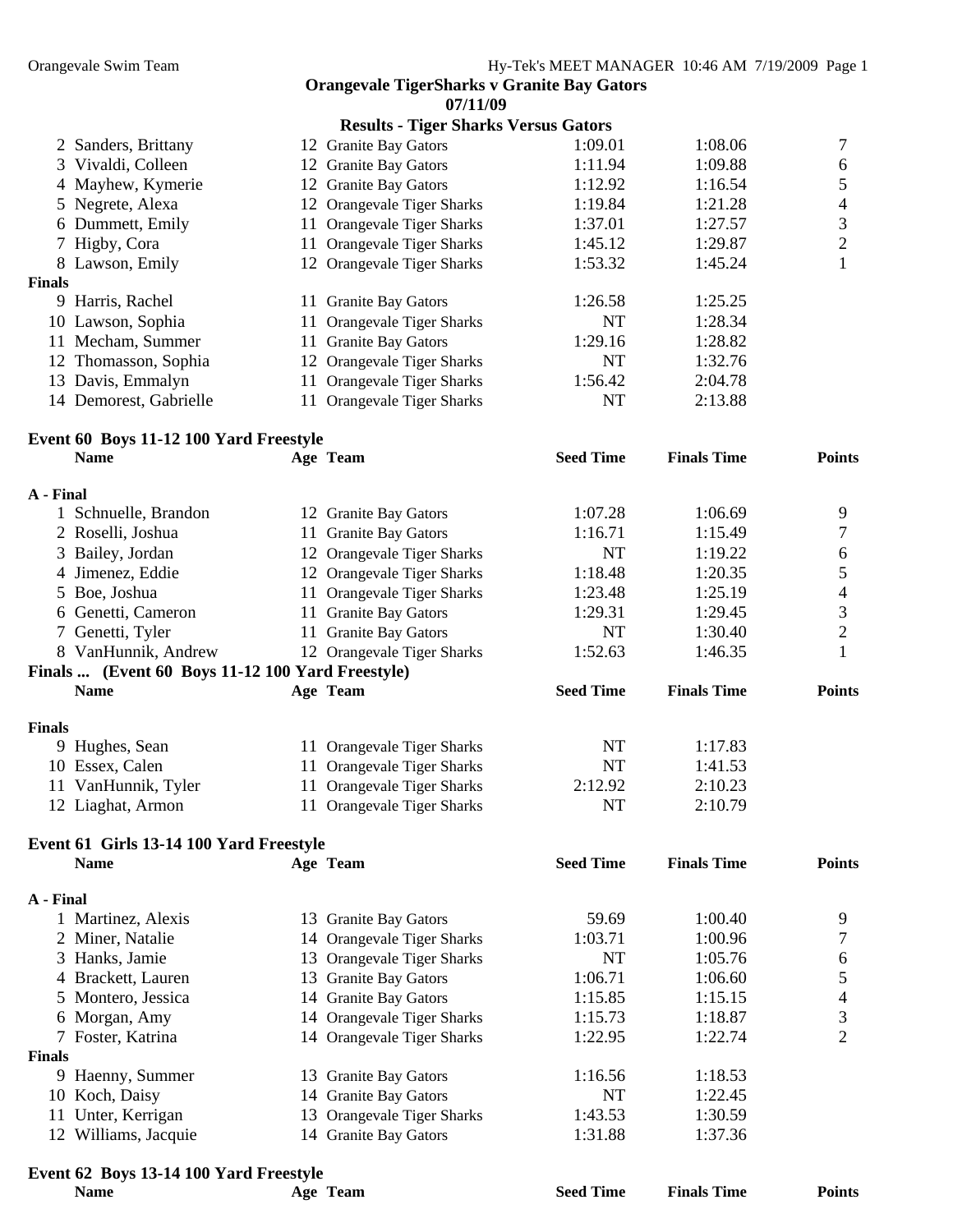**07/11/09** 

## **Results - Tiger Sharks Versus Gators**

#### **A - Final**

|           | 1 Vigeant, Maxwell                          | 14 Granite Bay Gators      | 57.07            | 55.09              | 9              |
|-----------|---------------------------------------------|----------------------------|------------------|--------------------|----------------|
|           | 2 McClanahan, Matthew                       | 14 Orangevale Tiger Sharks | 1:08.02          | 1:01.41            | 7              |
|           | 3 Luo, Charles                              | 14 Granite Bay Gators      | 1:02.67          | 1:04.42            | 6              |
|           | 4 Spencer, Braeden                          | 13 Granite Bay Gators      | 1:05.66          | 1:08.75            | 5              |
|           | 5 Brooks, Mark                              | 13 Granite Bay Gators      | 1:05.68          | 1:08.97            | $\overline{4}$ |
|           | 6 Brown, Austin                             | 14 Orangevale Tiger Sharks | 1:08.77          | 1:10.03            | 3              |
|           | 7 Clark, Geramy                             | 14 Orangevale Tiger Sharks | 1:09.02          | 1:10.35            | $\sqrt{2}$     |
|           | 8 Fuller, Chris                             | 14 Orangevale Tiger Sharks | 1:14.98          | 1:12.97            | $\mathbf{1}$   |
| Finals    |                                             |                            |                  |                    |                |
|           | 9 Martin, Neil                              | 14 Granite Bay Gators      | 1:05.91          | 1:05.24            |                |
|           | 10 McLean, Lucas                            | 13 Orangevale Tiger Sharks | NT               | 1:05.76            |                |
|           | 11 Dunlap, Joschua                          | 14 Orangevale Tiger Sharks | 1:15.64          | 1:12.00            |                |
|           | 12 Poczobutt, Jonah                         | 13 Granite Bay Gators      | 1:11.45          | 1:13.38            |                |
|           | 13 Zajac, Paul                              | 14 Granite Bay Gators      | 1:22.59          | 1:18.75            |                |
|           | 14 Hermanson, Steven                        | 13 Orangevale Tiger Sharks | 1:24.85          | 1:20.10            |                |
|           | 15 Purugganan, Isaiah                       | 13 Orangevale Tiger Sharks | 1:35.16          | 1:21.74            |                |
|           | Event 63 Girls 15-18 100 Yard Freestyle     |                            |                  |                    |                |
|           | <b>Name</b>                                 | Age Team                   | <b>Seed Time</b> | <b>Finals Time</b> | <b>Points</b>  |
| A - Final |                                             |                            |                  |                    |                |
|           | 1 Romuk, Shelby                             | 16 Granite Bay Gators      | <b>NT</b>        | 1:00.17            | 9              |
|           | 2 Negrete, Brooke                           | 16 Orangevale Tiger Sharks | 1:00.10          | 1:01.97            | 7              |
|           | 3 Miller, Mary                              | 15 Orangevale Tiger Sharks | 1:06.60          | 1:06.01            | 6              |
|           | 4 Dale, Courtney                            | 16 Granite Bay Gators      | 1:12.37          | 1:09.11            | 5              |
|           | 5 Porter, Samantha                          | 15 Orangevale Tiger Sharks | 1:19.03          | 1:11.54            | 4              |
|           | 6 Kennedy, Erin                             | 16 Orangevale Tiger Sharks | 1:11.60          | 1:13.47            | 3              |
|           | Event 64 Boys 15-18 100 Yard Freestyle      |                            |                  |                    |                |
|           | <b>Name</b>                                 | Age Team                   | <b>Seed Time</b> | <b>Finals Time</b> | <b>Points</b>  |
| A - Final |                                             |                            |                  |                    |                |
|           | 1 Akre, Austin                              | 16 Granite Bay Gators      | 51.03            | 52.07              | 9              |
|           | 2 Flodin, Matthew                           | 15 Granite Bay Gators      | 52.05            | 53.71              | $\tau$         |
|           | 3 Wylder, Matthew                           | 17 Granite Bay Gators      | 53.35            | 54.19              | 6              |
|           | 4 Foster, John                              | 17 Orangevale Tiger Sharks | 54.31            | 54.61              | 5              |
|           | 5 Morgan, Mason                             | 17 Orangevale Tiger Sharks | NT               | 58.22              | 4              |
|           | 6 Noe, Tyler                                | 17 Orangevale Tiger Sharks | 1:01.23          | 1:00.22            | 3              |
|           | 7 McGhee, Logan                             | 15 Granite Bay Gators      | 59.36            | 1:00.72            | $\overline{2}$ |
| Finals    |                                             |                            |                  |                    |                |
|           | 9 Chang, Andrew                             | 17 Granite Bay Gators      | 59.74            | 59.84              |                |
|           | 10 Koch, Kurt                               | 18 Granite Bay Gators      | NT               | 59.96              |                |
|           | 11 Meier, Joey                              | 15 Granite Bay Gators      | 1:04.78          | 1:03.47            |                |
|           | <b>Event 65 Girls 7-8 25 Yard Butterfly</b> |                            |                  |                    |                |

| <b>Name</b>        | Age Team                  | <b>Seed Time</b> | <b>Finals Time</b> | <b>Points</b> |
|--------------------|---------------------------|------------------|--------------------|---------------|
| A - Final          |                           |                  |                    |               |
| 1 Scholes, Ellie   | 7 Granite Bay Gators      | 24.68            | 21.44              |               |
| 2 Byars, Ashley    | 8 Granite Bay Gators      | 21.28            | 21.58              |               |
| 3 Pantis, Zoe      | 8 Orangevale Tiger Sharks | 29.88            | 25.90              | 6             |
| 4 McLeod, Ashlynn  | 8 Granite Bay Gators      | 30.36            | 28.96              |               |
| 5 Harimoto, Olivia | 7 Granite Bay Gators      | 29.43            | 29.86              |               |
|                    |                           |                  |                    |               |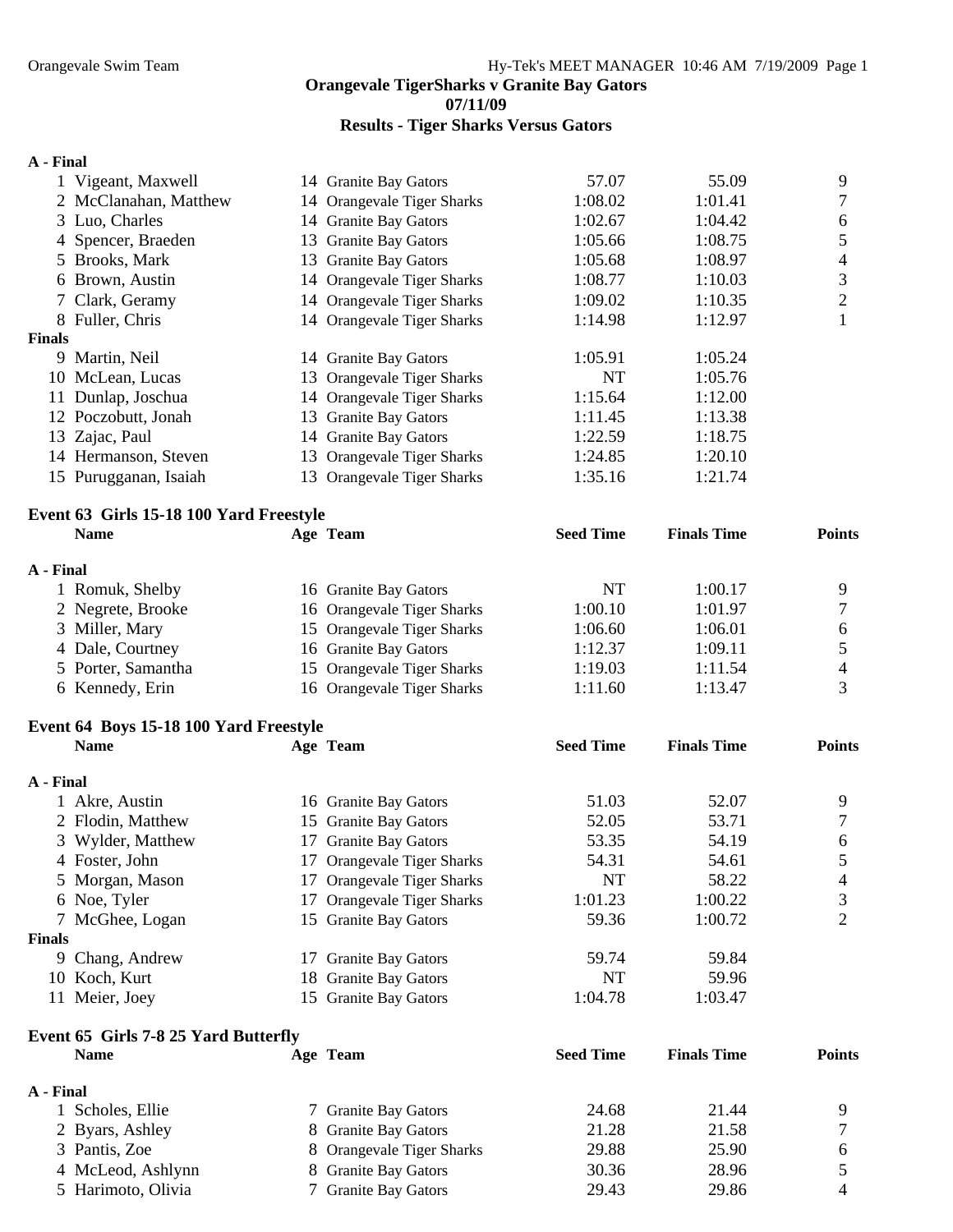**07/11/09** 

| <b>Results - Tiger Sharks Versus Gators</b> |                           |           |       |   |  |
|---------------------------------------------|---------------------------|-----------|-------|---|--|
| 6 Firl, Rachel                              | 7 Orangevale Tiger Sharks | NT        | 33.81 | 3 |  |
| 7 Larsen, Sara                              | 8 Orangevale Tiger Sharks | NT        | 42.13 | 2 |  |
| --- Fuller, Belle                           | 8 Orangevale Tiger Sharks | 34.78     | DQ    |   |  |
| <b>Finals</b>                               |                           |           |       |   |  |
| 9 Perigault, Pilar                          | 8 Granite Bay Gators      | 33.38     | 31.05 |   |  |
| 10 Griffin, Elizabeth                       | 7 Granite Bay Gators      | <b>NT</b> | 33.67 |   |  |
| 11 Genetti, Alyssa                          | 7 Granite Bay Gators      | NT        | 37.44 |   |  |
| --- Perigault, Rebecca                      | 8 Granite Bay Gators      | NT        | DQ    |   |  |
|                                             |                           |           |       |   |  |

#### **Event 66 Boys 7-8 25 Yard Butterfly**

|           | <b>Name</b>                | Age Team                  | <b>Seed Time</b> | <b>Finals Time</b> | <b>Points</b> |
|-----------|----------------------------|---------------------------|------------------|--------------------|---------------|
| A - Final |                            |                           |                  |                    |               |
|           | 1 Rego, Ethan              | 8 Granite Bay Gators      | 21.24            | 20.26              | 9             |
|           | 2 Boe, Jacob               | 8 Orangevale Tiger Sharks | 26.04            | 25.04              |               |
|           | 3 Young, Joe               | 8 Granite Bay Gators      | 24.80            | 26.68              | 6             |
|           | 4 MacLeane, Joey           | 8 Granite Bay Gators      | 27.64            | 26.87              |               |
|           | 5 Pantis, Nicko            | 8 Orangevale Tiger Sharks | NT               | 34.48              | 4             |
|           | --- Hansen, Michael        | 7 Granite Bay Gators      | 25.38            | DQ                 |               |
|           | --- Krawiec, Ben           | 7 Orangevale Tiger Sharks | NT               | DQ                 |               |
|           | --- Tsarnas, Brenden       | 8 Orangevale Tiger Sharks | NT               | DQ                 |               |
| Finals    |                            |                           |                  |                    |               |
|           | 9 Romine, Hunter           | 7 Granite Bay Gators      | NT               | 30.71              |               |
|           | 10 Romeo, Jonathan         | 7 Granite Bay Gators      | 44.75            | 38.22              |               |
|           | --- Gonsiorowski, Zachary  | 8 Granite Bay Gators      | NT               | DQ                 |               |
|           | --- Haladus-Henke, Tristin | 7 Granite Bay Gators      | 32.70            | DQ                 |               |

#### **Event 67 Girls 9-10 25 Yard Butterfly**

|               | <b>Name</b>                                        |   | Age Team                       | <b>Seed Time</b> | <b>Finals Time</b> | <b>Points</b>  |
|---------------|----------------------------------------------------|---|--------------------------------|------------------|--------------------|----------------|
| A - Final     |                                                    |   |                                |                  |                    |                |
|               | 1 Nelson, Alyssa                                   |   | 10 Granite Bay Gators          | 17.07            | 18.08              | 9              |
|               | A - Final  (Event 67 Girls 9-10 25 Yard Butterfly) |   |                                |                  |                    |                |
|               | <b>Name</b>                                        |   | Age Team                       | <b>Seed Time</b> | <b>Finals Time</b> | <b>Points</b>  |
|               | 2 Daley, Nicole                                    |   | 9 Granite Bay Gators           | 18.24            | 19.16              |                |
|               | 3 Martinez, Ashley                                 |   | 10 Granite Bay Gators          | 19.84            | 21.50              | 6              |
|               | 4 Perigault, Victoria                              |   | 10 Granite Bay Gators          | 20.91            | 22.65              | 5              |
|               | 5 Bailey, Katelynn                                 |   | 9 Orangevale Tiger Sharks      | <b>NT</b>        | 23.49              | $\overline{4}$ |
|               | 6 Bujanda, Miya                                    |   | 10 Orangevale Tiger Sharks     | 21.18            | 23.65              | 3              |
| 7             | Yang, Madeline                                     | 9 | <b>Orangevale Tiger Sharks</b> | NT               | 24.47              | $\mathbf{2}$   |
|               | 8 Boe, Taylor                                      |   | 9 Orangevale Tiger Sharks      | NT               | 24.69              |                |
| <b>Finals</b> |                                                    |   |                                |                  |                    |                |
| 9.            | Sewell, Alyssa                                     |   | 9 Granite Bay Gators           | NT               | 20.75              |                |
|               | 10 DeMarco, Annalise                               |   | 10 Granite Bay Gators          | NT               | 21.01              |                |
| 11            | Scholes, Emma                                      | 9 | <b>Granite Bay Gators</b>      | NT               | 24.06              |                |
|               | 12 Webb, Emilie                                    | 9 | <b>Granite Bay Gators</b>      | 33.94            | 29.09              |                |
|               | Event 68 Boys 9-10 25 Yard Butterfly               |   |                                |                  |                    |                |
|               | <b>Name</b>                                        |   | Age Team                       | <b>Seed Time</b> | <b>Finals Time</b> | <b>Points</b>  |
| A - Final     |                                                    |   |                                |                  |                    |                |
|               | 1 Weideman, Austin                                 | 9 | <b>Granite Bay Gators</b>      | 19.09            | 19.36              | 9              |
|               | 2 Greene, Tyler                                    | 9 | <b>Granite Bay Gators</b>      | 17.82            | 19.55              | 7              |
|               | 3 Shenoy, Sunil                                    | 9 | <b>Granite Bay Gators</b>      | 20.40            | 21.03              | 6              |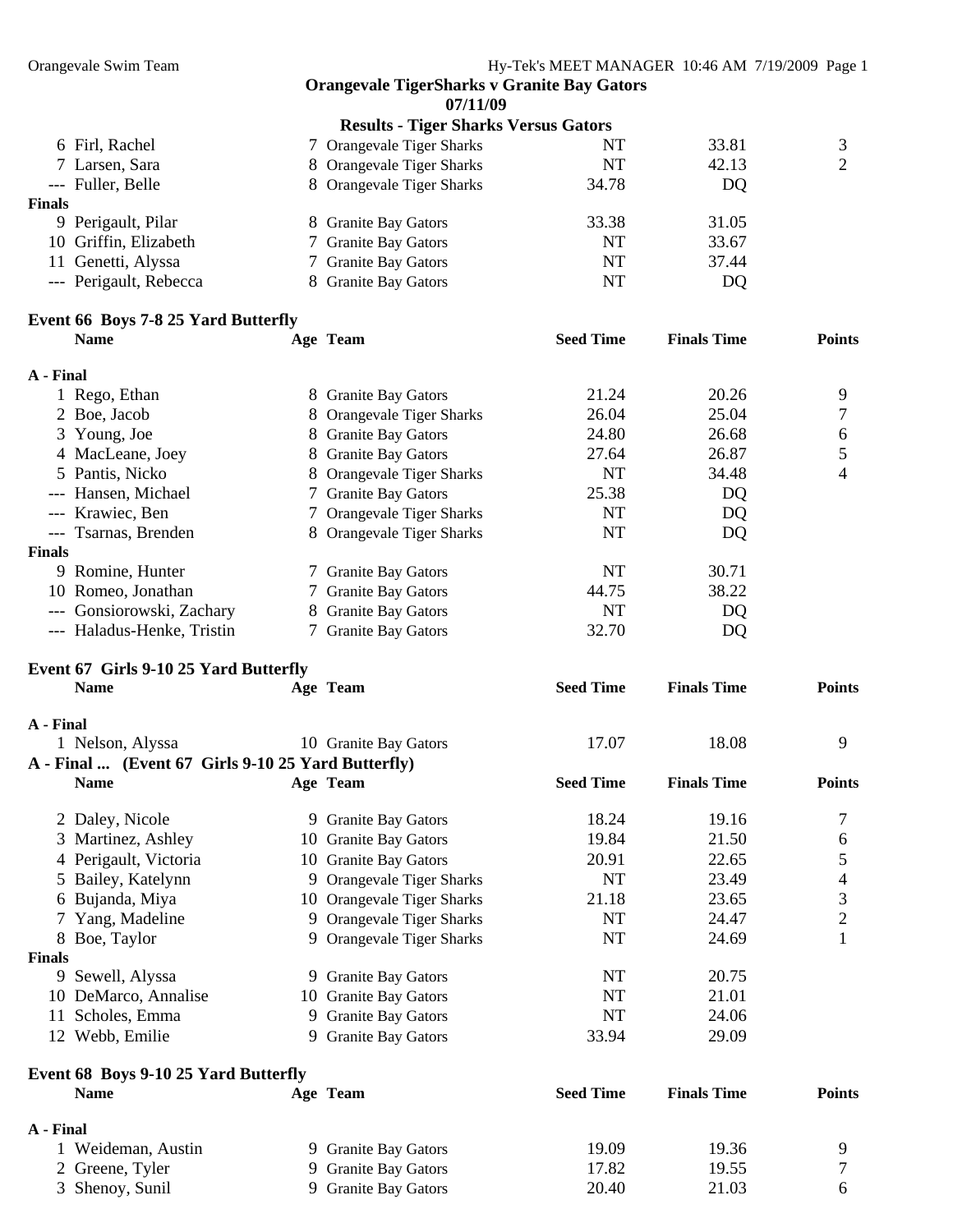**07/11/09** 

|                                        |     | <b>Results - Tiger Sharks Versus Gators</b> |                  |                    |               |
|----------------------------------------|-----|---------------------------------------------|------------------|--------------------|---------------|
| 4 Byars, Ryan                          |     | 10 Granite Bay Gators                       | 22.31            | 22.66              | 5             |
| 5 Lederer, Chase                       |     | 10 Granite Bay Gators                       | 22.17            | 22.81              | 4             |
| 6 Haladus-Henke, Julian                |     | 9 Granite Bay Gators                        | 25.85            | 25.65              | 3             |
| 7 Romeo, Jeffrey                       |     | 9 Granite Bay Gators                        | 24.01            | 27.28              | 2             |
| 8 Brown, Erik                          | 9.  | <b>Orangevale Tiger Sharks</b>              | 26.69            | 29.40              |               |
| Event 69 Girls 11-12 50 Yard Butterfly |     |                                             |                  |                    |               |
| <b>Name</b>                            |     | Age Team                                    | <b>Seed Time</b> | <b>Finals Time</b> | <b>Points</b> |
| A - Final                              |     |                                             |                  |                    |               |
| 1 Sanders, Brittany                    |     | 12 Granite Bay Gators                       | 35.00            | 35.65              | 9             |
| 2 Mayhew, Kymerie                      |     | 12 Granite Bay Gators                       | 35.16            | 36.01              |               |
| 3 McPhail, Shelby                      |     | 12 Granite Bay Gators                       | 37.45            | 39.89              | 6             |
| 4 Thompson, Ciara                      |     | 11 Granite Bay Gators                       | 44.03            | 41.50              |               |
| 5 Dummett, Emily                       | 11. | <b>Orangevale Tiger Sharks</b>              | 56.11            | 47.86              | 4             |
| 6 Caravella, Danielle                  | 11. | <b>Orangevale Tiger Sharks</b>              | 59.08            | 50.55              | 3             |
| 7 Fuller, Kate                         |     | 11 Orangevale Tiger Sharks                  | 1:00.49          | 1:04.29            | 2             |

#### **Finals**

| 9 Cooper, Allison   | 11 Granite Bay Gators | 53.73 | 44.67 |  |
|---------------------|-----------------------|-------|-------|--|
| 10 Ballard, Shannen | 12 Granite Bay Gators | 49.27 | 47.31 |  |
| 11 Haynes, Maddy    | 11 Granite Bay Gators | 51.16 | 49.58 |  |

#### **Event 70 Boys 11-12 50 Yard Butterfly**

| <b>Name</b>          | Age Team                   | <b>Seed Time</b> | <b>Finals Time</b> | <b>Points</b> |
|----------------------|----------------------------|------------------|--------------------|---------------|
| A - Final            |                            |                  |                    |               |
| Wylder, Kevin        | 12 Granite Bay Gators      | 35.90            | 34.14              | Q             |
| 2 Schnuelle, Brandon | 12 Granite Bay Gators      | 42.06            | 37.02              |               |
| 3 Flodin, Michael    | 12 Granite Bay Gators      | 36.99            | 38.24              | 6             |
| 4 Roselli, Joshua    | 11 Granite Bay Gators      | 38.24            | 40.15              |               |
| 5 Reynolds, Jack     | 11 Orangevale Tiger Sharks | NT               | 41.13              | 4             |
| 6 Hughes, Sean       | 11 Orangevale Tiger Sharks | 43.69            | 42.16              |               |
| 7 Asbenson, Rydell   | 12 Orangevale Tiger Sharks | 48.81            | 49.63              |               |

### **Event 71 Girls 13-14 50 Yard Butterfly**

|           | <b>Name</b>         |     | Age Team                   | <b>Seed Time</b> | <b>Finals Time</b> | <b>Points</b> |
|-----------|---------------------|-----|----------------------------|------------------|--------------------|---------------|
| A - Final |                     |     |                            |                  |                    |               |
|           | 1 Schnuelle, Nicole |     | 14 Granite Bay Gators      | 32.00            | 32.71              | 9             |
|           | 2 Mayhew, Michaela  |     | 14 Granite Bay Gators      | 33.72            | 33.59              |               |
|           | 3 Conner, Karrisa   |     | 13 Granite Bay Gators      | 34.25            | 35.21              | 6             |
|           | 4 Miner, Mackenzie  |     | 13 Orangevale Tiger Sharks | 42.95            | 40.43              |               |
|           | 5 Janda, Cassidy    |     | 14 Granite Bay Gators      | 37.60            | 41.01              | 4             |
|           | 6 Corrales, Taylor  |     | 13 Orangevale Tiger Sharks | 42.07            | 41.88              | 3             |
|           | 7 Morgan, Amy       |     | 14 Orangevale Tiger Sharks | 53.24            | 42.04              | 2             |
|           | 8 Eyman, Brooke     |     | 14 Orangevale Tiger Sharks | 43.36            | 43.03              |               |
| Finals    |                     |     |                            |                  |                    |               |
|           | 9 Huber, Jessica    |     | 13 Granite Bay Gators      | 40.24            | 40.86              |               |
|           | 10 Davidson, Sydney |     | 14 Granite Bay Gators      | 43.52            | 42.60              |               |
| 11        | Dickson, Christine  |     | 13 Granite Bay Gators      | 48.94            | 47.79              |               |
|           | --- Fullmer, Sarah  | 13. | <b>Granite Bay Gators</b>  | 46.82            | DQ                 |               |

## **Event 72 Boys 13-14 50 Yard Butterfly**

| $\mathbf{E}$ vent $\mathbf{E}$ boys $\mathbf{E}$ -14 sv Taru butterny |          |                  |                    |               |
|-----------------------------------------------------------------------|----------|------------------|--------------------|---------------|
| <b>Name</b>                                                           | Age Team | <b>Seed Time</b> | <b>Finals Time</b> | <b>Points</b> |
|                                                                       |          |                  |                    |               |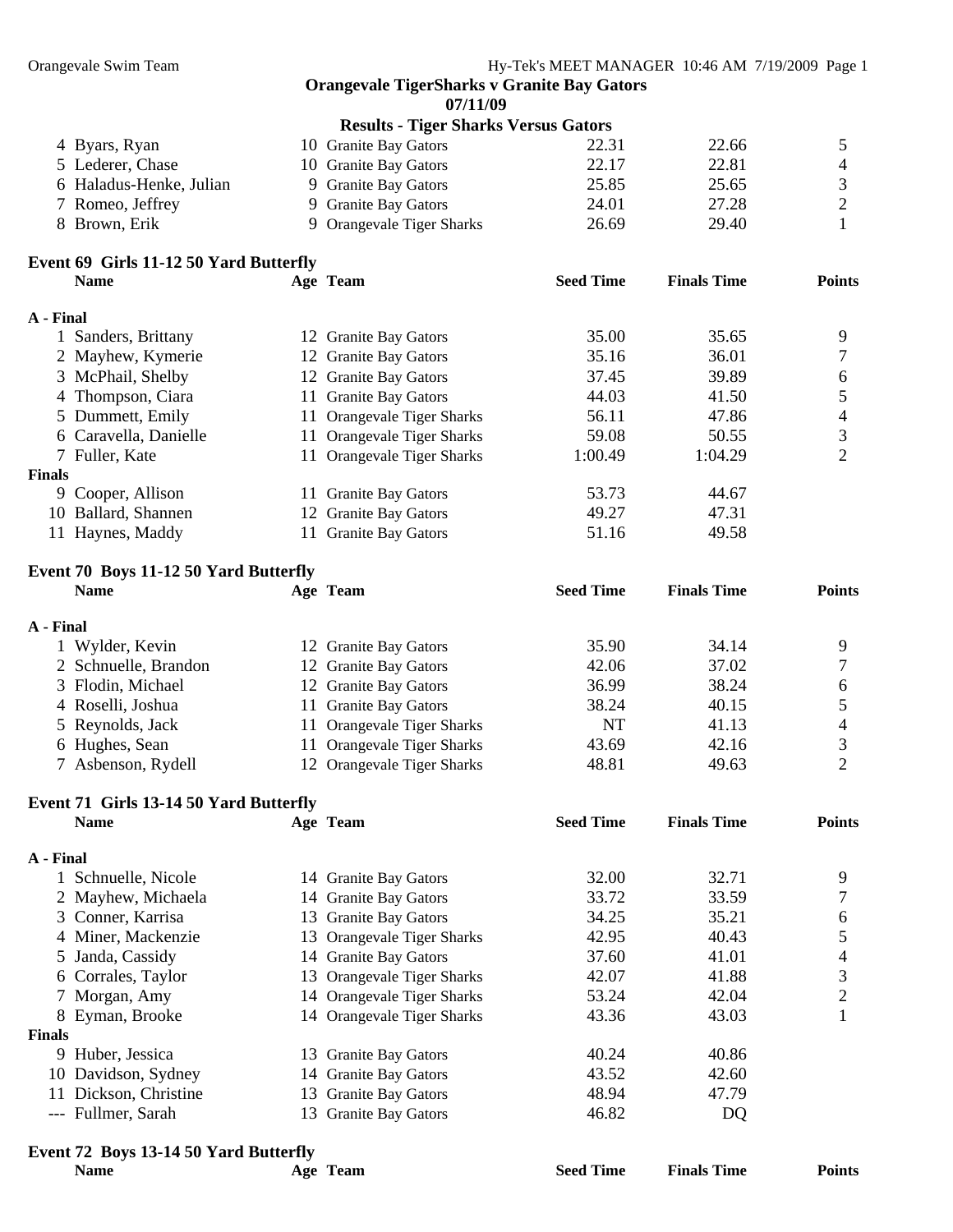**07/11/09** 

**Results - Tiger Sharks Versus Gators** 

|                                        |                            | $2.287$ $0.227$ $0.227$ $0.227$ $0.227$ $0.27$ $0.27$ $0.27$ $0.27$ $0.27$ $0.27$ $0.27$ $0.27$ $0.27$ $0.27$ $0.27$ $0.27$ $0.27$ $0.27$ $0.27$ $0.27$ $0.27$ $0.27$ $0.27$ $0.27$ $0.27$ $0.27$ $0.27$ $0.27$ $0.27$ $0.27$ |                    |               |
|----------------------------------------|----------------------------|-------------------------------------------------------------------------------------------------------------------------------------------------------------------------------------------------------------------------------|--------------------|---------------|
| A - Final                              |                            |                                                                                                                                                                                                                               |                    |               |
| 1 Lewis, Will                          | 14 Granite Bay Gators      | 28.71                                                                                                                                                                                                                         | 29.21              | 9             |
| 2 Eyman, Ryan                          | 13 Orangevale Tiger Sharks | 30.72                                                                                                                                                                                                                         | 30.36              |               |
| 3 Brooks, Mark                         | 13 Granite Bay Gators      | 30.31                                                                                                                                                                                                                         | 31.58              | 6             |
| 4 Mecham, Devin                        | 14 Granite Bay Gators      | 32.81                                                                                                                                                                                                                         | 32.32              |               |
| 5 Spencer, Braeden                     | 13 Granite Bay Gators      | NT                                                                                                                                                                                                                            | 36.40              | 4             |
| 6 McLean, Lucas                        | 13 Orangevale Tiger Sharks | NT                                                                                                                                                                                                                            | 37.33              |               |
| --- Fuller, Ryan                       | 13 Orangevale Tiger Sharks | 43.50                                                                                                                                                                                                                         | DQ                 |               |
| Event 73 Girls 15-18 50 Yard Butterfly |                            |                                                                                                                                                                                                                               |                    |               |
| <b>Name</b>                            | Age Team                   | <b>Seed Time</b>                                                                                                                                                                                                              | <b>Finals Time</b> | <b>Points</b> |
|                                        |                            |                                                                                                                                                                                                                               |                    |               |

| A - Final     |                       |                            |       |       |                |
|---------------|-----------------------|----------------------------|-------|-------|----------------|
|               | Romuk, Shelby         | 16 Granite Bay Gators      | 29.05 | 29.22 | 9              |
|               | 2 Daley, Colleen      | 15 Granite Bay Gators      | 28.85 | 29.79 | 7              |
|               | 3 Leever, Marissa     | 16 Granite Bay Gators      | 29.14 | 29.89 | 6              |
|               | 4 Hagans, Jerra       | 15 Granite Bay Gators      | 29.58 | 30.44 | 5              |
|               | 5 Negrete, Brooke     | 16 Orangevale Tiger Sharks | 28.95 | 30.55 | $\overline{4}$ |
|               | 6 Asbenson, Victoria  | 15 Orangevale Tiger Sharks | 29.95 | 31.40 | 3              |
|               | 7 Hermanson, Victoria | 16 Orangevale Tiger Sharks | 34.22 | 35.76 | 2              |
| <b>Finals</b> |                       |                            |       |       |                |
|               | 9 Mitchell, Bryanna   | 18 Orangevale Tiger Sharks | 35.41 | 35.99 |                |
|               | 10 Pach, Maddy        | 15 Orangevale Tiger Sharks | 49.57 | 39.32 |                |

#### **Event 74 Boys 15-18 50 Yard Butterfly**

|               | <b>Name</b>                                     | Age Team                   | <b>Seed Time</b>             | <b>Finals Time</b>    | <b>Points</b>  |
|---------------|-------------------------------------------------|----------------------------|------------------------------|-----------------------|----------------|
| A - Final     |                                                 |                            |                              |                       |                |
|               | 1 McGhee, Logan                                 | 15 Granite Bay Gators      | 26.50                        | 26.44                 | 9              |
|               | 2 Sanders, Brandon                              | 15 Granite Bay Gators      | 27.50                        | 26.86                 | $\tau$         |
|               | 3 Asbenson, Cordell                             | 17 Orangevale Tiger Sharks | 27.86                        | 27.68                 | 6              |
|               | 4 Flodin, Matthew                               | 15 Granite Bay Gators      | 28.13                        | 27.90                 | 5              |
|               | 5 Morgan, Mason                                 | 17 Orangevale Tiger Sharks | <b>NT</b>                    | 29.22                 | $\overline{4}$ |
|               | 6 Mower, Tyler                                  | 16 Orangevale Tiger Sharks | 32.40                        | 30.56                 | 3              |
|               | --- Wylder, Matthew                             | 17 Granite Bay Gators      | NT                           | X30.88                |                |
|               | Finals  (Event 74 Boys 15-18 50 Yard Butterfly) |                            |                              |                       |                |
|               | <b>Name</b>                                     | Age Team                   | <b>Seed Time</b>             | <b>Finals Time</b>    | <b>Points</b>  |
| <b>Finals</b> |                                                 |                            |                              |                       |                |
|               | 9 Cannon, Tyler                                 | 15 Granite Bay Gators      | 30.08                        | 28.87                 |                |
|               | 10 Bouck, Alex                                  | 16 Granite Bay Gators      | 31.15                        | 31.26                 |                |
|               | Event 75 Girls 7-8 100 Yard Freestyle Relay     |                            |                              |                       |                |
|               | <b>Team</b>                                     | <b>Relay</b>               | <b>Seed Time</b>             | <b>Finals Time</b>    | <b>Points</b>  |
| A - Final     |                                                 |                            |                              |                       |                |
|               | 1 Granite Bay Gators                            | $\mathsf{A}$               | 1:16.30                      | 1:21.99               | 12             |
|               | 1) Byars, Ashley 8                              | 2) Perigault, Rebecca 8    | 3) Roselli, Isabelle 8       | 4) Coons, Hannah 8    |                |
|               | 2 Granite Bay Gators                            | B                          | <b>NT</b>                    | 1:24.94               | 9              |
|               | 1) Nelson, Amanda 7                             | 2) Scholes, Ellie 7        | 3) John, Danielle 8          | 4) Harimoto, Olivia 7 |                |
|               | 3 Granite Bay Gators                            | $\mathcal{C}$              | <b>NT</b>                    | 1:30.41               | 7              |
|               | 1) McLeod, Ashlynn 8                            | 2) Perigault, Pilar 8      | 3) Sewell, Sydney 7          | 4) Nelson, Sydney 8   |                |
|               | 4 Orangevale Tiger Sharks                       | B                          | 1:43.84                      | 1:38.84               | 5              |
|               | 1) Essex, Kennedy 7                             | 2) Broda, Gabbey 8         | 3) Williams-Herron, Skyler 8 | 4) Anderson, Faith 7  |                |
|               | 5 Orangevale Tiger Sharks                       | A                          | 1:39.02                      | 1:41.99               | 3              |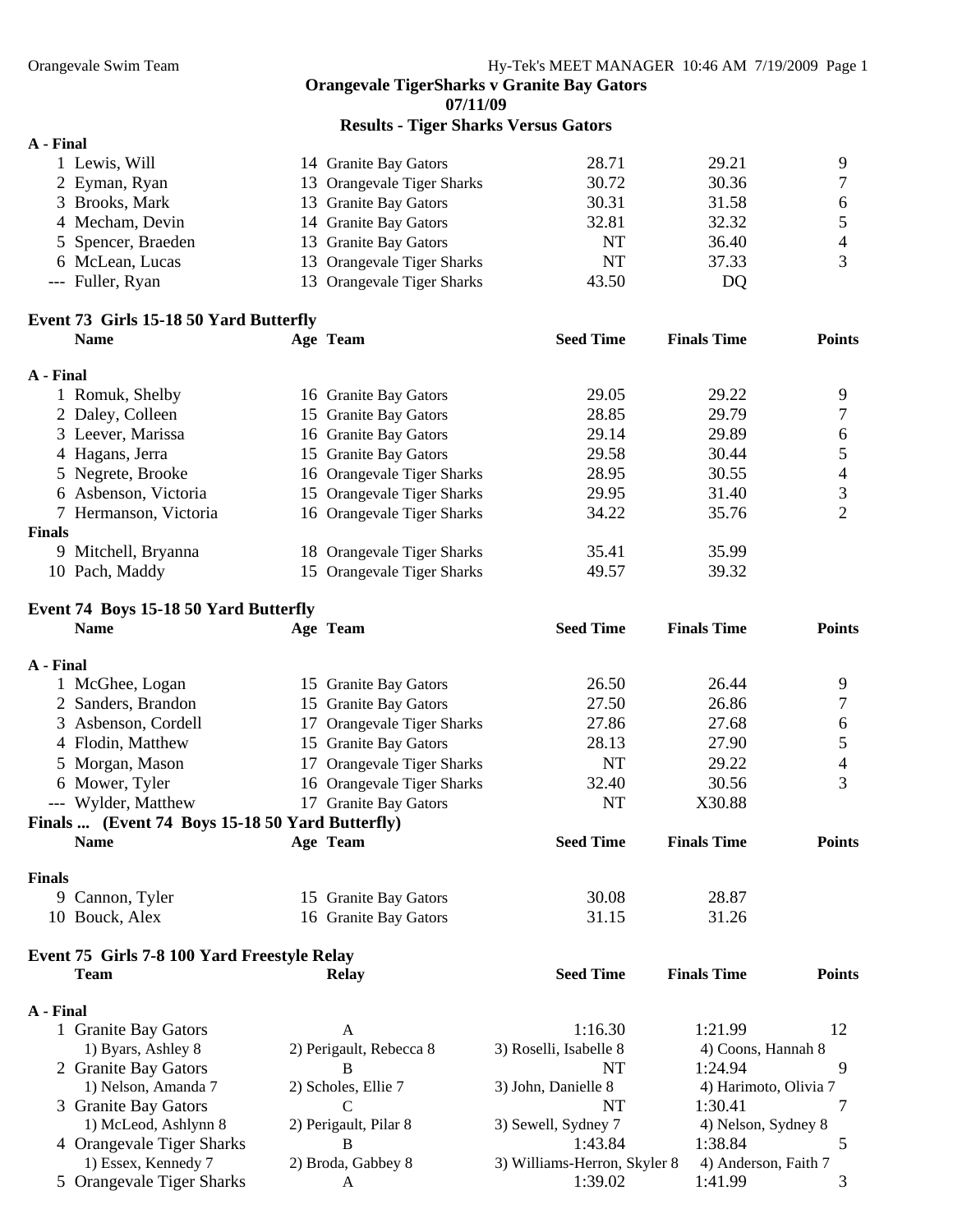**Orangevale TigerSharks v Granite Bay Gators 07/11/09 Results - Tiger Sharks Versus Gators**  1) Eilhardt, Lili 8 2) Fuller, Belle 8 3) Berry, Jessica 8 4) McAdams, Sydney 8 6 Orangevale Tiger Sharks C 2:04.78 1:57.39 1 1) Demorest, Roxanne 7 2) Berry, Kaitlyn 8 3) Miner, Malia 8 4) Larsen, Sara 8 7 Orangevale Tiger Sharks D 2:16.38 x1:58.39 1) Pantis, Zoe 8 2) Firl, Rachel 7 3) Pierre-Russo, Naomi 8 4) Watson, Emily 8 8 Orangevale Tiger Sharks E 2:32.95 x2:15.63 1) Stinson, Amanda 8 2) Rorling, Madison 8 3) Burrell, Lily 7 4) Vivilacqua, Allison 7 **Event 76 Boys 7-8 100 Yard Freestyle Relay Team Relay Seed Time Finals Time Points A - Final**  1 Granite Bay Gators A 1:20.50 1:19.74 12 1) Hayes, Everett 8 2) Rego, Ethan 8 3) MacLeane, Joey 8 4) Young, Joe 8 2 Granite Bay Gators B B NT 1:21.57 9 1) Sherrets, Wyatt 7 2) Goode, Cole 8 3) Romine, Hunter 7 4) Mayhew, Ean 7 3 Orangevale Tiger Sharks A 1:25.37 1:35.01 7 1) Boe, Jacob 8 2) Pantis, Nicko 8 3) VanHunnik, Kyle 8 4) Simmons, Lucas 8 4 Granite Bay Gators C C NT 1:38.13 5 1) Martinez, Andrew 7 2) Gonsiorowski, Zachary 8 3) Haladus-Henke, Tristin 7 4) Hansen, Michael 7 5 Granite Bay Gators **D** NT x2:01.90 1) French, Carson 8 2) Heinsen, Eric 7 3) McGarty, Jack 7 4) Vaughan, Josh 8 6 Orangevale Tiger Sharks B B NT 2:25.64 1 1) Montieth, Anthony 8 2) Walder, Pace 7 3) Yang, John 7 4) Hann, Noel 7 **Event 77 Girls 9-10 200 Yard Freestyle Relay Team Relay Seed Time Finals Time Points A - Final**  1 Granite Bay Gators A 2:18.20 2:19.60 12 1) Thomas, Macayla 10 2) Sciascia, Elizabeth 10 3) Nelson, Alyssa 10 4) Brackett, Paige 10 2 Granite Bay Gators B B NT 2:37.62 9 1) Sewell, Alyssa 9 2) Mayhew, Skylar 10 3) Scholes, Emma 9 4) Daley, Nicole 9 3 Granite Bay Gators C C NT 2:45.70 7 1) Marjama, Abby 9 2) Enos, Sarah 10 3) DeMarco, Annalise 10 4) Seidel, Ann-Marie 9 4 Granite Bay Gators **D** NT x3:02.14 1) Martinez, Ashley 10 2) Webb, Emilie 9 3) Perigault, Victoria 10 4) Huber, Kate 10 5 Orangevale Tiger Sharks B B NT 3:19.20 3 1) Boe, Taylor 9 2) Bornino, Tori 9 3) Yang, Madeline 9 4) Knopp, Cassidy 10 **A - Final ... (Event 77 Girls 9-10 200 Yard Freestyle Relay) Team Relay Seed Time Finals Time Points**  --- Orangevale Tiger Sharks A 2:03.28 DQ 1) Bailey, Katelynn 9 2) Svoboda, Sierra 10 3) Bujanda, Miya 10 4) Ramirez, Rosemary 10 **Event 78 Boys 9-10 200 Yard Freestyle Relay Team Relay Seed Time Finals Time Points A - Final**  1 Granite Bay Gators **A** 2:25.73 2:28.71 12 1) Weideman, Austin 9 2) Lederer, Chase 10 3) Greene, Tyler 9 4) DeBortoli, Bryan 10 2 Granite Bay Gators B B NT 2:53.57 9

 1) Shenoy, Sunil 9 2) Romeo, Jeffrey 9 3) MacLeane, Jackson 10 4) Byars, Ryan 10 3 Granite Bay Gators C C NT 3:10.32 7 1) Haladus-Henke, Julian 9 2) Brooks, David 9 3) Kambe, Thomas 10 4) Martin, Grant 9 4 Orangevale Tiger Sharks  $A$  A 2:23.20  $4:08.26$  5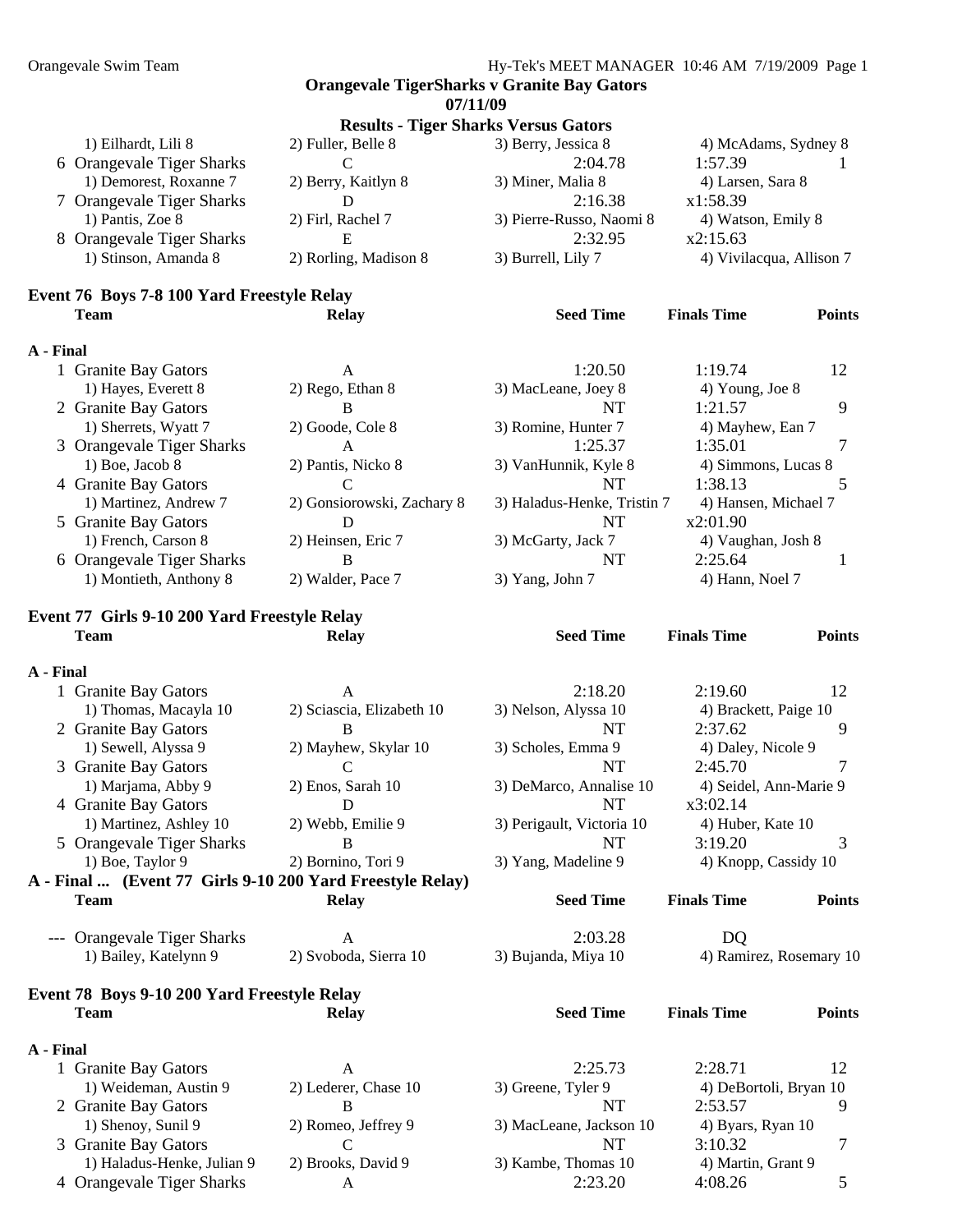Orangevale Swim Team Hy-Tek's MEET MANAGER 10:46 AM 7/19/2009 Page 1

**Orangevale TigerSharks v Granite Bay Gators** 

**07/11/09** 

**Results - Tiger Sharks Versus Gators** 

1) Leanos, Luke 10 2) Thomasson, Nathaniel 9 3) Hutchinson, William 10 4) Brown, Erik 9

## **Event 79 Girls 11-12 200 Yard Freestyle Relay**

|           | <b>Team</b>                                   | <b>Relay</b>                                               | <b>Seed Time</b>         | <b>Finals Time</b>      | <b>Points</b>             |
|-----------|-----------------------------------------------|------------------------------------------------------------|--------------------------|-------------------------|---------------------------|
| A - Final |                                               |                                                            |                          |                         |                           |
|           | 1 Granite Bay Gators                          | A                                                          | 2:01.03                  | 2:03.95                 | 12                        |
|           | 1) Sanders, Brittany 12                       | 2) Daley, Christina 12                                     | 3) Vivaldi, Colleen 12   | 4) Brunkhorst, Sami 12  |                           |
|           | 2 Granite Bay Gators                          | C                                                          | <b>NT</b>                | 2:27.07                 | 9                         |
|           | 1) Quintana, Heaven 11                        | 2) Ballard, Shannen 12                                     | 3) Haynes, Maddy 11      | 4) Cooper, Allison 11   |                           |
|           | 3 Orangevale Tiger Sharks                     | A                                                          | 2:40.41                  | 2:42.30                 | 7                         |
|           | 1) Fuller, Kate 11                            | 2) Caravella, Danielle 11                                  | 3) Dummett, Emily 11     | 4) Negrete, Alexa 12    |                           |
|           | 4 Orangevale Tiger Sharks                     | B                                                          | 3:20.37                  | 3:13.87                 | 5                         |
|           | 1) Higby, Cora 11                             | 2) Thomasson, Sophia 12                                    | 3) Davis, Emmalyn 11     |                         | 4) Demorest, Gabrielle 11 |
|           | --- Granite Bay Gators                        | B                                                          | <b>NT</b>                | DQ                      |                           |
|           | 1) Mayhew, Kymerie 12                         | 2) Graves, Molly 12                                        | 3) Thompson, Ciara 11    | 4) McPhail, Shelby 12   |                           |
|           | Event 80 Boys 11-12 200 Yard Freestyle Relay  |                                                            |                          |                         |                           |
|           | <b>Team</b>                                   | <b>Relay</b>                                               | <b>Seed Time</b>         | <b>Finals Time</b>      | <b>Points</b>             |
| A - Final |                                               |                                                            |                          |                         |                           |
|           | 1 Granite Bay Gators                          | A                                                          | 2:05.42                  | 2:10.00                 | 12                        |
|           | 1) Schnuelle, Brandon 12                      | 2) Loomis, Hunter 11                                       | 3) Roselli, Joshua 11    | 4) Wylder, Kevin 12     |                           |
|           | 2 Orangevale Tiger Sharks                     | A                                                          | 2:09.73                  | 2:21.94                 | 9                         |
|           | 1) Reynolds, Jack 11                          | 2) Boe, Joshua 11                                          | 3) Asbenson, Rydell 12   | 4) Jimenez, Eddie 12    |                           |
|           | 3 Orangevale Tiger Sharks                     | B                                                          | NT                       | 2:59.48                 | 7                         |
|           | 1) Bailey, Jordan 12                          | 2) Liaghat, Armon 11                                       | 3) Essex, Calen 11       | 4) Dunlap, Caleb 12     |                           |
|           | Event 81 Girls 13-14 200 Yard Freestyle Relay |                                                            |                          |                         |                           |
|           | <b>Team</b>                                   | <b>Relay</b>                                               | <b>Seed Time</b>         | <b>Finals Time</b>      | <b>Points</b>             |
|           |                                               |                                                            |                          |                         |                           |
| A - Final |                                               |                                                            |                          |                         |                           |
|           | 1 Granite Bay Gators                          | A                                                          | 1:54.15                  | 1:54.84                 | 12                        |
|           | 1) Hagans, Jalee 13                           | 2) Schnuelle, Nicole 14                                    | 3) Wirth, Bridget 13     | 4) Martinez, Alexis 13  |                           |
|           | 2 Orangevale Tiger Sharks                     | $\mathbf{A}$                                               | 2:03.94                  | 1:59.99                 | 9                         |
|           | 1) Hanks, Jamie 13                            | 2) DeClouette, Jessica 13                                  | 3) Morgan, Amy 14        | 4) Miner, Natalie 14    |                           |
|           | 3 Granite Bay Gators                          | $\bf{B}$                                                   | NT                       | 2:03.62                 | 7                         |
|           | 1) Mayhew, Michaela 14                        | 2) Brackett, Lauren 13                                     | 3) Harris, Alexandria 14 | 4) Loomis, Paris 14     |                           |
|           | 4 Granite Bay Gators                          | $\mathcal{C}$                                              | NT                       | 2:09.57                 | 5                         |
|           | 1) Montero, Jessica 14                        | 2) Brunkhorst, Pamela 14                                   | 3) LeBaron, Hannah 13    | 4) Hayes, Marissa 14    |                           |
|           | 5 Orangevale Tiger Sharks                     | B                                                          | <b>NT</b>                | 2:20.96                 | 3                         |
|           | 1) Miner, Mackenzie 13                        | 2) Eyman, Brooke 14                                        | 3) Foster, Katrina 14    | 4) Corrales, Taylor 13  |                           |
|           | 6 Granite Bay Gators                          | D                                                          | NT                       | x2:26.37                |                           |
|           | 1) Haenny, Summer 13                          | 2) Janda, Cassidy 14                                       | 3) Davidson, Sydney 14   | 4) Williams, Jacquie 14 |                           |
|           |                                               | A - Final  (Event 81 Girls 13-14 200 Yard Freestyle Relay) |                          |                         |                           |
|           | <b>Team</b>                                   | <b>Relay</b>                                               | <b>Seed Time</b>         | <b>Finals Time</b>      | <b>Points</b>             |
|           | 7 Granite Bay Gators                          | E                                                          | NT                       | x2:28.17                |                           |
|           | 1) Koch, Daisy 14                             | 2) Dickson, Christine 13                                   | 3) Fullmer, Sarah 13     | 4) Huber, Jessica 13    |                           |
|           | Event 82 Boys 13-14 200 Yard Freestyle Relay  |                                                            |                          |                         |                           |
|           | <b>Team</b>                                   | <b>Relay</b>                                               | <b>Seed Time</b>         | <b>Finals Time</b>      | <b>Points</b>             |
| A - Final |                                               |                                                            |                          |                         |                           |
|           | 1 Granite Bay Gators                          | A                                                          | 1:44.32                  | 1:46.02                 | 12                        |
|           | 1) Brooks, Mark 13                            | 2) Martin, Neil 14                                         | 3) Vigeant, Maxwell 14   | 4) Lewis, Will 14       |                           |